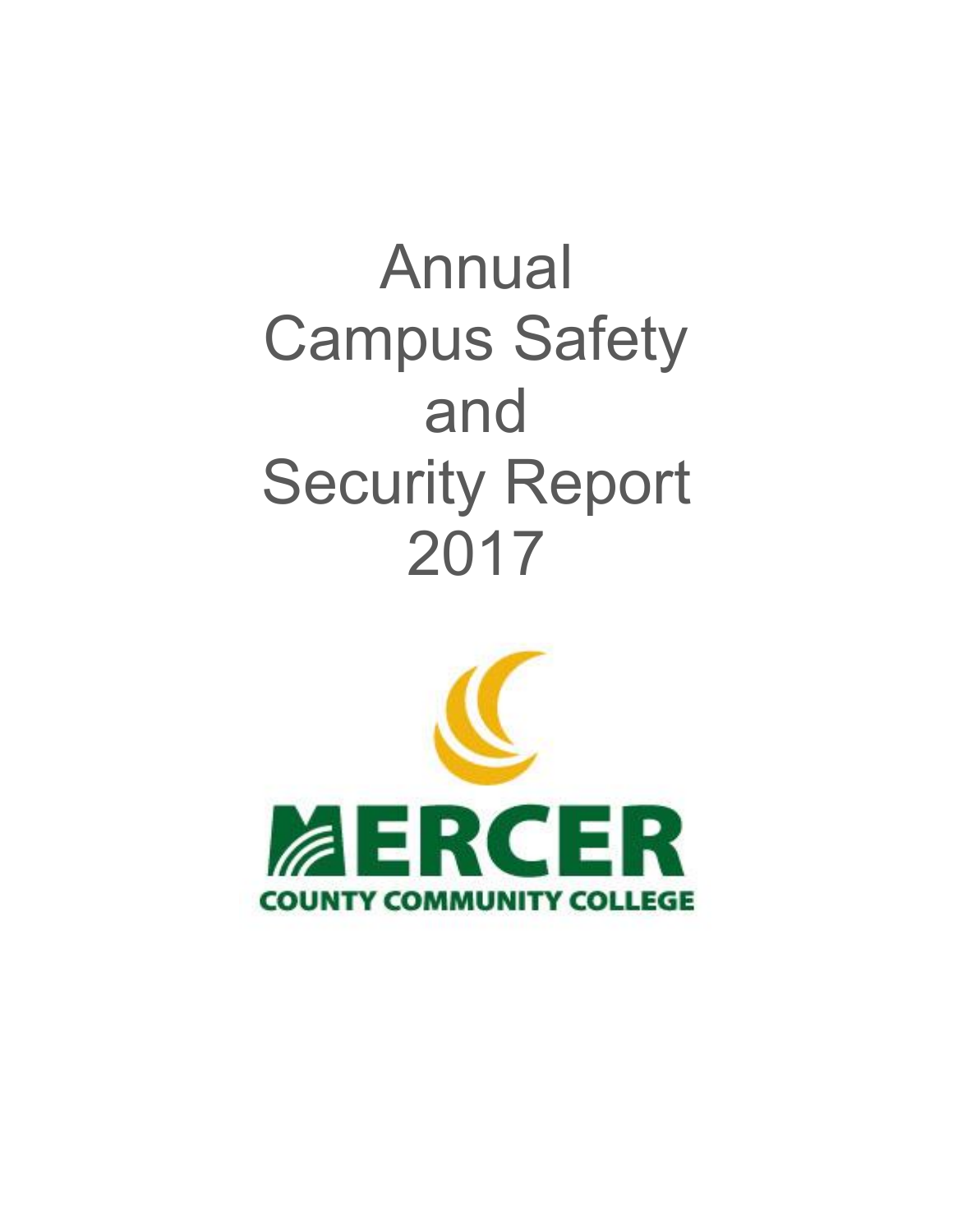This report is the Annual Campus Safety and Security Report for the West Windsor and James Kerney Campuses of Mercer County Community College. It has been produced in compliance with the Jeanne Clery Disclosure of Campus Security Policy and campus Crime Statistics (also known as the Clery Act or Campus Security Act), codified at 20 U.S.C. 1092(f) as part of the Higher Education Act of 1965 (HEA). This report is distributed annually via Internet to all students and employees. A hard copy of this report is made available to all students and employees upon request.

Further information about Mercer County Community College's policies, regulations and security services are available in the Student handbook or on line at <http://www.mccc.edu/pdf/handbook.pdf>

Employees may obtain further information from the Office of Human Resources or the Office of College Safety and Security.

## **COLLEGE SAFETY AND SECURITY**

**West Windsor Campus 1200 Old Trenton Road West Windsor, New jersey 08550**

**On-Campus dial extension 3200 or 609-570-3503** *[www.mccc.edu](http://www.mccc.edu/)*

**James Kerney Campus 102 N. Broad Street Trenton, NJ 08608** *[www.mccc.edu](http://www.mccc.edu/)*

**On-Campus dial extension 3175 Off Campus James Kerney Campus dial: 609-570-3175 24 hour/7 days a week College Safety and Security Telephone Line: 609-570-3503**

## **What is an Annual Security Report?**

The Office of College Safety and Security at Mercer County Community College assistance in the preparation and distribution of the Annual Campus Security Report as per the Campus Security Act, which requires colleges and universities to publish an annual report every year by October 1 that contains three years of campus crime statistics and certain campus security policy statements.

The Office of College Safety and Security works closely with several other college departments as well as the local police departments in compiling this report each year.

The Office of College Safety and Security encourages members of the Mercer County Community to use this report as a guide for safe practices both on and off campus.

## **Office of College Safety and Security**

The Office of College Safety and Security works to provide the members of the community with a safe and pleasant environment in which to work and learn. This involves the protection of life and property, the enforcement of college policies, the prevention and detection of on-campus crimes and other violations, emergency response management, and other safety services. College Safety and Security's jurisdiction consists of on campus property and grounds.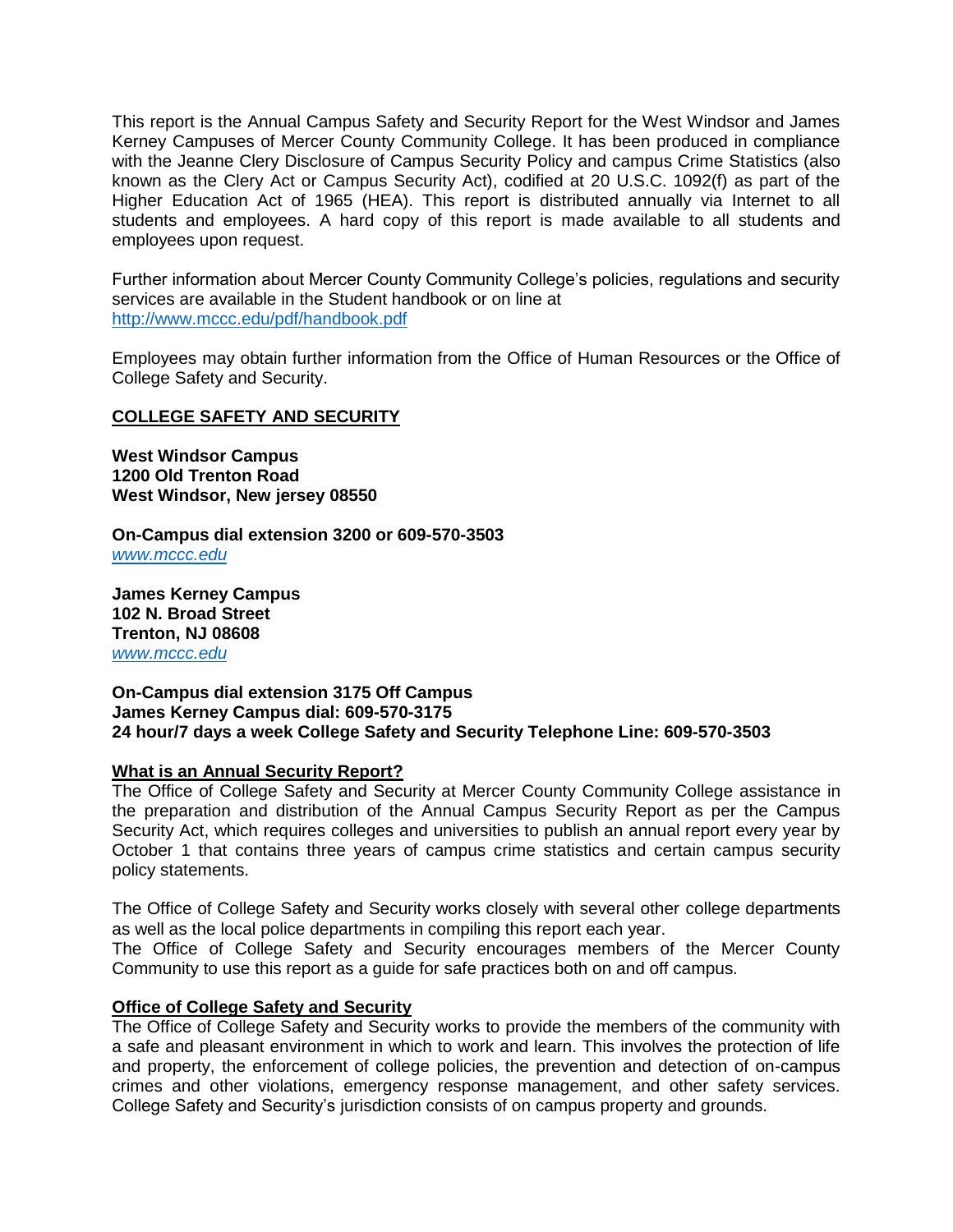The Office of College Safety and Security is located in the Welcome Center on the West Windsor Campus and at the main entrance of the James Kerney Campus in Trenton. The Office of College Safety is staffed by a Director, Commanding Officer, Lieutenant Commanders and Public Safety Officers who patrol the West Windsor Campus on foot, in vehicles, and on bicycle 24 hours a day, 365 days a year.

The James Kerney Campus located in the City of Trenton has Public Safety Officers who patrol in vehicles and on foot.

The Office of College Safety and Security is available at all times to assist members of the college community. The Office of College Safety and Security can be contacted at 609-570- 3503 (non-emergencies) or by dialing extension 3200 or extension 3503 via any campus phone. The communications officer receiving the call will dispatch the appropriate Public Safety Officer(s) to the scene. In addition, there are code blue emergency phones and red emergency phones located throughout both campuses that provide direct connection to the office.

Public Safety Officers are College employees who are not police officers. They are required to complete training in compliance with the Security Officer(s) Registration Act (SORA) of New Jersey. They are qualified in first aid, CPR-AED for the Health Care Provider and participate in ongoing training throughout the year.

The Office of College Safety's Communications Desk is staffed with trained communication officers who answer calls for service, dispatch officers, and other emergency services. They also provide for Student Identification cards as well as register motor vehicles.

## **Campus Policing and Security**

The Office of College Safety and Security maintains excellent working relationships with the West Windsor and Trenton Police Departments as well as County and State Police agencies. Information is disseminated between these agencies and the Office of College Safety and Security in an on-going effort to maintain a safe campus environment.

Serious matters of a criminal nature are promptly reported to the appropriate local police. In addition, the Office of College Safety and Security assists victims, upon request, in contacting the police. The Office of College Safety and Security reviews all reported incidents and coordinates with local police in classifying and compiling reportable offenses as defined in *The Handbook for Campus Crime Reporting.*

In addition, mutual aid agreements have been established with a variety of local agencies and institutions, among them the West Windsor and Trenton Police Departments, Mercer County Sheriff's Office and the Mercer County Office of Emergency Management and area schools.

## **Reporting and Responding To Incidents, Criminal Actions and Emergencies**

The Office of College Safety and Security encourages prompt and accurate reporting of violations of criminal law, the student Code of Conduct, and the Anti-Harassment and Non-Discrimination Policy. The Office of College Safety and Security also encourages prompt and accurate reporting of all crimes to the appropriate police agencies when the victim of a crime elects to, or is unable to, make such a report. Public Safety officers respond to on-campus locations as appropriate and are available to take reports at the office.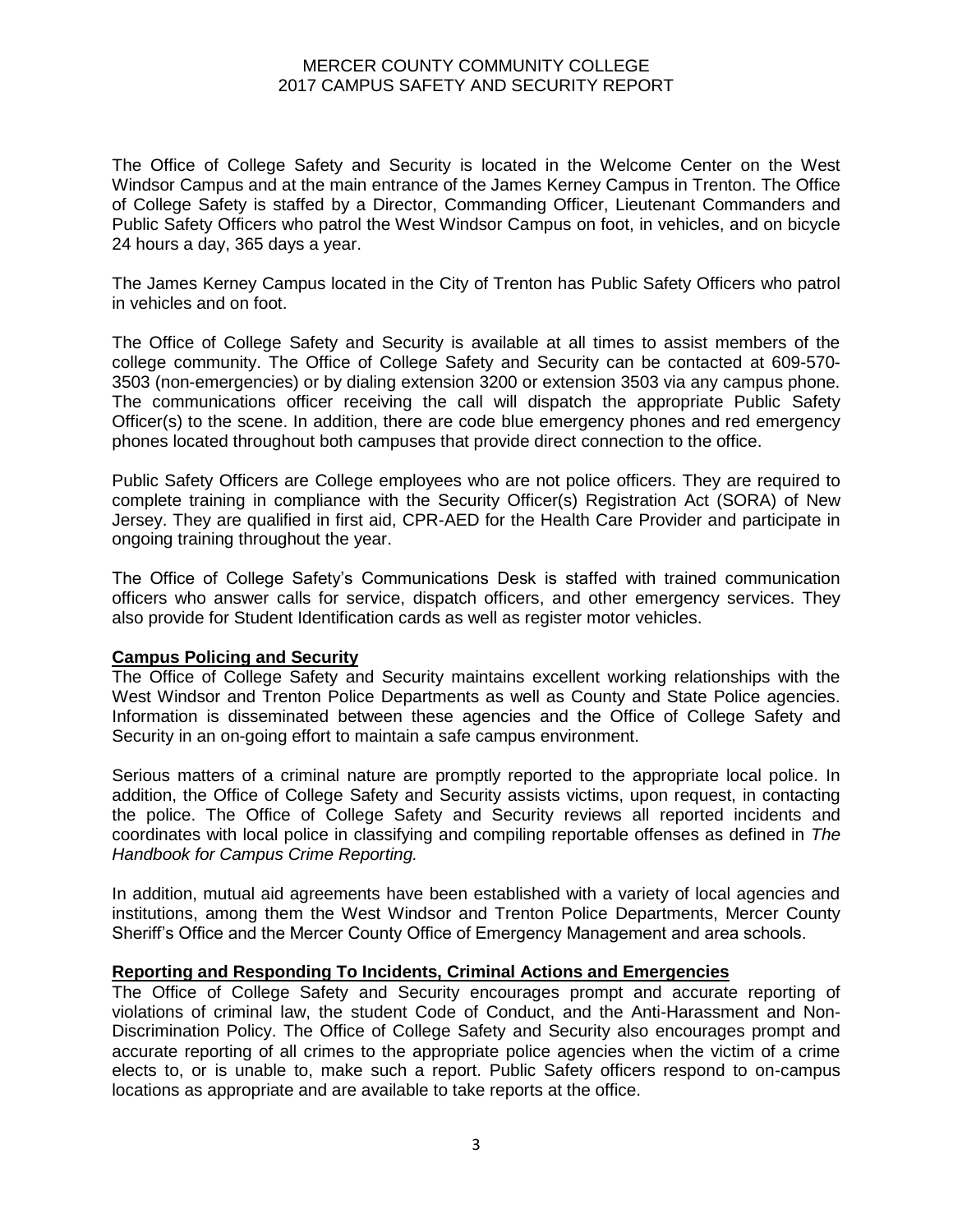Violations of Mercer County Community College's Student Code of Conduct are adjudicated by the appropriate hearing authority. Depending on the nature of the incident involved, prosecution may take place, in accordance with New Jersey criminal law, independent of college action. This does not preclude the ability to notify and file a report with the Office of College Safety and Security and/or local police, or to report a violation of the Anti-Harassment and Non-Discrimination Policy to the Title IX Coordinator or designee.

There are various ways in which members of the Mercer community and guests can report crimes and other serious incidents:

## **Formal complaint**

A formal complaint report results when an incident report is prepared that includes victim and witness statements and results in an investigation, and if appropriate, the identification of suspects and the filing of charges. Where appropriate, suspects who are not students may be identified as personae non gratae. Incidents involving faculty or staff may be referred to the Office of Human Resources.

## **Anonymous/Confidential Reporting**

Victims of a crime who do not want to pursue action within the College's disciplinary process or the criminal justice system, may still want to consider making a confidential report. With permission, the Office of College Safety and Security will file a report on the details of the incident without revealing identity. The purpose of a confidential report is to comply with the complainant's wish to keep the matter confidential, while taking steps to ensure safety.

With such information, Mercer County Community College can keep an accurate record of the number of incidents, determine where there is a pattern of crime with regard to a particular location, method, or assailant, and alert the campus community to potential danger. Reports filed in this manner are counted and disclosed in the Annual Clery Crime Statistics for the College.

Campus Security Authorities who are notified of crimes or other serious incidents are required to notify the Office of College Safety and Security. Security Authorities are defined as an official of an institution who has significant responsibility for student and campus activities, including, but not limited to, student discipline and campus judicial proceedings. An official is defined as any person who has the authority and the duty to take action or respond to particular issues on behalf of Mercer County Community College. Pastoral and professional counselors, if and when they deem appropriate, may inform individuals whom they are counseling of appropriate procedures to report crimes on a voluntary, confidential basis. Pastoral and professional counselors who act outside of their primary role would then be required to adhere to the same reporting requirements as a Campus Security Authority.

## **Amnesty for Alcohol or Other Drug Use**

Mercer County Community College seeks to remove any barriers to reporting. In accordance with [New Jersey's "Good Samaritan" drug overdose law,](http://www.ncsl.org/research/civil-and-criminal-justice/drug-overdose-immunity-good-samaritan-laws.aspx) signed into law by Governor Chris Christie on May 2, 2013 encourages people to call 911 for drug overdoses by giving them immunity from prosecution. An individual who reports sexual harassment or misconduct, either as a complainant or a third party, will not be subject to disciplinary action by the college for their own personal consumption of alcohol or drugs at or near the time of the incident, provided that any such violations did not and do not place the health or safety of any other person at risk. The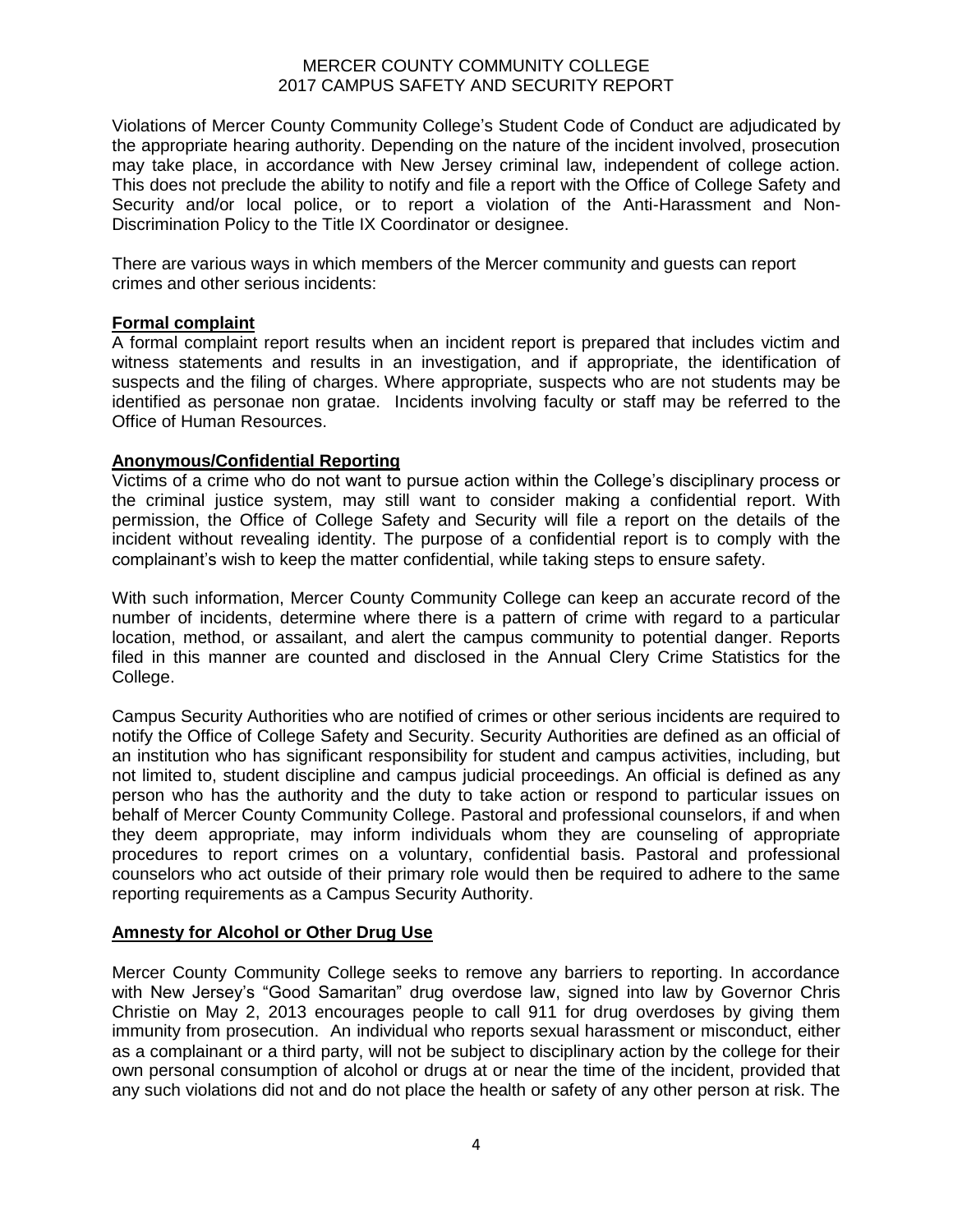college may, however, initiate an educational discussion or pursue other educational or therapeutic remedies regarding alcohol or other drugs for those individuals.

## **Monitoring and Recording Criminal Activity at Off Campus (Non-Campus) Locations**

Mercer County Community College works closely with local law enforcement agencies regarding off-campus (non-campus) crimes and other serious incidents involving Mercer students.

Any findings of student misconduct are handled by the Assistant Dean for Student Affairs for any disciplinary action, if appropriate. The College's Student Code of Conduct and Anti-Harassment and Non-Discrimination Policy may apply to any student conduct that occurs on college premises, at college sponsored activities, and also to off-campus (non-campus) conduct that adversely affects the college community or the pursuit of its objectives, including, but not limited to, any off-campus (non-campus) conduct that constitutes a violation of any law or municipal ordinance or any off campus conduct that poses a threat to the health, safety or welfare of any members of the College community. Timely warning notices may also be issued as appropriate.

## **Immediate Emergency Response and Evacuation Procedures**

Mercer County Community College develops, reviews, and revises campus policies regarding emergency preparedness, emergency response and evacuation procedures, and campus community notifications. These policies are contained within the College's Emergency Operations Plan and are maintained in various offices to include College Safety and Security, Facilities Management, and the President's Office. In addition, copies of the Emergency Operation Plan have been provided to West Windsor Police and Fire Departments as well as the Trenton Police and Fire Departments and the Mercer County Office of Emergency Management.

## **Emergency Notification**

There may be incidents in which Mercer County Community College immediately notifies the campus community and the appropriate law enforcement agency, as warranted, upon the confirmation of a significant emergency or dangerous situation involving an immediate threat to the health or safety of students or employees occurring on campus and/or the surrounding community. Mercer County Community College senior officials may need to consult with internal and/or external resources to confirm that there is a significant emergency or dangerous situation. This will be done in a timely fashion.

Upon confirmation of a significant emergency or dangerous situation, the Director of College Safety and Security, the Vice President of Finance & Administration/Chief Financial Officer or his/her designee will determine the content of the notification and the appropriate segment(s) of the College community to receive a notification. He/she will then initiate the notification, unless issuing a notification will, in the professional judgment of responsible authorities, compromise efforts to assist a victim or to contain, respond to, or otherwise mitigate the emergency.

Notifications are issued in a variety of ways, depending on the nature of the situation or emergency. This is discussed in greater detail in the section below entitled Disseminating Information.

## **Timely Warnings**

Mercer County Community College firmly believes in the use of timely warning notices to notify the College community of Clery Act crimes committed on campus or in the surrounding area that pose a serious or continuing threat to students and employees. Timely warning notices are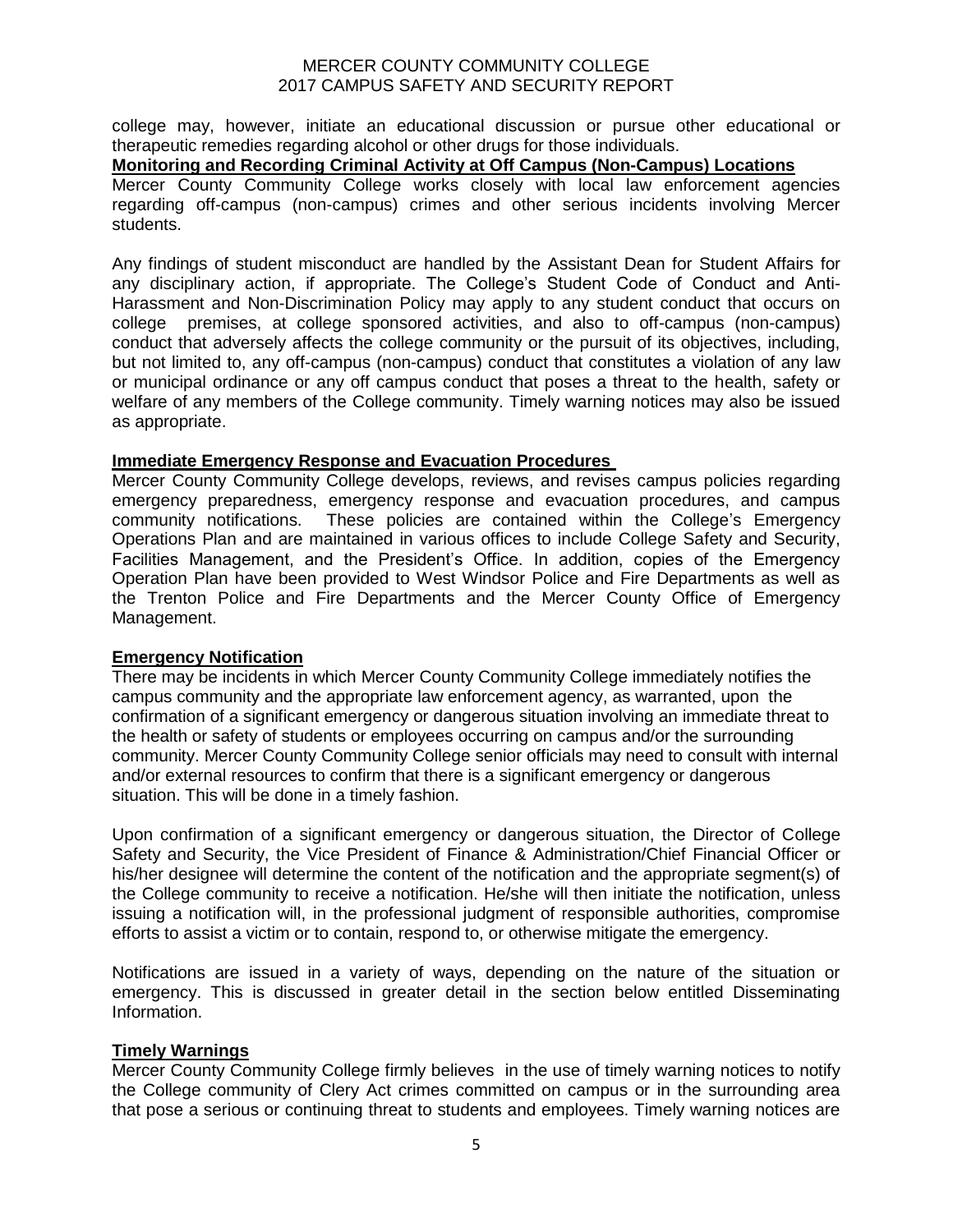issued in a timely fashion to aid in the prevention of similar crimes. Members of the Mercer community are encouraged to immediately report crimes and other serious incidents to the Office of College Safety and Security so that a timely warning notice can be issued when appropriate.

The Director of College Safety and Security, the Vice President of Finance & Administration/Chief Financial Officer or designee determines when and how to issue a timely warning notice and are responsible for writing and initiating the notification.

Notifications can be made several ways, depending on the nature and timing of the incident(s) involved. This is discussed in greater detail in the section that follows entitled Disseminating Information. Timely warnings will withhold the names and other personally identifying information or personal information of victims as confidential.

## **Disseminating Information**

Emergency notifications and timely warnings are issued primarily via M-Alert, the College's electronic notification system which is available to students, faculty and staff. M-Alert utilizes cell phone calls, texting and email. The College's website may be updated with appropriate information and building signage may also be deployed depending on the nature of the situation.

Mercer County Community College is committed to ensuring that appropriate information is disseminated as quickly and accurately as possible in an emergency situation. To that end, communication systems are tested on a regular basis. In addition, annual tests are conducted through scheduled drills or exercises designed for assessment and evaluation of emergency plans and capabilities. Results of those tests are documented, to include date, time, and whether they were announced or unannounced.

## **Daily Crime Log**

The Office of College Safety and Security maintains a written, easily understood Daily Crime Log as required by the Campus Security Act.

The Daily Crime Log records, by the date the crime was reported, any crime that occurred on campus or within the Office of College Safety and Security patrol jurisdiction, in public areas immediately adjacent to or running through campus, and in certain non-campus facilities and remote classrooms. The log includes the nature, date, time, and general location of each crime reported to the Office of College Safety and Security as well as the disposition of the complaint, if known at the time the log is written. The Office of College Safety and Security makes an entry or an addition to an entry to the Daily Crime Log within two business days of receiving a report, except in certain circumstances as prescribed by the Campus Security Act.

Mercer County Community College's Daily Crime Log is available for public inspection and contains the most recent 30 day period. Any portion of the Daily Crime Log older than 60 days will be made available within two business days of a request for public inspection.

## **Facilities Access and Security Maintenance**

The West Windsor campus is primarily an open campus. Public Safety Officers conduct building checks during their patrols. Buildings are locked by an officer every night and are accessible when locked by individuals with college identification or issued key. Surveillance cameras record activity in various locations on campus.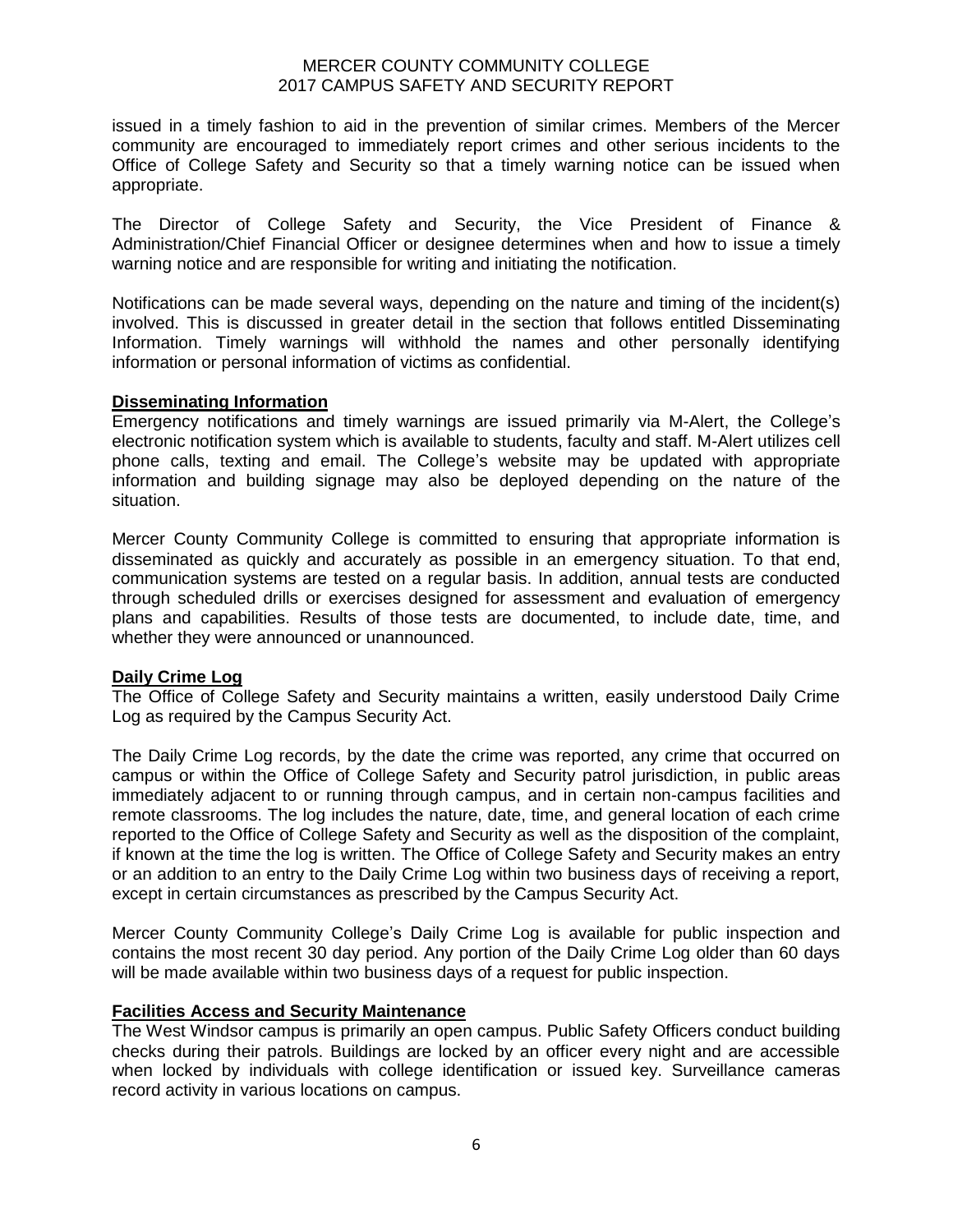The Office of College Safety and Security also works closely with Facilities Management in an on-going effort to help ensure the safety of all buildings. Lighting illuminates all parking areas, buildings, and walkways. The Office of College Safety and Security conducts routine campus lighting surveys which are forwarded to Facilities Management for needed repairs/replacement. Members of the College community are encouraged to report any lighting deficiencies immediately to the Office of College Safety and Security or can be submitted via a work order directly to the Facilities Department. In addition, the Office of College Safety and Security maintains an on-call list of Facilities personnel in the event of any facilities related emergencies that occur after normal business hours.

## **Crime Prevention and Awareness**

Crime prevention is a high priority for the Office of College Safety and Security. The Office of College Safety and Security encourages community members to be aware of their surroundings, both on and off campus, and to take responsibility for their own safety and security and that of others.

## **Crime Prevention Resources and Services**

Crime prevention plays an important and significant role within the Mercer County College community. The Office of College Safety and Security operates under the assumption that they are a component of the educational process for students, faculty and staff within the community. The program relies on a cooperation approach. During orientation, students are informed of all safety and security services that are provided to the community through our Spotlight on Safety brochures, and similar information is presented to new employees. Safety Awareness Presentations are also offered to students, staff/faculty upon request.

## **Shuttle Service:**

Mercer County Community College provides free shuttle services for students, faculty and staff between the main campus located in West Windsor and the James Kerney Campus located in Trenton, New Jersey. Additional shuttle services are provided from the West Windsor Campus to various locations throughout the local community.

## **New Student Orientation:**

Spotlight on Safety brochures and other printed material are presented at new student orientation, and at the start of each academic semester. Students are provided with additional resources regarding the Annual Campus Safety and Security Report, Student Code of Conduct Handbook and Title IX policy and procedures.

## **Crime Prevention Presentations:**

Officers will conduct crime awareness and crime prevention programs upon request.

## **New Employee Orientation:**

New employees are provided with campus safety and security information, as well as a copy of the Mercer County Community College's Annual Campus Safety and Security Report and Title IX policy and procedures.

## **Event Security:**

The Office of College Safety and Security works with event organizers to ensure that every event being held is safe for participants.

## **Building Security and Fire Alarms:**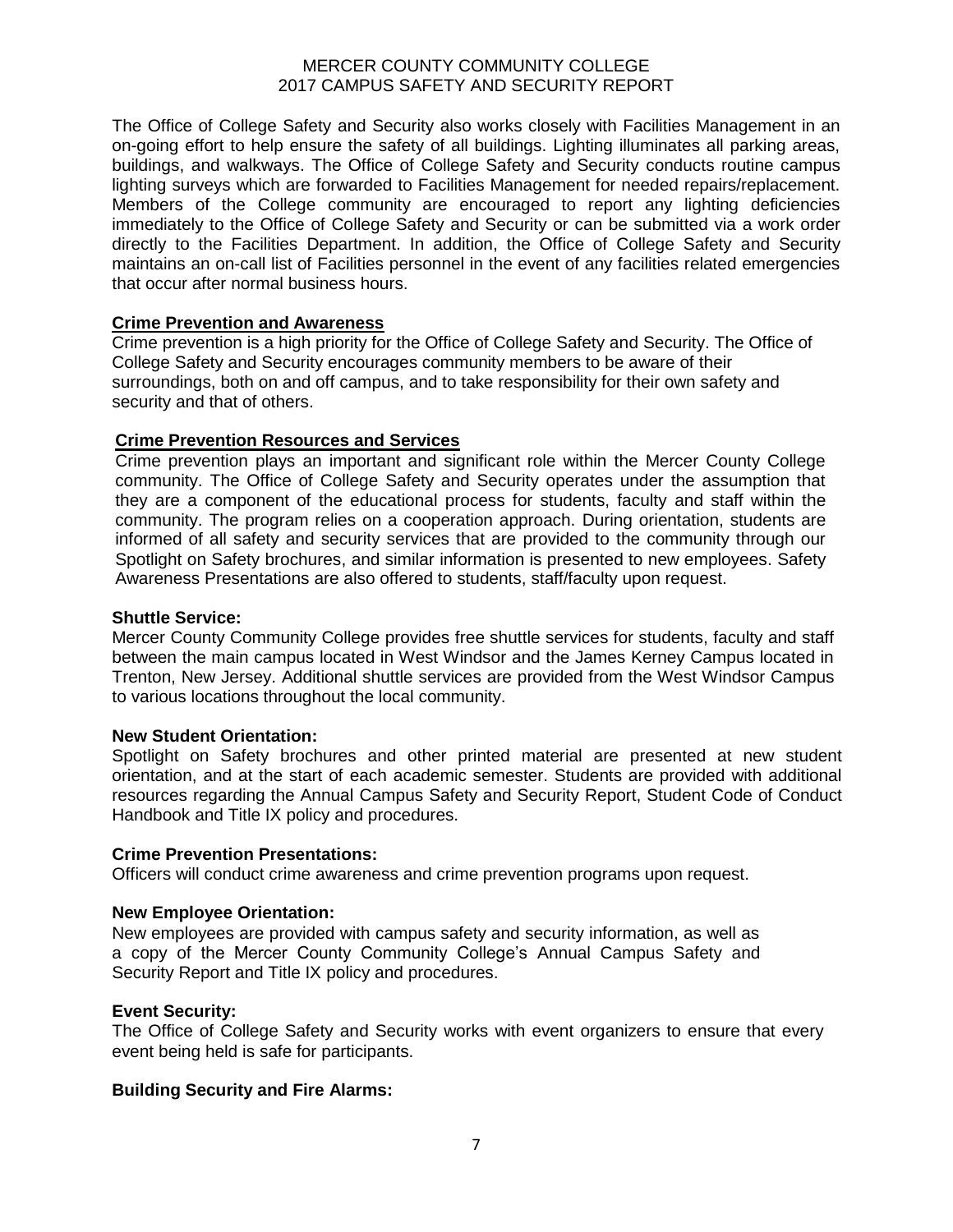All buildings on campus are monitored by STANLEY Convergent Security Solutions, Inc. for fire, smoke and other alarm related issues.

#### **Crime Prevention and Safety Tips:**

Safety and security information is provided to the Mercer community in various printed formats: letters, memoranda, posters, flyers, newsletters, News and Events Update for MCCC Faculty and Staff**,** emails and other publications.

#### **Security Alerts:**

In the event that criminal or hazardous activity requires timely public notice to alert community members of potentially dangerous situations, the Office of College Safety and Security prepares and distributes security alerts via M Alert. M Alert is designed to send out messages in email, text messaging and voice. Messages are also posted on the College's web site.

Mercer County Community College also utilizes the ALERTUS Unified Mass Notification System to alert all or select individuals throughout our campus. The system sends messages to all computers registered on the Mercer County Community College network system.

## **Identification Cards:**

Identification Cards are issued to students, faculty and staff members and authorized vendors. ID's are worn and displayed at all times while on campus. This prevents unauthorized access to campus.

## **Blue Light and Red Emergency Phones:**

Emergency call boxes and phones are strategically located through-out the campus. This provides a direct line to the Office of College Safety and Security, 24 hours a day, 7 days a week, with just the touch of a button. These phones are connected directly to the Office of Safety and Security. No dialing is required. The Security Phone System is monitored by the Communication Officer. When a phone is activated, if the Communication Officer does not receive a response, an officer is immediately dispatched to that location.

## **Environmental Safety:**

Shrubbery, trees, and other vegetation on campus are groomed, maintained and in some instances removed, in order to minimize areas of concealment and maximize the current lighting across campus and in parking lot areas.

## **Campus Lighting:**

Lighting fixtures on campus are monitored for malfunctions and work orders are submitted to repair any lighting issues. Facilities and College Safety personnel conduct a light maintenance program every month for all exterior lights.

## **Additional Tips**

- Value your safety as well as the safety of others.
- Always be aware of your surroundings.
- Immediately report all suspicious persons or activities, safety hazards or unsafe lighting to the Office of College Safety and Security.
- Don't walk alone. Get a friend to walk with you.
- At night, always choose a well-lit and well-populated walking route.
- Develop a relationship with your class mates; encourage checking in with each other.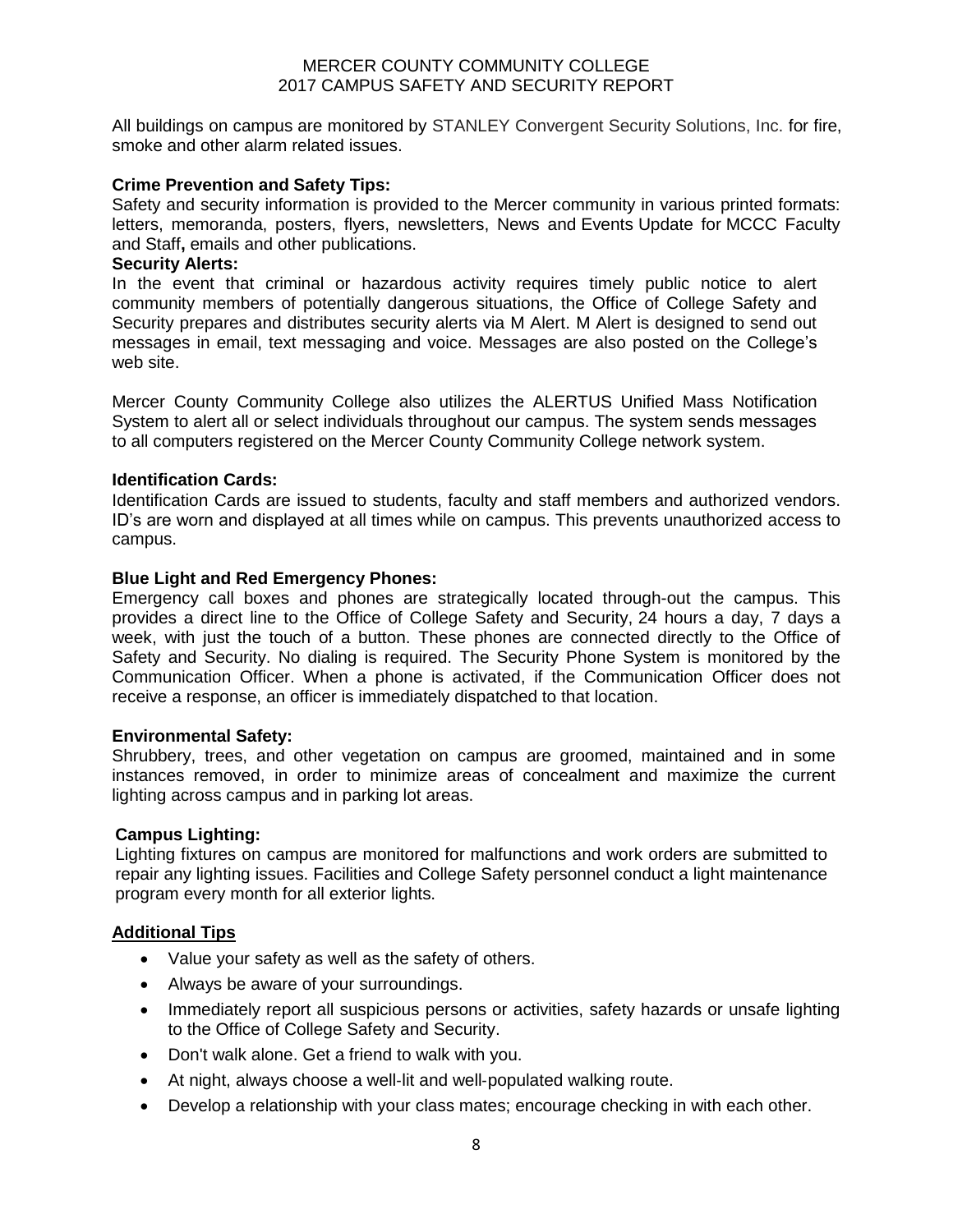- Have your keys in hand before you get to your vehicle.
- Never take shortcuts through poorly lit areas.
- Keep your vehicle doors locked at all times with your windows up. Do not leave valuables such as electronics, clothing, loose change or other personal items in your car. If you need to leave anything in your vehicle, do not leave it in plain sight.
- Never leave your book bag, purse, laptop or other valuables unattended.

The Office of College Safety and Security is committed to working with the college community to investigate all criminal matters in a timely fashion. All members of the Office of College Safety and Security know that for this to happen they must cooperate and work hand-in-hand with faculty, staff, and students of Mercer County Community College. By working together, the Office of College Safety and Security and the College community can create a safe and secure environment.

## **Substance Abuse**

Mercer County Community College believes that individual responsibility is extremely important in social choices. Substance abuse often hinders community members' ability to lead lives of productive work, enlightened living, and community involvement. The College's policy regarding alcohol and other drugs provides penalties for abuses but places major responsibility on the student for responsible decision making.

The College's Policies and Student Code of Conduct governing the use of alcohol and other drugs apply to all Mercer students and their guests. The primary responsibility for knowing and abiding by the provisions of the College policies rests with the individual student.

## **Alcohol**

Mercer County Community College seeks to maintain safe and healthy campus environments that are conducive to the academic and social activities of its students. Mercer's alcohol policy fosters this safe and healthy environment and reflects the need for mutual respect and personal responsibility among the members of the Mercer community, all of whom are expected to be acquainted with, and to abide by, the College policies, federal and state laws, and local ordinances related to the sale and consumption of alcohol.

The primary law enforcement agencies that enforce violations of these laws are the West Windsor and Trenton Police Departments as well as the Office of College Safety and Security. The State of New Jersey prohibits the consumption, possession, and/or purchase of alcoholic beverages by any person under 21 years of age.

Sanctions for violations of the alcohol policy include, among others, fines, probation, suspension, and/or dismissal from the College. Mercer's alcohol policy is published in its entirety on the website at http://www.mccc.edu/pdf/handbook.pdf

## **Drug-Free Schools and Communities Act**

In response to former President George H. W. Bush's national drug control strategy, Congress passed legislation to require schools, colleges, and universities to implement and enforce drug prevention programs and policies as a condition of eligibility to receive federal financial assistance.

On December 12, 1989, President Bush signed the Drug-Free Schools and Communities Act Amendments of 1989 (Amendments) Public Law 101-226. Section 22 of the amendments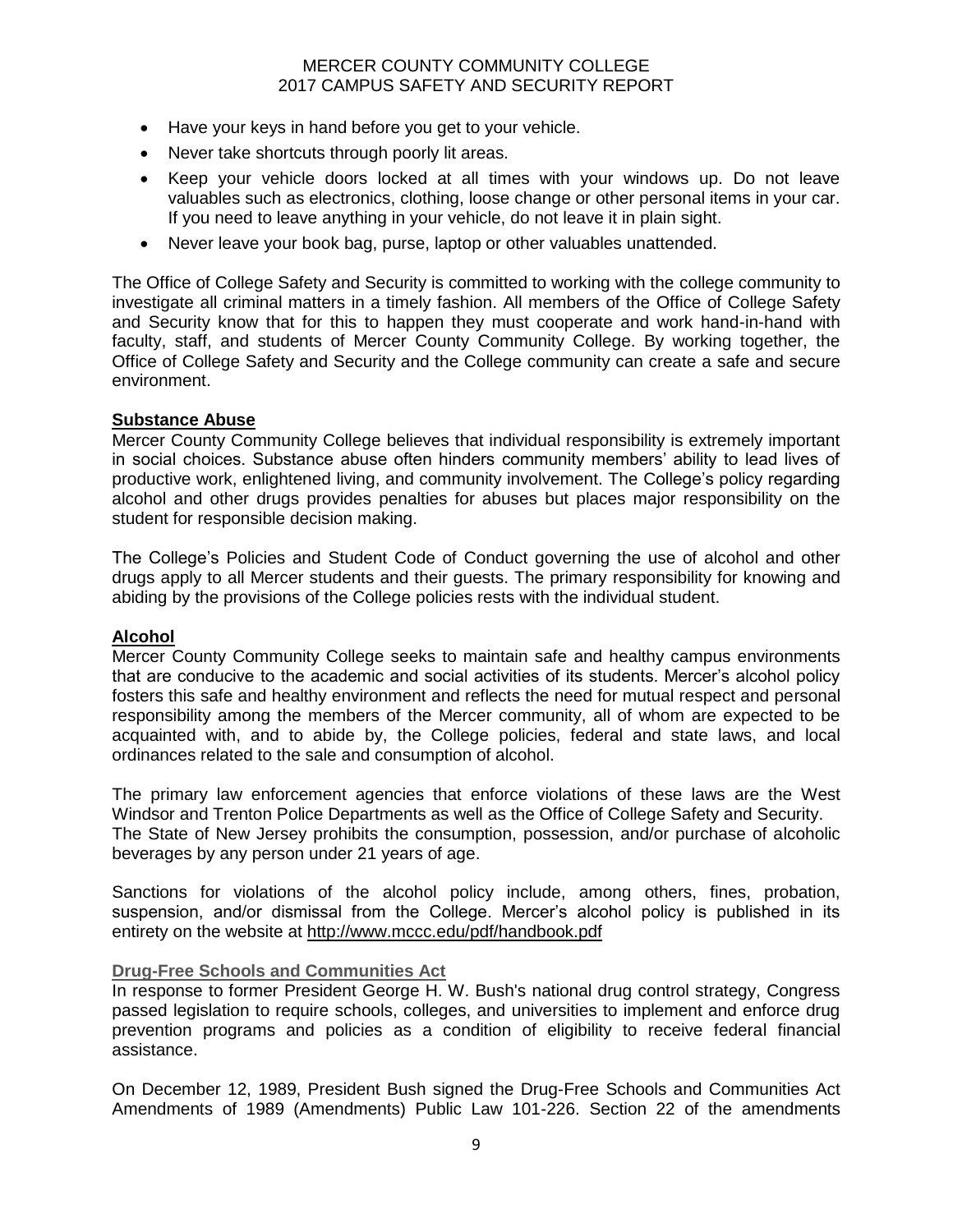amends provisions for the Drug-Free Schools and Communities Act of 1986 and the Higher Education Act of 1965 to require that, as a condition of receiving funds or any other form of financial assistance under any federal program after Oct. 1, 1990, a university or college must submit certification that it has adopted and implemented a drug prevention program.

As set forth in the above referenced statute, Mercer County Community College is required to provide at a minimum, an annual distribution in writing to each employee and student the following information.

- 1. Standards of conduct that clearly prohibit, at a minimum, the unlawful possession, use, or distribution of illicit drugs and alcohol by employees and students on its property or as part of its activities;
- 2. [A description of applicable legal sanctions under local, state, or federal law for the](http://cms.bsu.edu/About/AdministrativeOffices/StudentRights/PoliciesandProcedures/SDFCampus/Drug.aspx)  [unlawful possession or distribution of illicit drugs and alcohol;](http://cms.bsu.edu/About/AdministrativeOffices/StudentRights/PoliciesandProcedures/SDFCampus/Drug.aspx)
- 3. [A description of health risks associated with the use of illicit drugs and the abuse of](http://cms.bsu.edu/About/AdministrativeOffices/StudentRights/PoliciesandProcedures/SDFCampus/Health.aspx)  [alcohol;](http://cms.bsu.edu/About/AdministrativeOffices/StudentRights/PoliciesandProcedures/SDFCampus/Health.aspx)
- 4. [A description of available drug or alcohol counseling, treatment, or rehabilitation or re](http://cms.bsu.edu/About/AdministrativeOffices/StudentRights/PoliciesandProcedures/SDFCampus/Campus.aspx)[entry programs;](http://cms.bsu.edu/About/AdministrativeOffices/StudentRights/PoliciesandProcedures/SDFCampus/Campus.aspx)
- 5. A clear statement of the [disciplinary sanctions](http://cms.bsu.edu/About/AdministrativeOffices/StudentRights/PoliciesandProcedures/SDFCampus/Disciplinary.aspx) that Mercer County Community College will impose on employees and students and a description of termination of employment and referral for prosecution for the unlawful possession, use, or distribution of illicit drugs and alcohol. Disciplinary sanctions may also include completing an appropriate rehabilitation program; and
- 6. A biennial review by Mercer County Community College of its program to determine the effectiveness, implement needed changes, and ensure that disciplinary sanctions are consistently enforced.

## **Drug Policy**

Mercer County Community College does not tolerate the use or possession of any illegal substance on its campuses. The making, growing, distributing, sharing, selling and/or possession of illegal substances as defined by New Jersey statutes are violations of Mercer's Student Code of Conduct. Additional violations related to possession of drug paraphernalia, being in the presence of illegal substances, and/or being under the influence of illegal substances. The College recognizes the right of law enforcement agencies to enforce statutes pertaining to illegal substances on its campuses, including executing search and arrest warrants. Sanctions for violations of the drug policy include, among others, fines, probation, suspension, and/or dismissal from the College.

Mercer's drug policy is published in its entirety in the Student Handbook, which is available via Mercer's web site<http://www.mccc.edu/pdf/handbook.pdf>

## **Missing Student Notification**

The law considers a student missing if s/he whereabouts is unknown for 24 hours. Any student believed to be missing for 24 hours should be reported to the Office of College Safety and Security or to the Vice President for Student Affairs. Students have the option to designate a person or persons to be notified within 24 hours at time of enrollment. This information is handled in a confidential manner, accessible only to authorized campus and law enforcement officials, and may not be disclosed outside of a missing person investigation.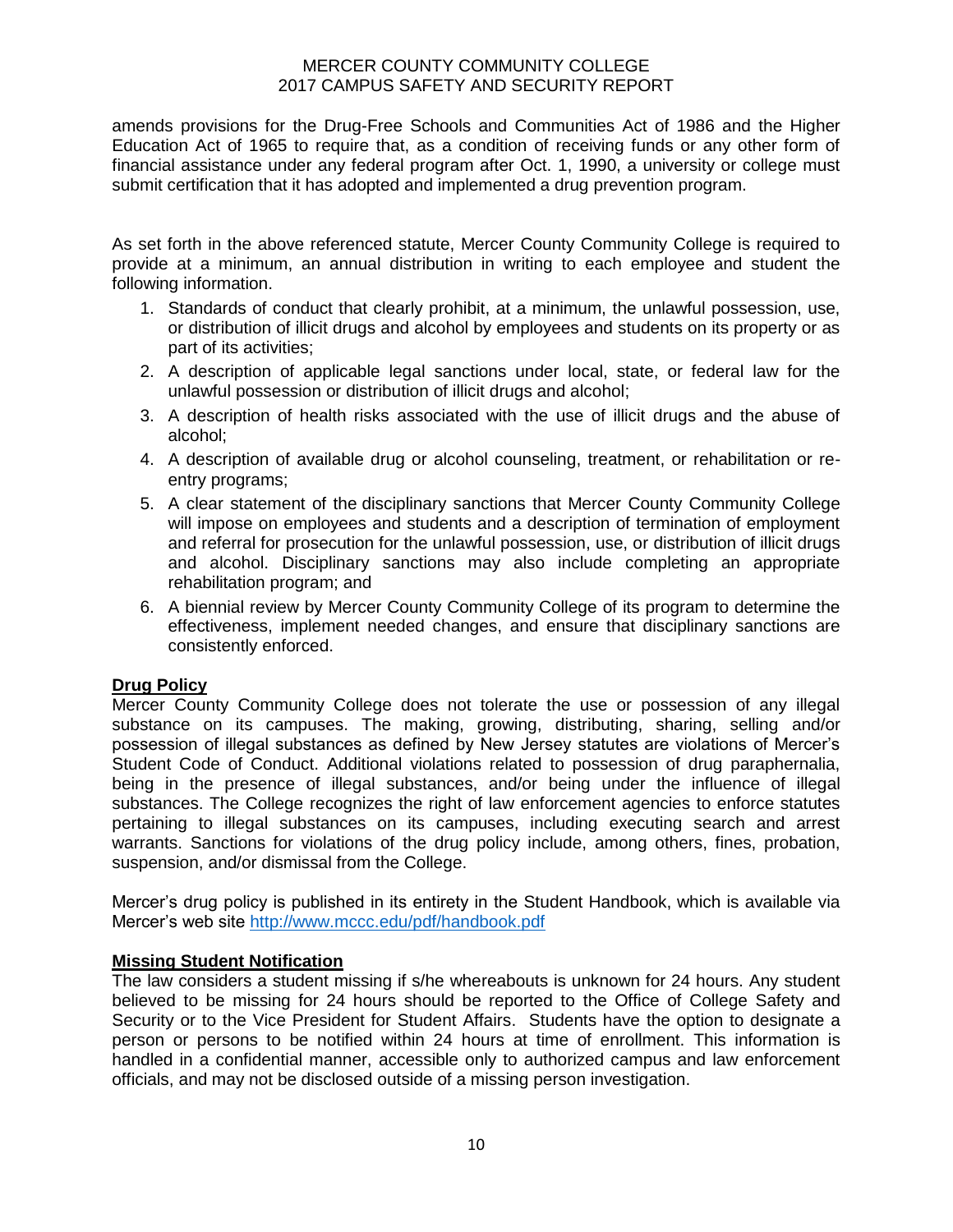If, upon investigation of an official missing person report, the Office of College Safety and Security determines that a student is missing:

- 1. The Vice President for Student Affairs or designee must, within 24 hours, notify the custodial parent/guardian and any other designated contact person(s) if the student is under the age of 18 and is non-emancipated (remaining under parental care, custody and financial support).
- 2. The Vice President for Student Affairs or designee must, within 24 hours, notify the designated contact person(s) of any student 18 years of age or older.

Regardless of whether a student has designated a contact person, is over or under the age of 18, or is an emancipated minor, The Office of College Safety and Security must, within 24 hours, inform the local law enforcement agency (police) of a missing student, unless the local law enforcement agency is the entity that made the determination that the student is missing.

## **New Jersey Campus Sexual Assault Victim's Bill of Rights**

Mercer County Community College recognizes that the impact of violence on its victims and the surrounding community can be severe and long lasting. The College supports the New Jersey statute that articulates requirements for policies, procedures and services designated to ensure that the needs of victims are met and that all colleges and universities create and maintain communities that support human dignity.

The New Jersey Campus Sexual Assault Victim's Bill of Rights is available in its entirety as part of the College's Anti-Harassment and Non-Discrimination Policy, which is included in its entirety at the back of this booklet and posted on Mercer County College's Web site (http://www.mccc.edu/pdf/title-ix.pdf). As per the Bill of Rights, it is the victim's right to decide whether or not to pursue the matter with law enforcement authorities.

## **Anti-Harassment and Non-Discrimination Policy**

As a community of educators and learners, Mercer County Community College is committed to fostering an environment dedicated to learning and mutual respect as reflected in the College's Student Handbook and Anti-Harassment and Non-Discrimination Policy. All faculty, students and staff at the College have the right to expect an environment that allows them to enjoy the full benefits of their work or learning experience.

The College, therefore, does not condone violations of its Anti-Harassment and Non-Discrimination Policy and treats all allegations about violations very seriously. As outlined in the Policy, Mercer County Community College prohibits all forms of discrimination, harassment, sexual assault, sexual misconduct, sexual harassment, dating violence, domestic violence and stalking.

The College's Anti-Harassment and Non-Discrimination Policy governs the treatment of harassment and discrimination cases at Mercer County Community College including sexual harassment, sexual misconduct, sexual assault, domestic violence, dating violence and stalking. The Policy applies to all students and employees, and to third- parties on College premises or at College sponsored activities.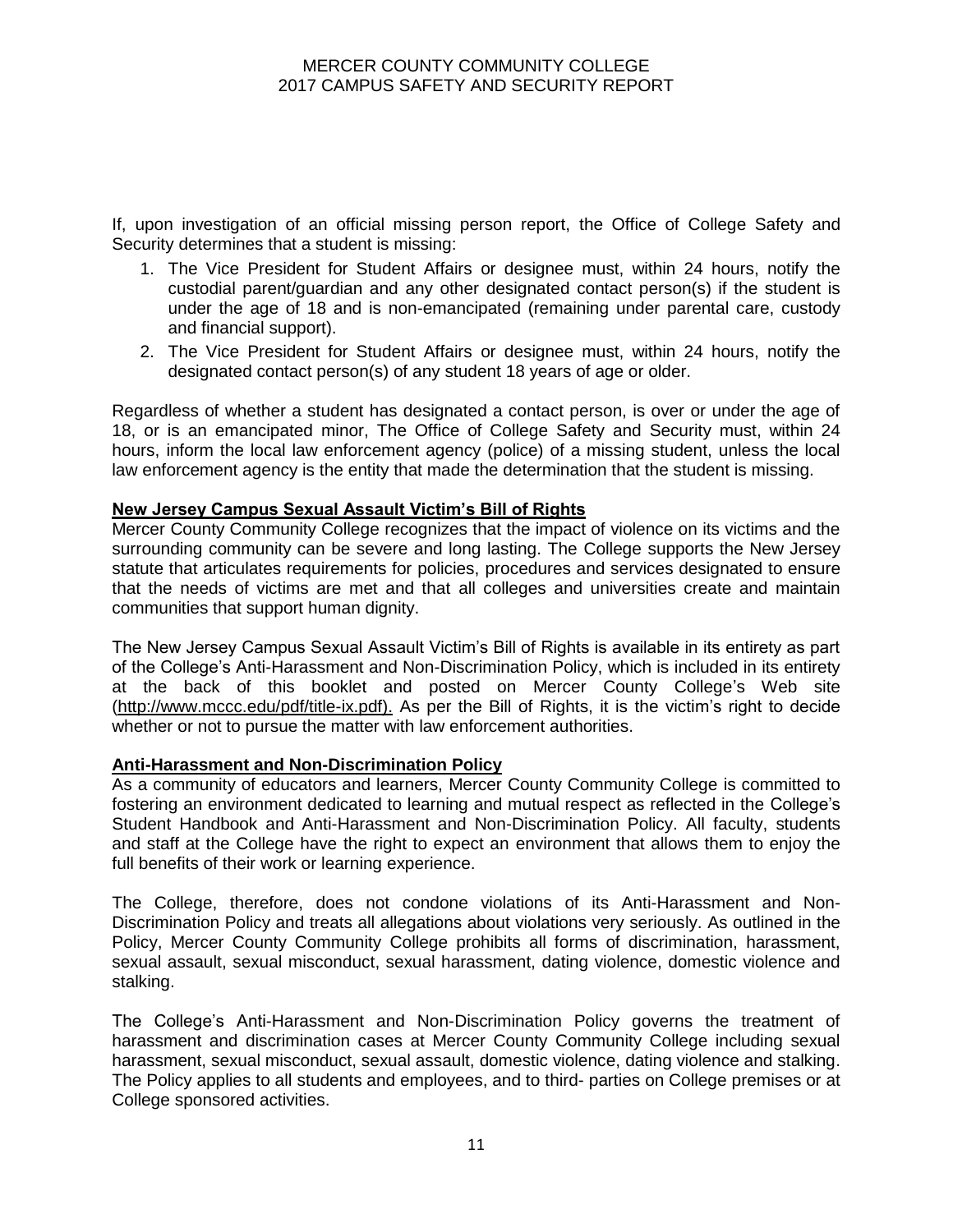## **Reporting and Responding To Sexual Assaults**

Please refer to the College's Anti-Harassment and Non-Discrimination Policy, beginning on page 49 of this booklet, for information regarding reporting complaints of harassment, discrimination, sexual harassment, sexual misconduct, sexual assault, domestic violence, dating violence and stalking. Contact information is provided for reporting complaints along with detailed information regarding responsible employees, requesting confidentiality from the college, on and off-campus resources and assistance, protective measures and accommodations and informal and formal procedures the College follows for responding to and resolving student and employee complaints of policy violations.

Also, included in the Policy is more detailed information regarding the College prevention and awareness programs for new and continuing students and employees regarding sexual assault, domestic violence, dating violence and stalking.

## **What to Do if Someone You Know Has Been Sexually Assaulted**

The terms sexual assault, rape, acquaintance rape and date rape are often used interchangeably. Sexual assault is a general term that describes all forms of unwanted sexual activity. It includes, but is not limited to, rape or attempted rape.

Assailants can be strangers, acquaintances, friends or family members. Assailants may commit sexual assault by way of violence, threats, coercion, manipulation, pressure or tricks.

Sexual assault in any form is a crime and a violation of the College's Anti-Harassment and Non-Discrimination Policy, which is included in its entirety at the back of this booklet. Victims of sexual assault are encouraged to talk to someone about what happened so that they can get the help and support they need and the College can respond appropriately.

## *IMMEDIATELY following a Sexual assault:*

- 1. Get to a safe place.
- 2. Call someone you trust. No matter how late it is, you should not be alone.
- 3. Call a friend, a family member or someone else you trust and ask them to stay with you.
- 4. Get immediate medical attention for possible injuries, sexually transmitted diseases, and pregnancy. Even if you think that you do not have any physical injuries, you should still have a medical examination and discuss the possibility of sexually transmitted infections with a medical provider. You can prevent pregnancy by taking emergency contraceptive pills within 72 hours of the assault.
- 5. Contact the Office of College Safety and Security (609-570-3503) if you would like to be transported to a hospital for examination.
- 6. Do not wash or clean up. It may be difficult to keep from cleaning yourself up, but if you do, you may destroy physical evidence that could be useful should you decide to report the assault to the police.
- 7. Preserve all physical evidence. Do not bathe, shower, douche, eat, drink, smoke, or urinate, if possible. Save all of the clothing you were wearing at the time of the assault. Place each item of clothing in a separate paper bag. Do not use plastic bags. Do not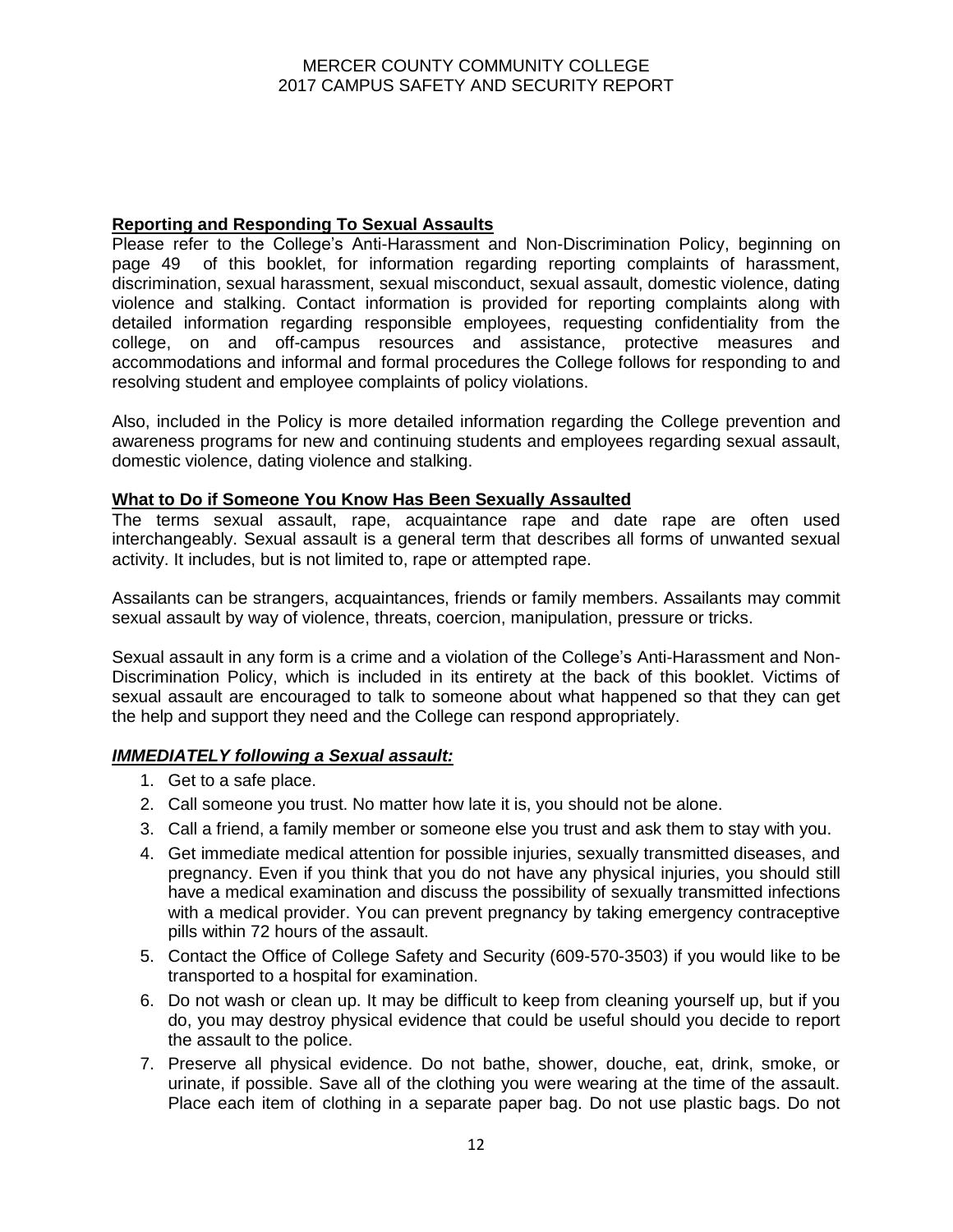disturb anything in the area where the assault occurred. Evidence can be collected at an emergency room and you can decide later whether or not you want to report the incident to the police. If the crime happened in your room or apartment, do not clean or straighten up until all evidence has been collected. Even if you are not sure about reporting the assault, it makes sense to preserve the option of reporting until you make a final decision.

- 8. Write down as much as you can remember about the circumstances of the assault, including a description of the assailant, his or her identity if you know it, and the use of threats or force.
- 9. Consider reporting the assault to the Office of College Safety and Security and/or the local law enforcement authorities.

Reporting a sexual assault may be an important step in the recovery process and may help to prevent another assault. Reporting an incident to a College official does not mean you must also report the incident to law enforcement authorities. As per the New Jersey Campus Sexual Assault Victim's Bill of Rights, it is the victim's choice whether or not to report the matter to law enforcement authorities. See the College Anti-Harassment and Non-Discrimination Policy beginning on page 49 of this booklet for further information.

Reports to the Title IX Coordinator can be made via email, phone, in person, and anonymously at the contact information below. Or at

[http://www.mccc.edu/communication\\_form.shtml](http://www.mccc.edu/communication_form.shtml)

Title IX Coordinator:

Monise Princilus, Ed.S, Executive Director of Human Resources and Compliance 1200 Old Trenton Rd. – AD 254 West Windsor, NJ 08550 Mail to: PO Box 17202, Trenton NJ 08690 Voice Phone: (609) 570-3635 Mobile Phone (6069) 200-2462 Email: [princilm@mccc.edu](mailto:princilm@mccc.edu)

Call Womanspace at 609-394-9000 or 800-572-SAFE and speak to a Sexual Assault Support Service Advocates Counselor. You do not have to reveal your identity to the counselor. You can ask the counselor to activate the Mercer County Sexual Assault Response Team (SART) if you desire. The SART consists of a Sexual Assault Advocate and a Sexual Assault Nurse Examiner (SANE).

If the Sexual Assault Response Team (SART) is activated, an Advocate and the SANE nurse will meet you at the Mercer County hospital of your choice. You also have the option of asking to have a police officer meet you at the hospital if you would like law enforcement to be notified. You DO NOT have to have law enforcement involved in order to have the advocate and SANE nurse meet you at the hospital. If you do not want to have police involvement, the evidence kit will still be collected and kept, untested, for five years.

The following area hospitals are part of a program that allows SANE nurses to respond to and perform forensic exams after a sexual assault:

- Capital Health, Regional (Helene Fuld)
	- 750 Brunswick Ave., Trenton NJ 08638; (609) 896-6000
- Capital Health
	- 1 Capital Way, Pennington, NJ 08534; (609) 303-4000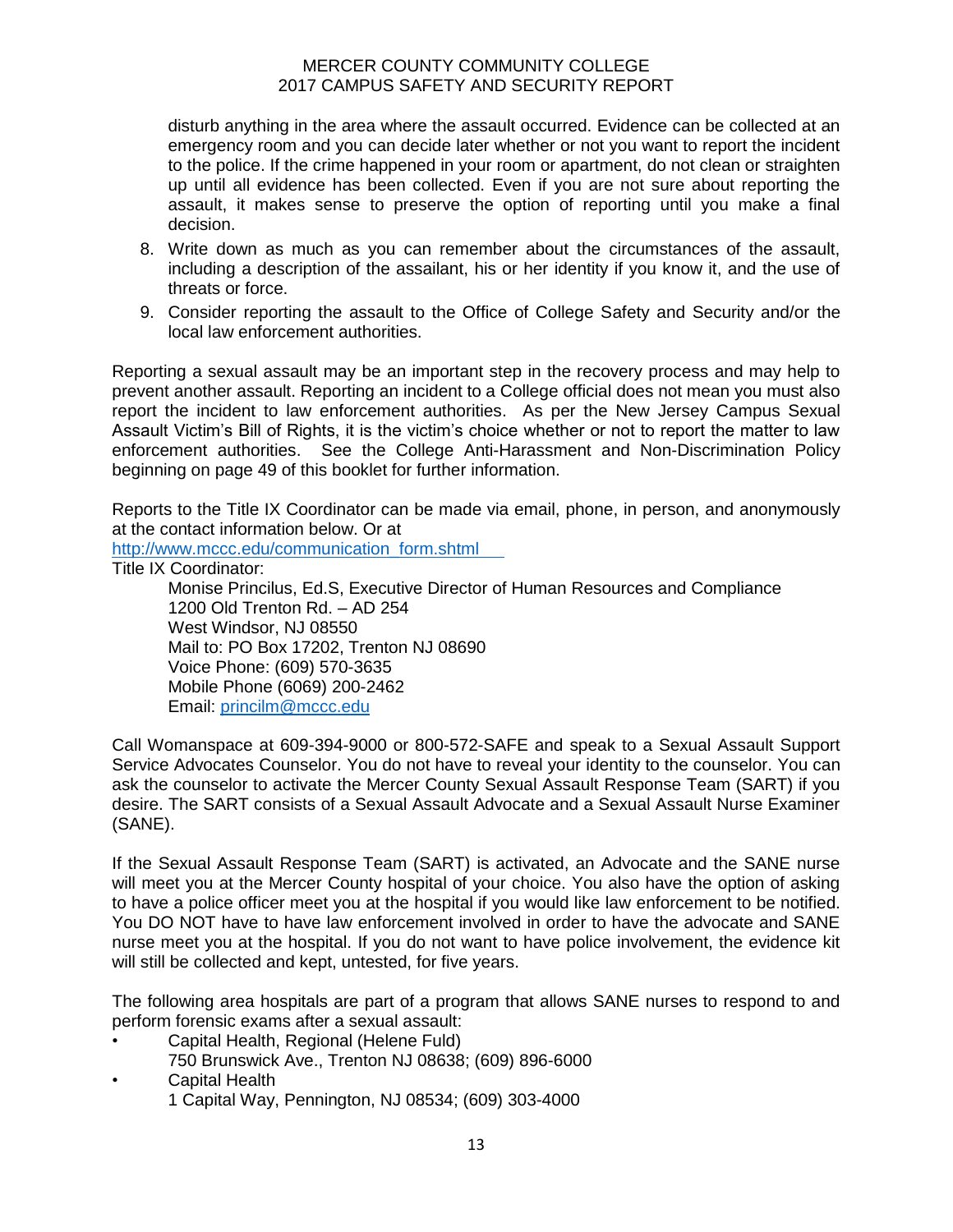- St. Francis Medical Center 601 Hamilton Avenue, Trenton, NJ 08629; (609) 599-5000
- Robert Wood Johnson University Hospital 1 Hamilton Health Place, Hamilton, NJ 08690; (609) 584-6666

What is a SANE nurse? Being examined at a hospital may be part of the process of dealing with a sexual assault. It is important to feel safe during this examination. Having someone trained to perform these particular examinations and who understands the trauma of rape can provide this sense of safety.

- 1. Sexual Assault Nurse Examiners (SANE) are Registered Nurses (RNs) who have completed specialized training to assist sexual assault victims. SANEs are also trained in identifying patterned injury, documenting injuries, maintaining chain-of-evidence, and providing expert witness testimony.
- 2. They perform a physical examination, may collect specimens from your body, recommend emergency contraception and medications for sexually transmitted infections and treat minor injuries in conjunction with hospital staff. They make referrals for community agencies and work cooperatively with law enforcement agencies and the courts.
- 3. SANEs strive to preserve their patients' dignity and ensure that survivors are not retraumatized by the evidence collection process.

## **Additional Services and Contact Information**

*Victims and their friends have the following options available to them:*

The Office of College Safety and Security located on the West Windsor Campus is staffed 24 hours a day, every day. The emergency number is 609-570-3503. Officers provide support and assistance. They will prepare an incident report and assist in contacting the police if the victim chooses.

Counseling is available on the West Windsor Campus in the Student Affairs Division located on the 2<sup>nd</sup> floor of the Student Center or by calling 609-570-3354. Victims can make an appointment with a Professional Licensed Counselor for a private and confidential session.

The West Windsor Police Department is located at 20 Municipal Drive, Princeton Junction, NJ or by calling 609-799-1222 or 911 in an emergency. A police officer will meet with the victim. The police officer(s) will explain their role and how they can be of assistance.

The Trenton Police Department is located at 225 N Clinton Avenue, Trenton, NJ or by calling 609-989-4170 or 911 in an emergency. A police officer(s) will meet with the victim. The police officer(s) will explain their role and how they can be of assistance.

Womanspace is a 24-hour crisis and information hotline available at (609) 394-9000. Trained and sensitive counselors and advocates are available on the phone and in person to help the victim through the process and, at the victim's request, will accompany the victim to the hospital, police station, or Public Safety office. All contact with Womanspace is confidential.

## **Disclosures to Victims of Sexual Assault or Other Violence**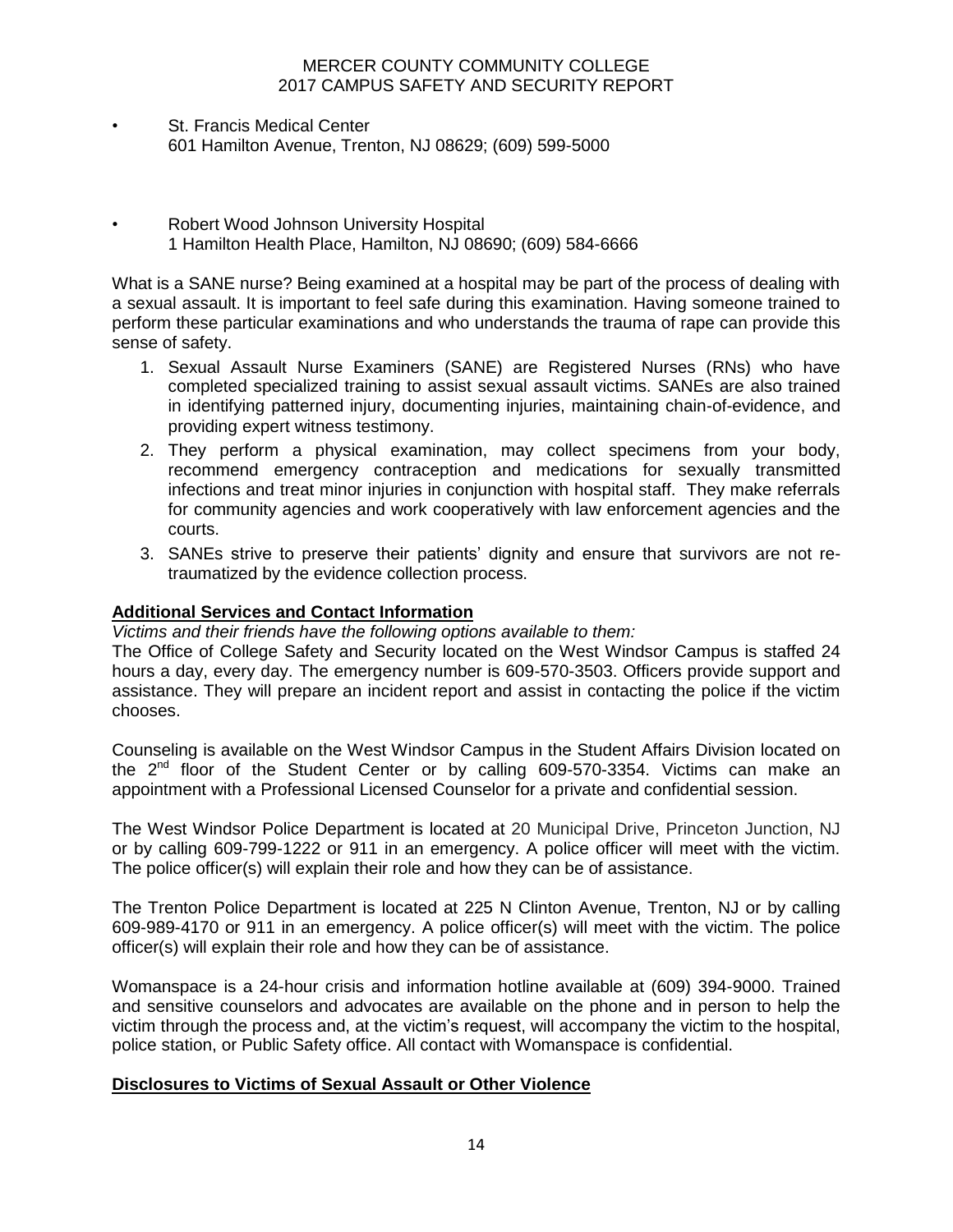Mercer County Community College will disclose to the victim(s) of sexual assault, dating violence, domestic violence, stalking and other violent crimes the results of any disciplinary hearing conducted by the College , as per either the Student Code of Conduct or the Anti-Harassment and Non-Discrimination Policy, against the student who is the alleged perpetrator of the crime or offense. If the victim is deceased as a result of the crime or offense, the College will provide the results of the disciplinary hearing to the victim's next of kin, if so requested.

## **Faculty and Staff Resources-Prevention and Education:**

All new employees are required to attend mandatory New Employee Orientation. This training is conducted by members of the Office of Human Resources. New employees received instructions on a multitude of policies and procedures. Particular focus is centered on sex/gender harassment, discrimination and misconduct, examples of which can include acts of sexual violence, sexual harassment, domestic violence, dating violence, fondling and stalking.

Mercer County Community College has partnered with Campus Answers to provide Title IX trainings to students, staff and faculty. This online program helps to provide sexual assault prevention training across all campus communities. The program integrates scenarios and information that are relatable to these diverse populations, highlighting the broader implications of these important issues, providing critical education on sexual harassment, connecting individuals with support resources, and discussing factors that contribute to sexual and relationship violence to encourage leadership in prevention.

In-Service training, covering the Clery Act, Title IX, Violence Against Women Act, and Sexual Harassment in the form of a comprehensive prevention program for faculty and staff is conducted bi-annually during employee convocation which is held at the beginning of each school semester. Subjects include but are not limited to:

- Sex/gender harassment,
- Factors that contribute to sexual and relationship violence,
- Responsible Employee--empowerment to become a leader in prevention, and support resources
- Bystander training
- Investigation of Sex Crimes
- Civil rights investigations
- Complaint procedures and reporting
- Policy Development

## **Student Prevention and Educational Resources:**

Students at Mercer County Community College are introduced to Title IX through the Student Handbook, the College Website and through the Title IX brochure. Students can access the student handbook<http://www.mccc.edu/pdf/handbook.pdf>

In addition, Mercer County Community College conducts new student orientation, at the beginning of each new semester. Orientation generally includes college information, campus tour, workshops on topics such as choosing a program, respecting the rights of others, study tips, and career opportunities.

Also included is an introduction and review of Mercer County College Title IX policy, the complaint form and the names of College contacts who can receive complaints and perform investigations. To make orientation more accessible, the College offers a webinar version of the orientation and within the webinar is Title IX information.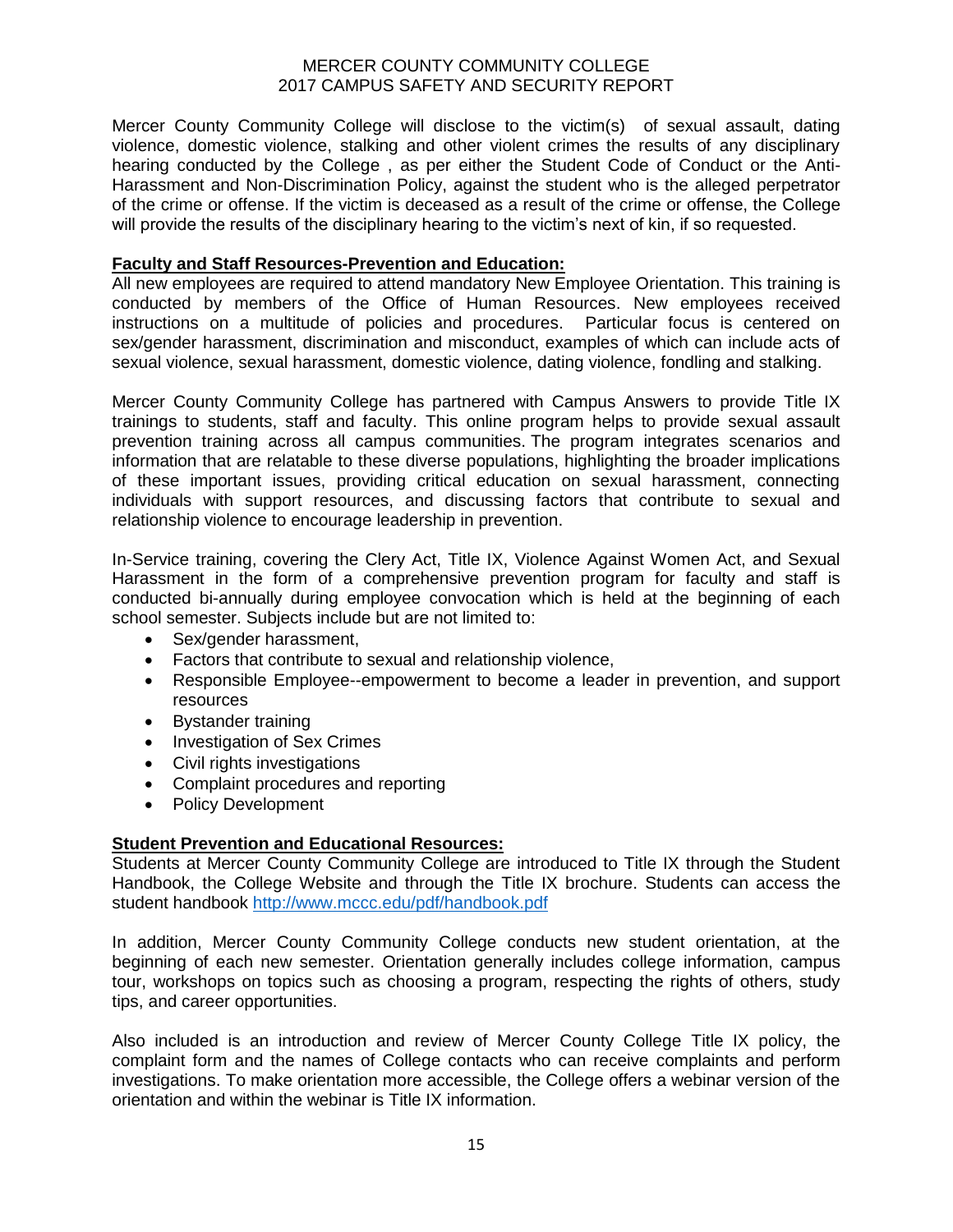Additional information regarding Student Orientation, Advising and Registration "SOAR" can be accessed at: [http://www.mccc.edu/admissions\\_orientation.shtml.](http://www.mccc.edu/admissions_orientation.shtml) Mercer County Community College has partnered with Campus Answers to provide online Title IX training to students. The program integrates scenarios and information that are relatable to these diverse populations, highlighting the broader implications of these important issues, providing critical education on sexual harassment, connecting individuals with support resources, and discussing factors that contribute to sexual and relationship violence to encourage leadership in prevention.

You will need Internet access and audio capabilities. To avoid technical issues, please use any major web browser (e.g., Firefox, Internet Explorer, Google Chrome) released within the previous two years. You may take the course in multiple sittings. The course may include surveys to help personalize your experience and measure students' attitudes and behaviors. All survey responses are confidential; the school will only receive information about the student body as a whole and will never see individual students' answers. Should you experience problems, technical support is available 24/7 and can be accessed from the "Help" link within the course.

## **Other Important Information Regarding Title IX:**

Title IX Policy and a complaint form that students can use to submit a Title IX complaint located at : <http://www.mccc.edu/pdf/title-ix.pdf>

Student workshops are conducted throughout the semester. Student Life and Leadership department offers workshops on Sexual Harassment and Title IX policies throughout the year and upon request.

Each October Student Life and Leadership works with the student body to promote domestic violence awareness and bullying on each campuses in cooperation with Womanspace.

## **Campus Security Statistics**

## *Crime Definitions from the Uniform Crime Reporting Handbook*

The Campus Security Act requires that institutions provide definitions for the Clery reportable offenses that occurred in their Clery Geography. The definitions are provided under Uniform Crime Reporting (UCR) or National Incident Based Reporting System (NIBRS) as appropriate.

**Aggravated Assault:** An unlawful attack by one person upon another for the purpose of inflicting severe or aggravated bodily injury. This type of assault usually is accompanied by the use of a weapon or by means likely to produce death or great bodily harm. (It is not necessary that injury results from an aggravated assault when a gun, knife, or other weapon is used which could and probably would result in serious personal injury if the crime were successfully completed.

**Arson:** Any willful or malicious burning or attempt to burn, with or without intent to defraud, a dwelling house, public building, motor vehicle or aircraft, personal property of another, etc.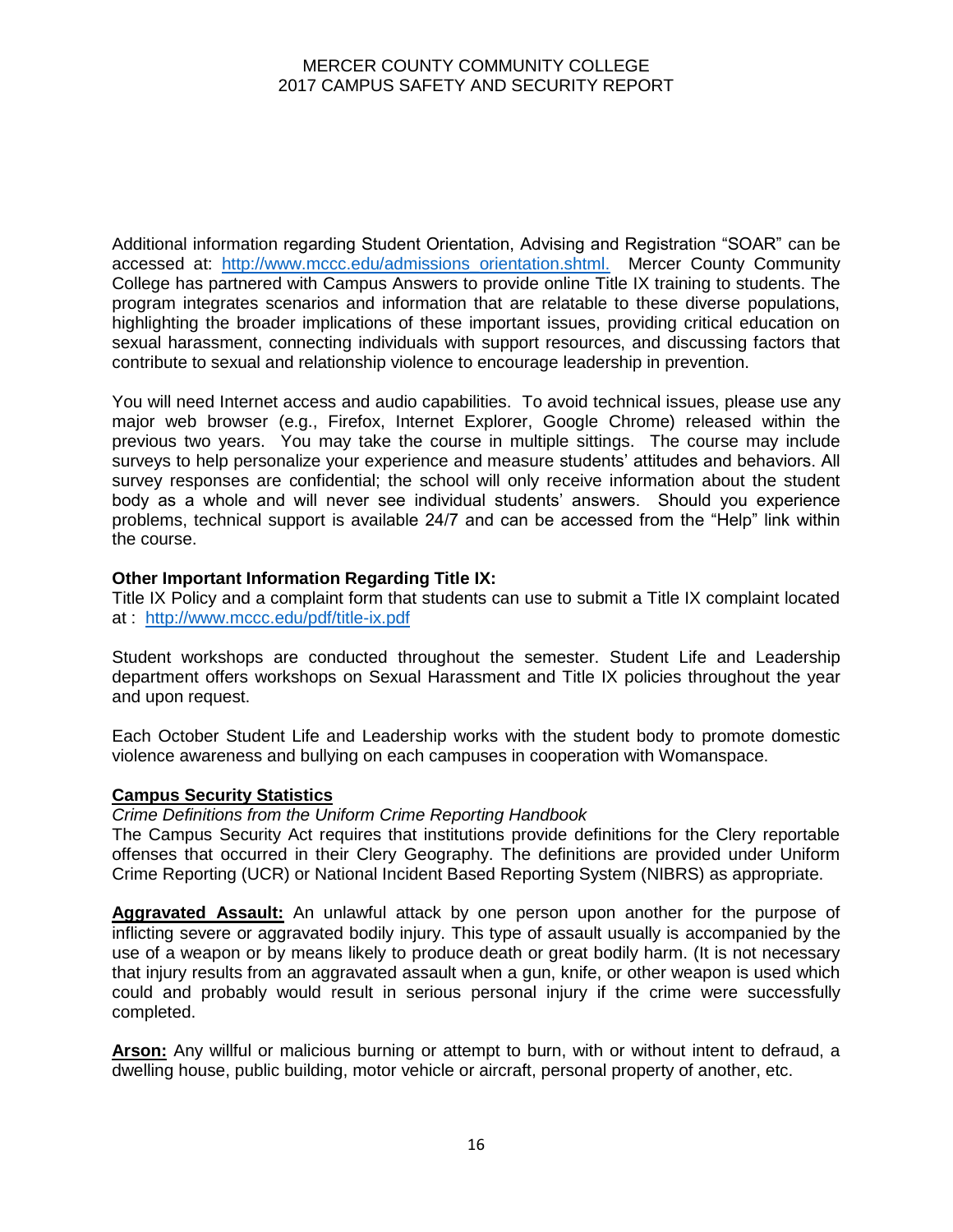**Burglary**: The unlawful entry of a structure to commit a felony or a theft. For reporting purposes this definition includes: unlawful entry with intent to commit a larceny or felony; breaking and entering with intent to commit a larceny; housebreaking; safecracking; and all attempts to commit any of the aforementioned:

**Criminal Homicide-Manslaughter by Negligence:** The killing of another person through gross negligence.

**Criminal Homicide-Murder and Non-Negligent Manslaughter:** The willful (non- negligent) killing of one human being by another

**Dating Violence:** Violence committed by a person who is or has been in a social relationship of a romantic or intimate nature with the victim.

**Destruction, Damage, or Vandalism of Property:** To willfully or maliciously destroy, damage, deface, or otherwise injure real or personal property without the consent of the owner or the person having custody or control of it.

**Domestic Violence:** A felony or misdemeanor crime of violence committed by a current or former spouse or intimate partner of the victim; by a person with whom the victim shares a child in common; by a person who is co-habitating with or has cohabitated with the victim as a spouse or intimate partner; by a person similarly situated to a spouse of the victim under the domestic or family violence laws of the jurisdiction in which the crime of violence occurred or by any other person against an adult or youth victim who is protected from that person's acts under the domestic or family violence laws of the jurisdiction in which the crime of violence occurred.

**Drug Abuse Violations:** The violation of laws prohibiting the production, distribution, and/or use of certain controlled substances and the equipment or devices utilized in their preparation and/or use. The unlawful cultivation, manufacture, distribution, sale, purchase, use, possession, transportation, or importation of any controlled drug or narcotic substance. Arrests for violations of state and local laws, specifically those relating to the unlawful possession, sale, use, growing, manufacturing, and making of narcotic drugs.

**Intimidation** (Hate Crime Handbook): To unlawfully place another person in reasonable fear of bodily harm through the use of threatening words and/or other conduct, but without displaying a weapon or subjecting the victim to actual physical attack

**Larceny Theft:** The unlawful taking, carrying, leading or riding away of property from the possession or constructive possession of another. Embezzlement, confidence games, forgery, worthless checks, etc., are excluded.

**Liquor Law Violations**: The violation of state or local laws or ordinances prohibiting the manufacture, sale, purchase, transportation, possession, or use of alcoholic beverages, not including driving under the influence and drunkenness.

**Motor Vehicle Theft:** The theft or attempted theft of a motor vehicle. [Classify as motor vehicle theft all cases where automobiles (including golf carts) are taken by persons not having lawful access even though the vehicles are later abandoned, including joyriding.]

**Robbery:** The taking or attempting to take anything of value from the care, custody, or control of a person or persons by force or threat of force or violence and/or by putting the victim in fear.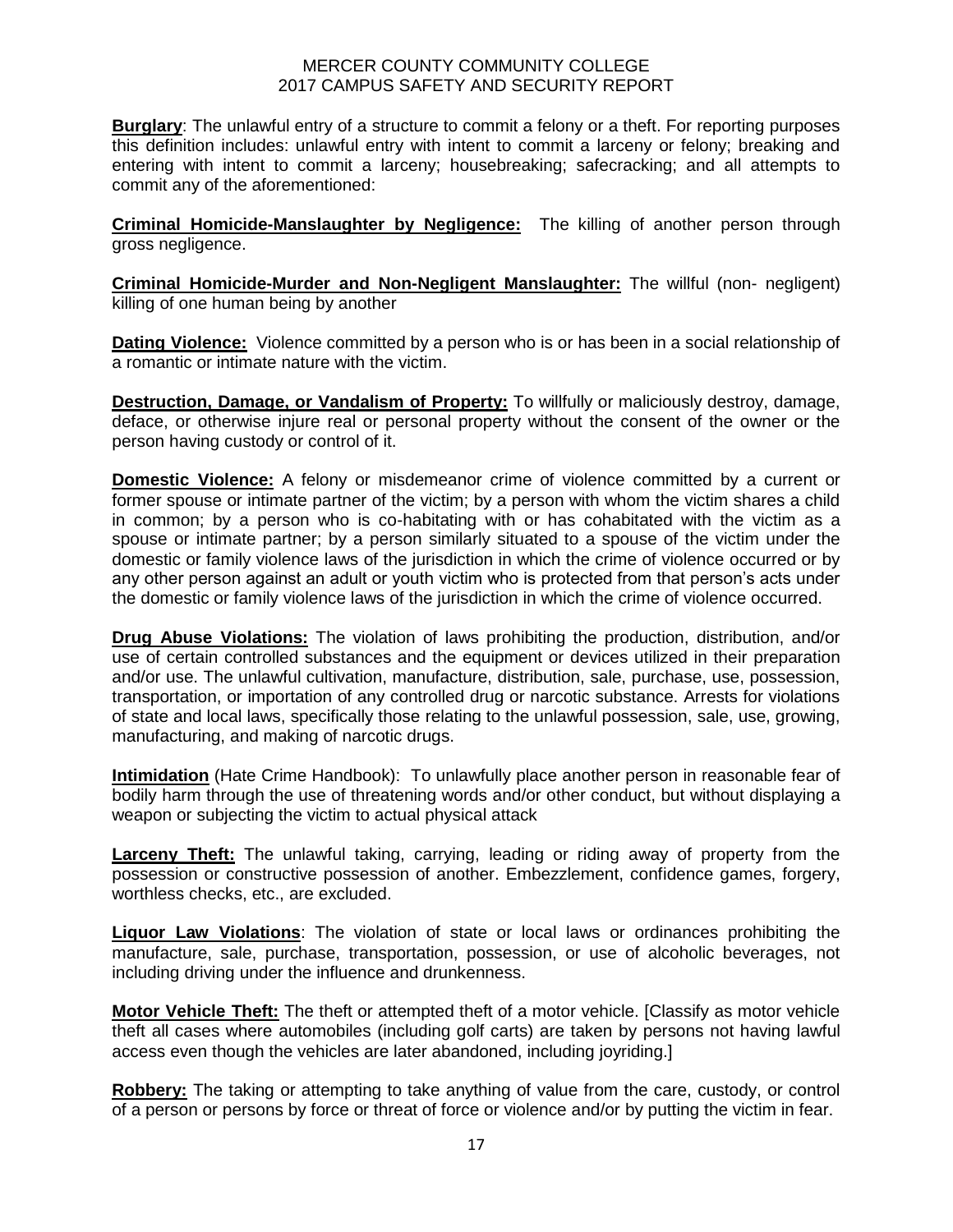## **Sex Offenses**

Rape: The penetration, no matter how slight, of the vagina or anus with any body part or object, or oral penetration by a sex organ of another person, without the consent of the victim.

**Statutory Rape:** Sexual intercourse with a person who is under the statutory age of consent.

**Fondling:** The touching of the private body parts of another person for the purpose of sexual gratification, without the consent of the victim, including instances where the victim is incapable of giving consent because of his/her age or because of his/ her temporary or permanent mental incapacity.

**Incest:** Sexual intercourse between persons who are related to each other within the degrees wherein marriage is prohibited by law

**Simple Assault:** An unlawful physical attack by one person upon another where neither the offender displays a weapon, nor the victim suffers obvious severe or aggravated bodily injury involving apparent broken bones, loss of teeth, possible internal injury, severe laceration, or loss of consciousness

**Stalking:** Engaging in a course of conduct directed at a specific person that would cause a reasonable person to fear for the person's safety or the safety of others, or suffer substantial emotional distress

**Weapon Law Violations:** The violation of laws or ordinances prohibiting the manufacture, sale, purchase, transportation, possession, concealment, or use of firearms, cutting instruments, explosives, incendiary devices, or deadly weapons.

When counting multiple offenses, the FBI's Uniform Crime Reporting Hierarchy Rule is used. This requires that institutions count only the most serious offense when more than one offense is committed during a single incident. While this applies to all categories above, it is particularly relevant for weapon law, drug abuse, and liquor law violations.

## **New Jersey Criminal Statues:**

The Campus Security Act requires institutions to provide the local jurisdiction definition for dating violence, domestic violence, stalking, sexual assault and consent. The definitions below are taken from Title 2C of the New Jersey Criminal Code.

## **Consent:**

- a. In General. The consent of the victim to conduct charged to constitute an offense or precludes the infliction of the harm or evil sought to be prevented by the law defining the offense
- b. Consent to Bodily Harm. When conduct is charged to constitute an offense because it causes or threatens bodily harm, consent to such conduct or to the inflictions of such harm Is a defense if: (1) The bodily harm consented to or threatened by the conduct consented to is not serious; or (2) The conduct and the harm are reasonable foreseeable hazards of joint participation in a concerted activity of a kind not forbidden by law; or (3) The consent establishes a justification for the conduct under chapter 3 of the code\*.
- c. Ineffective Consent. Unless otherwise provided by the code or by the law defining the offense, assent does not constitute consent if: (1) It Is given by a person who is legally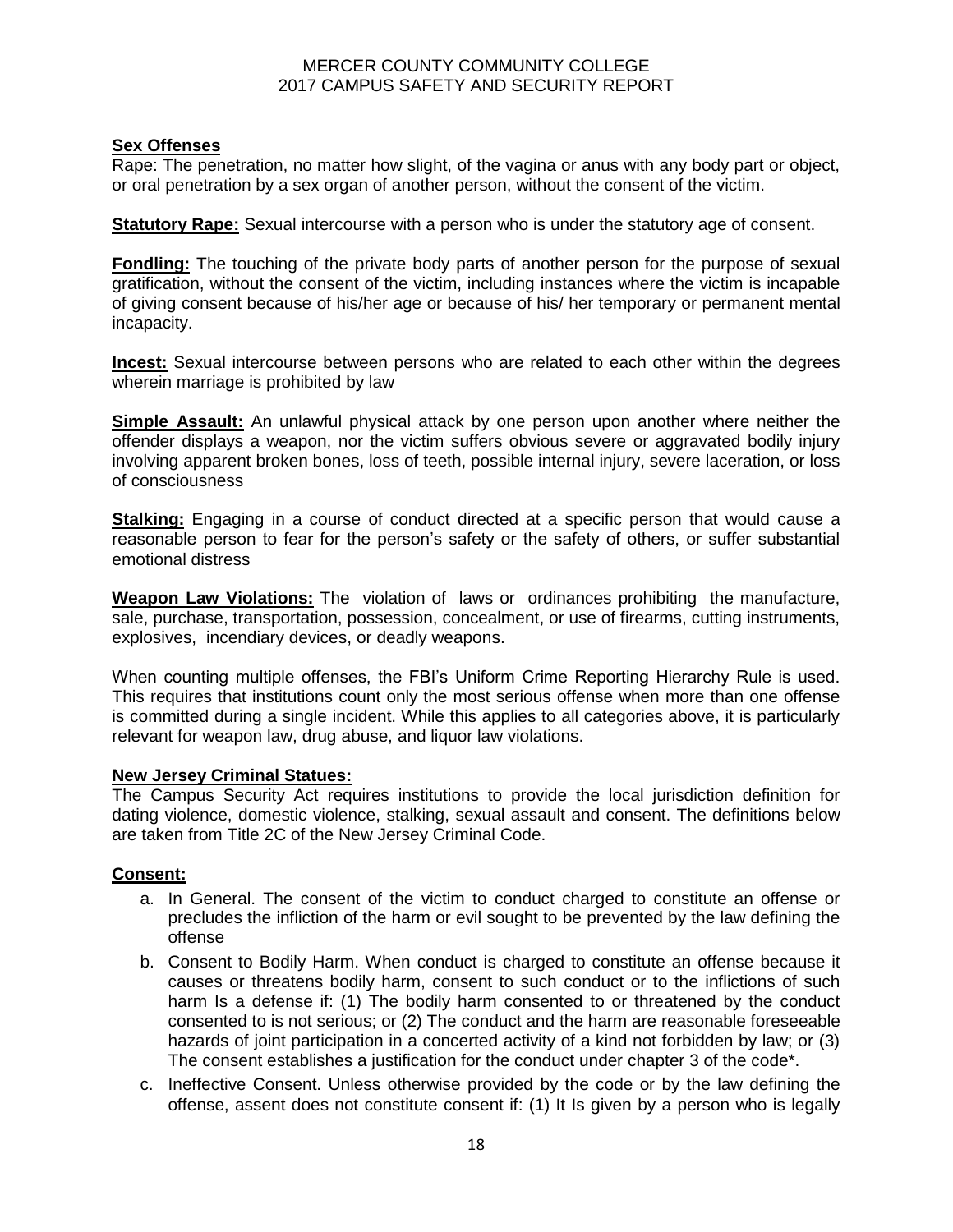incompetent to authorize the conduct charged to constitute the offense; or (2) It is given by a person who by reason of youth, mental disease or defect or intoxication is manifestly unable or known by the actor to be unable to make a reasonable judgment as to the nature of harmlessness of the conduct charged to constitute an offense; or (3) It is induced by force, duress or deception of a kind sought to be prevented by the law defining the offense. \*Chapter 3 of the code (entitled General Principles of Justification) primarily covers Use of Force matters.

**Dating Violence:** The State of New Jersey does not have a specific law regarding dating violence. It is part of the domestic violence law.

**Domestic Violence:** The occurrence of one or more of the following acts inflicted upon a person protected under this act by an adult or an emancipated minor: Homicide, Assault, Terroristic threats, Kidnapping, Criminal restraint, False imprisonment, Sexual Assault, Criminal sexual contact, Lewdness, Criminal mischief, Burglary, Criminal trespass, Harassment, and Stalking.

When one or more of these acts is Inflicted by an unemancipated minor upon a person protected under this act, the occurrence shall not constitute "domestic violence," but may be the basis for the filing of a petition or complaint pursuant to the provisions of section 11 of P.L. 1982, c77 (C2A:4A-30). "Victim of domestic violence" means a person protected under this act and shall include any person who is 18 years of age or older or who is an emancipated minor and who has been subjected to domestic violence by a spouse, former spouse, or any other person who is a present or former household member. "Victim of domestic violence" also includes any person, regardless of age, who has been subjected to domestic violence by a person with whom the victim has had a child in common, or with whom the victim anticipated having a child in common, if one of the parties is pregnant. "Victim of domestic violence" also includes any person who has been subjected to domestic violence by a person with whom the victim had a dating relationship.

**Sexual Assault**: An actor is guilty of aggravated sexual assault if he commits an act of sexual penetration with another person under any one of the following circumstances:

(1) The victim is less than 13 years old;

(2) The victim is at least 13 but less than 16 years old; and (a) The actor is related to the victim by blood or affinity to the third degree, or (b) The actor has supervisory or disciplinary power over the victim by virtue of the actor's legal, professional, or occupational status, or (c) The actor is a resource family parent, a guardian, or stands in loco parentis within the household;

(3) The act is committed during the commission, or attempted commission, whether alone or with one or more other persons, of robbery, kidnapping, homicide, aggravated assault on another, burglary, arson or criminal escape;

(4) The actor is armed with a weapon or any object fashioned in such a manner as to lead the victim to reasonably believe it to be a weapon or object;

(5) The actor is aided or abetted by one or more other persons and the actor uses physical force or coercion;

(6) The actor uses physical force or coercion;

(7) The victim is one whom the actor knew or should have known was physically helpless, mentally defective or mentally incapacitated. Aggravated sexual assault is a crime of the first degree. b. An actor is guilty of sexual assault if he commits an act of sexual contact with a victim who is less than 13 years old and the actor is at least 4 years older than the victim. c. An actor is guilty of sexual assault if he commits an act of sexual penetration with another person under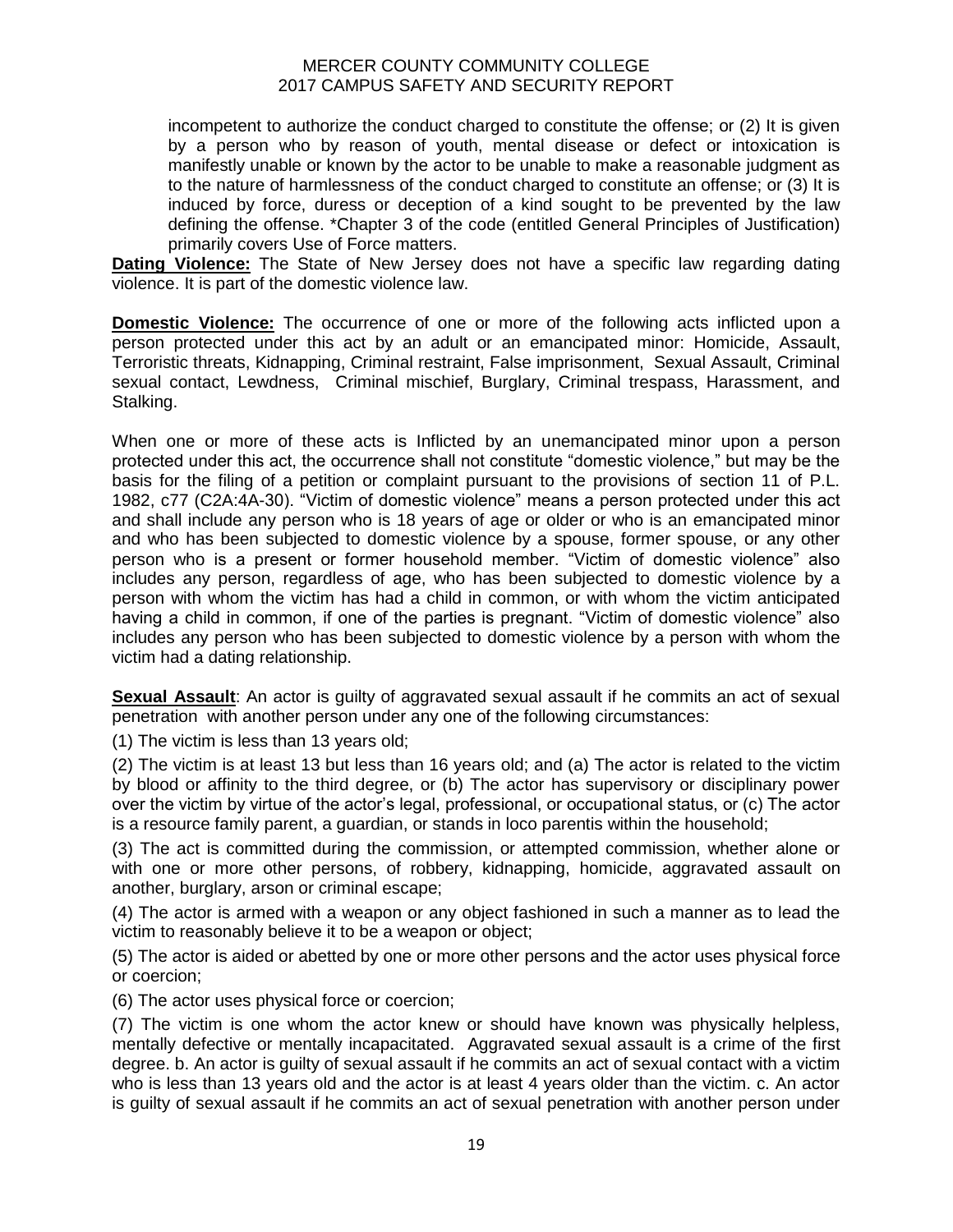any one of the following circumstances: (1) The actor uses physical force or coercion, but the victim does not sustain severe personal injury; (2) The victim is on probation or parole, or is detained in a hospital, prison or other institution and the actor has supervisory or disciplinary power over the victim by virtue of the actor's legal, professional or occupational status; (3) The victim Is at least 16 but less than 18 years old and: (a) The actor is related to the victim by blood or affinity to the third degree; or (b) The actor has supervisory or disciplinary power of any nature or in any capacity over the victim; or (c) The actor is a resource family parent, a guardian, or stands in loco parentis within the household; (4) The victim is at least 13 but less than 16 years old and the actor Is at least four years older than the victim. Sexual assault is a crime of the second degree.

**Accompanying definitions:** a. "Actor" means a person accused of an offense proscribed under this act; b. Victim" means a person alleging to have been subjected to offenses proscribed to this act; c. "Sexual penetration" means vaginal Intercourse, cunnilingus, fellatio or anal intercourse between persons or insertion of the hand, finger or object into the anus or vagina either by the actor or upon the actor's instruction. The depth of insertion shall not be relevant as to the question of commission of the crime.

## **Stalking:** As used in this act:

(1) "Course of conduct" means repeatedly maintaining a visual or physical proximity to a person; directly, indirectly, or through third parties, by any action, method, device, or means, following, monitoring, observing, surveilling, threatening, or communicating to or about, a person, or interfering with a person's property; repeatedly committing harassment against a person; or repeatedly conveying, or causing to be conveyed, verbal or written threats implied by conduct or a combination thereof directed at or toward a person

(2) "Repeatedly" means on two or more occasions.

(3) "Emotional distress" means significant mental suffering or distress.

(4) "Cause a reasonable person to fear" means to cause fear which a reasonable victim, similarly situated, would have under the circumstances. b. A person is guilty of stalking, a crime of the fourth degree, if he: purposefully or knowingly engages in a course of conduct directed at a specific person that would cause a reasonable person to fear for his safety or the safety of a third person or suffer other emotional distress. c. A person is guilty of a crime of the third degree if he commits the crime of stalking in violation of an existing court order prohibiting the behavior. d. A person who commits a second or subsequent offense of stalking against the same victim is guilty of a crime of the third degree. e. A person is guilty of a crime of the third degree if he commits the crime of stalking while serving a term of imprisonment or while on parole or probation as the result of a conviction for any indictable offense under the laws of this State, any other state of the United States. f. This act shall not apply to conduct which occurs during organized group picketing.

## **Clery Geography Terms**

**On Campus:** Any building or property owned or controlled by an institution within the same reasonably contiguous geographic area and used by the institution in direct support of, or in a manner related to, the institution's educational purposes, including residence halls; and any building or property that is within or reasonably contiguous to the institution that is owned by the institution but controlled by another person, is frequently used by students, and supports institutional purposes (such as a food or other retail vendor).

**On Campus Residence Halls:** "Dormitories or other residential facilities for students on campus" is a subset of the on-campus category. Institutions must disclose the total number of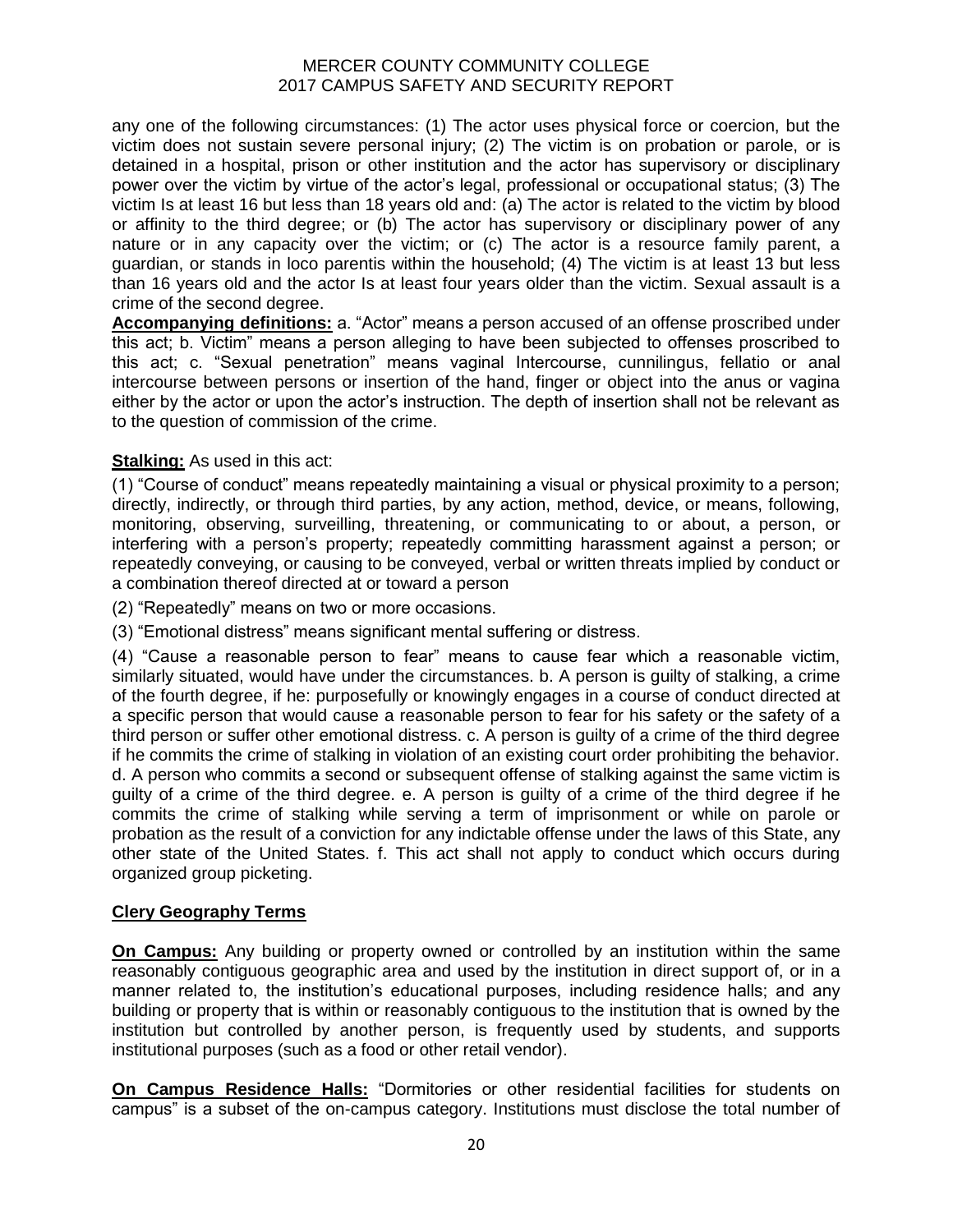on-campus crimes, including those in dorms or other residential facilities for students on campus, and must also make a separate disclosure limited to the number of crimes occurring in student dorms or residential facilities on campus.

**Non-Campus Building or Property:** Any building or property owned or controlled by a student organization that is officially recognized by the institution; or any building or property owned or controlled by an institution that is used in direct support of, or in relation to, the institution's educational purposes, is frequently used by students, and is not within the same reasonably contiguous geographic area of the institution.

**On Public Property:** All public property, including thoroughfares, streets, sidewalks, and parking facilities, that is within the campus, or immediately adjacent to and accessible from the campus.

## **Hate Crimes**

**Hate Crime:** A crime reported to local police agencies or to a campus security authority that manifests evidence that the victim was intentionally selected because of the perpetrator's bias against the victim. For the purpose of this section, the categories of bias include the victim's actual or perceived Race, Religion, Sexual Orientation, Gender, Gender Identity, Disability, Ethnicity and National Origin.

For purposes of reporting under the Clery Act, a hate crime is defined as including the offenses of Murder/Non Negligent Manslaughter, Rape, Fondling, Incest, Statutory Rape, Robbery, Aggravated Assault, Burglary, Motor Vehicle theft, Arson, Simple Assault, Larceny-theft, Intimidation, Destruction/Damage-Vandalism and any other crime involving bodily injury.

**Simple Assault –** An unlawful physical attack by one person upon another where neither the offender displays a weapon, nor the victim suffers obvious severe or aggravated bodily injury involving apparent broken bone, loss of teeth, possible internal injury, severe laceration, or loss of consciousness.

**Criminal Mischief/Vandalism –** To willfully or maliciously destroy, damage, disfigure, or deface, any public or private property, real or personal, without the consent of the owner or the person having custody or control by cutting, tearing, breaking, marking, painting, drawing, covering with filth, or any other such means as may be specified by local law.

## **Larceny Theft**

**(Except Motor Vehicle Theft) –** The unlawful taking, carrying, leading, or riding away of property from the possession or constructive possession of another. Attempted larcenies are included. Embezzlement, confidence games, forgery, worthless checks, etc., are excluded.

**Intimidation –** To unlawfully place another person in reasonable fear of bodily harm through the use of threatening words and/or other conduct, but without displaying a weapon or subjecting the victim to actual physical attack.

## **Sex Offender Registration Statement**

In accordance to the "Campus Sex Crimes Prevention Act" of 2000, which amends the Jacob Wetterling Crimes Against Children and Sexually Violent Offender Campus Security Report 2012 Page 6 of 22 Registration Act, the Jeanne Clery Act and the Family Educational Rights and Privacy Act of 1974, Mercer County Community College, Office Of College Safety and Security is providing a link to the New Jersey State Police Sex Offender Registry. The New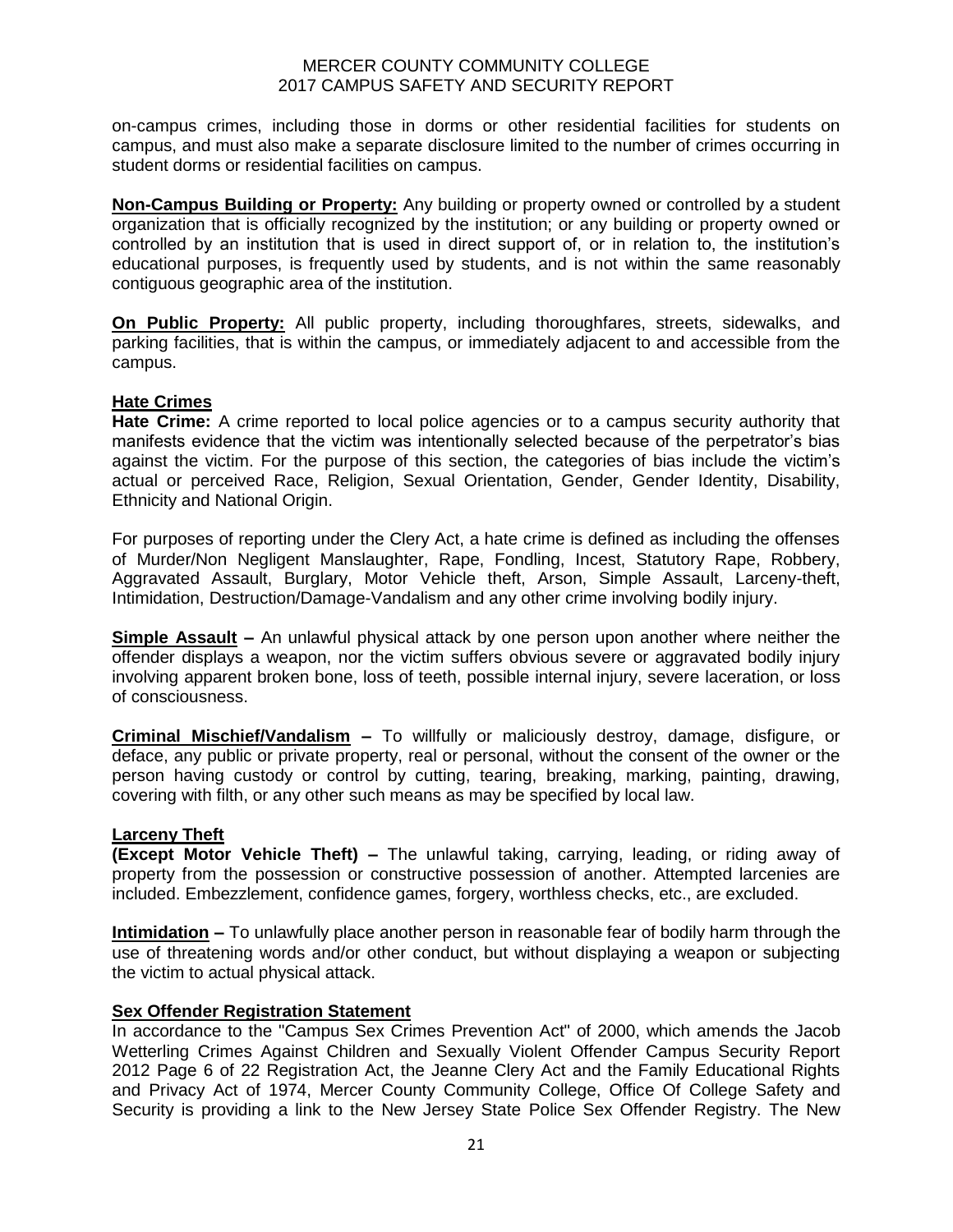Jersey State Police is responsible for maintaining this registry. Follow the link here to access the New Jersey State Police website [http://www.nj.gov/njsp/info/reg\\_sexoffend.html](http://www.nj.gov/njsp/info/reg_sexoffend.html)

This act requires institutions of higher education to issue a statement advising the campus community where law enforcement information provided by a State concerning registered sex offenders may be obtained. It also requires sex offenders already required to register in a State to provide notice of each institution of higher education in that State at which the person is employed, carries a vocation, or is a student.

In accordance with New Jersey law, individuals who have been convicted, adjudicated delinquent or found not guilty by reason of insanity for a sex offense must register under New Jersey's Megan's Law. The specific offenses for which registration is required can be found in New Jersey Code at 2C:7‐2. Consistent with this public safety purpose of Megan's Law, the Internet registry law expressly prohibits the use of registry information for the purpose of applying for, obtaining, or denying health insurance, insurance, loans, credit, education, scholarships or fellowships, benefits privileges or services provided by any business establishment (unless for a purpose consistent with the enhancement of public safety), or housing or accommodations.

The law also makes it a crime, punishable by a term of imprisonment between three and five years and a fine of up to \$15,000, to use registry information to commit a criminal offense, and makes it a disorderly persons offense, punishable by a fine of up to \$1,000, to use registry information to commit any disorderly persons or petty disorderly persons offense. These charges would be in addition to any charges related to the underlying criminal act committed.

#### **MCCC Social Media**

Mercer County Community College's presence on various social media websites delivers constant contact with specific areas of the college as well as interaction with fellow students and others in the community.

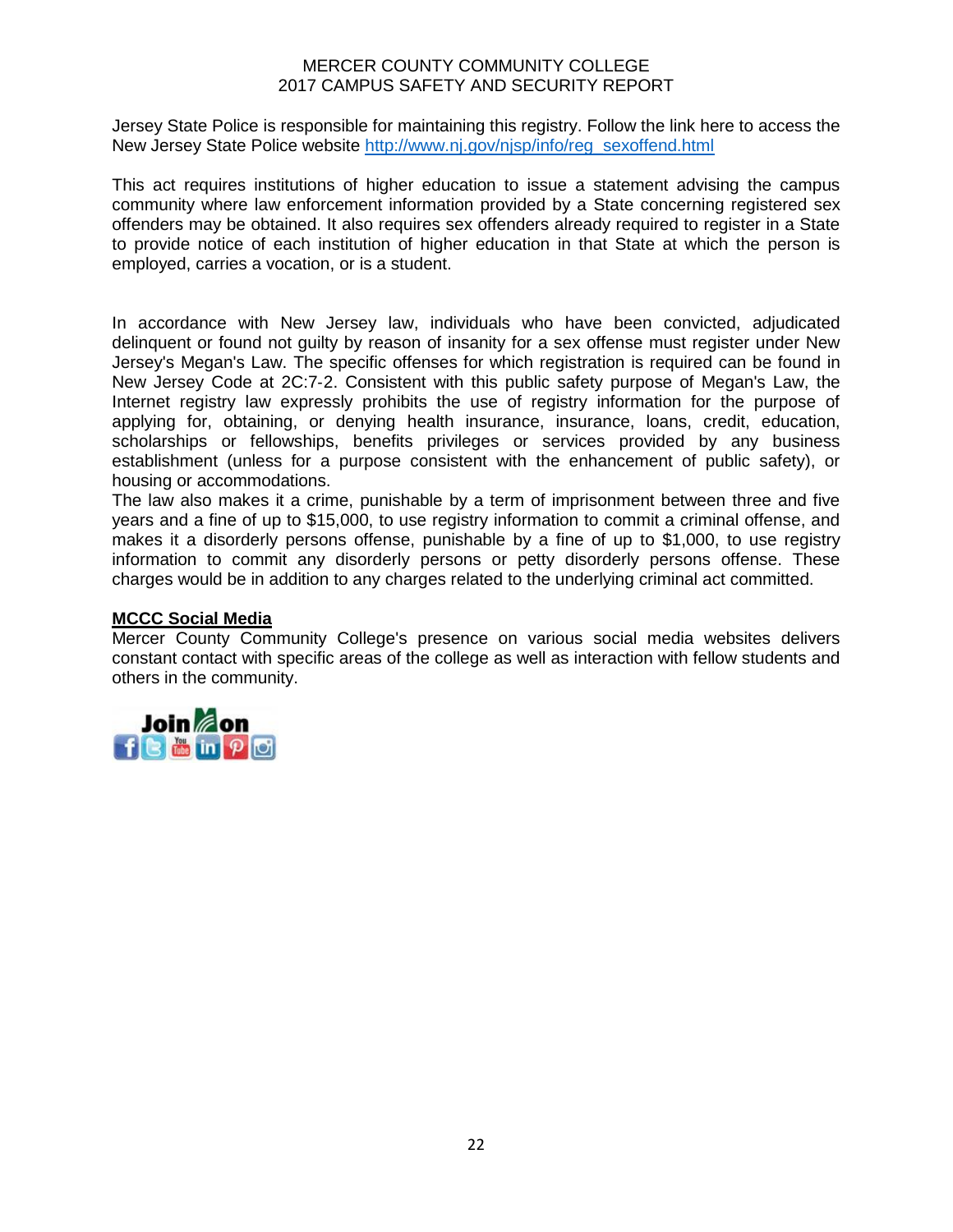# **2017 Annual Clery Crime Statistics: West Windsor Campus**

| <b>Total Crimes</b><br><b>Reported For:</b>                                         | On<br>Campu<br>S | <b>Non</b><br>Campus<br><b>Building</b><br>or<br>Property | Public<br>Property | On<br>Campu<br>s | <b>Non</b><br>Campus<br><b>Building</b><br><b>or</b><br>Property | Public<br>Property | On<br>Campu<br>S | <b>Non</b><br>Campus<br><b>Building</b><br>or<br>Property | Public<br>Property |
|-------------------------------------------------------------------------------------|------------------|-----------------------------------------------------------|--------------------|------------------|------------------------------------------------------------------|--------------------|------------------|-----------------------------------------------------------|--------------------|
| Offense Type:<br>(Includes)<br>Attempts)                                            | 2014             | 2014                                                      | 2014               | 2015             | 2015                                                             | 2015               | 2016             | 2016                                                      | 2016               |
| Murder/Non<br>Negligent<br>Manslaughter                                             | $\mathbf 0$      | $\boldsymbol{0}$                                          | $\mathbf 0$        | 0                | $\mathbf 0$                                                      | $\mathbf 0$        | $\boldsymbol{0}$ | $\mathbf 0$                                               | $\mathbf 0$        |
| Negligent<br>Manslaughter                                                           | $\overline{0}$   | $\mathbf 0$                                               | $\boldsymbol{0}$   | 0                | $\mathbf 0$                                                      | $\mathbf 0$        | $\mathbf 0$      | $\mathbf 0$                                               | $\mathbf 0$        |
| <b>Sex Offenses</b>                                                                 |                  |                                                           |                    |                  |                                                                  |                    |                  |                                                           |                    |
| Rape                                                                                | $\mathbf 0$      | $\mathbf 0$                                               | $\mathbf 0$        | $\pmb{0}$        | $\mathbf 0$                                                      | $\mathbf 0$        | $\mathbf 0$      | $\pmb{0}$                                                 | $\pmb{0}$          |
| <b>Statutory Rape</b>                                                               | $\mathbf 0$      | $\mathbf 0$                                               | $\boldsymbol{0}$   | $\mathbf 0$      | $\mathbf 0$                                                      | $\overline{0}$     | $\mathbf 0$      | $\mathbf 0$                                               | $\mathbf 0$        |
| Incest                                                                              | $\mathbf 0$      | $\overline{0}$                                            | $\mathbf 0$        | $\mathbf 0$      | $\overline{0}$                                                   | $\overline{0}$     | $\mathbf 0$      | $\mathbf 0$                                               | $\mathbf 0$        |
| Fondling                                                                            | $\mathbf 0$      | $\overline{0}$                                            | $\boldsymbol{0}$   | $\mathbf 0$      | $\overline{0}$                                                   | $\overline{0}$     | $\mathbf 0$      | $\mathbf 0$                                               | $\mathbf 0$        |
| Robbery                                                                             | $\mathbf 0$      | $\overline{0}$                                            | $\mathbf 0$        | $\overline{0}$   | $\overline{0}$                                                   | $\overline{0}$     | $\mathbf 0$      | $\mathbf 0$                                               | $\mathbf 0$        |
| Aggravated<br>Assault                                                               | $\mathbf 0$      | $\overline{0}$                                            | $\mathbf 0$        | $\mathbf 0$      | $\overline{0}$                                                   | $\mathbf 0$        | $\mathbf 0$      | $\mathbf 0$                                               | $\mathbf 0$        |
| <b>Burglary</b>                                                                     | $\mathbf 0$      | $\overline{0}$                                            | $\mathbf 0$        | $\mathbf{1}$     | $\mathbf 0$                                                      | $\overline{0}$     | 6                | $\mathbf 0$                                               | $\mathbf 0$        |
| Arson                                                                               | $\mathbf 0$      | $\mathbf 0$                                               | $\mathbf 0$        | $\mathbf 0$      | $\overline{0}$                                                   | $\overline{0}$     | $\mathbf 0$      | $\mathbf 0$                                               | $\mathbf 0$        |
| Motor Vehicle<br><b>Theft</b><br>(Does Not Include<br><b>Theft From</b><br>vehicle) | $\overline{0}$   | $\mathbf 0$                                               | $\mathbf 0$        | 0                | $\pmb{0}$                                                        | $\mathbf 0$        | $\pmb{0}$        | $\boldsymbol{0}$                                          | $\mathbf 0$        |
| <b>VAWA Offenses</b>                                                                |                  |                                                           |                    |                  |                                                                  |                    |                  |                                                           |                    |
| Domestic Violence                                                                   | $\mathbf{1}$     | $\mathbf 0$                                               | $\mathbf 0$        | 1                | $\pmb{0}$                                                        | $\mathbf 0$        | $\overline{2}$   | $\mathbf 0$                                               | $\mathbf 0$        |
| <b>Dating Violence</b>                                                              | $\mathbf 0$      | $\mathbf 0$                                               | $\mathbf 0$        | $\overline{0}$   | $\mathbf 0$                                                      | $\mathbf 0$        | 1                | $\mathbf 0$                                               | $\mathbf 0$        |
| Stalking                                                                            | $\overline{0}$   | $\mathbf 0$                                               | $\mathbf 0$        | 3                | $\mathbf 0$                                                      | $\mathbf 0$        | 1                | $\mathbf 0$                                               | $\mathbf 0$        |
| Arrest:                                                                             |                  |                                                           |                    |                  |                                                                  |                    |                  |                                                           |                    |
| Liquor Law                                                                          | $\overline{0}$   | $\mathbf 0$                                               | $\mathbf 0$        | $\mathbf 0$      | $\overline{0}$                                                   | $\overline{0}$     | 1                | $\overline{0}$                                            | $\overline{0}$     |
| <b>Drugs</b>                                                                        | $\mathbf{1}$     | $\overline{0}$                                            | $\mathbf 0$        | $\overline{0}$   | $\overline{0}$                                                   | $\overline{0}$     | $\mathbf 0$      | $\overline{0}$                                            | $\overline{0}$     |
| <b>Illegal Weapons</b>                                                              | $\mathbf 0$      | $\mathbf 0$                                               | $\mathbf 0$        | $\mathbf 0$      | $\mathbf 0$                                                      | $\overline{0}$     | $\mathbf 0$      | $\overline{0}$                                            | $\overline{0}$     |
| <b>Disciplinary Action</b><br><b>Judicial Refers For</b><br>Violations Of:          |                  |                                                           |                    |                  |                                                                  |                    |                  |                                                           |                    |
| Liquor Law                                                                          | $\mathbf 0$      | $\overline{0}$                                            | $\overline{0}$     | $\mathbf 0$      | $\overline{0}$                                                   | $\mathbf 0$        | $\mathbf 0$      | $\overline{0}$                                            | $\overline{0}$     |
| <b>Drugs</b>                                                                        | $\pmb{0}$        | $\mathbf 0$                                               | $\pmb{0}$          | $\boldsymbol{0}$ | $\mathbf 0$                                                      | $\mathbf 0$        | $\mathbf 0$      | $\mathbf 0$                                               | $\overline{0}$     |
| <b>Illegal Weapons</b>                                                              | $\boldsymbol{0}$ | $\pmb{0}$                                                 | $\mathbf 0$        | 1                | $\mathbf 0$                                                      | $\mathbf 0$        | $\mathbf 1$      | $\pmb{0}$                                                 | $\overline{0}$     |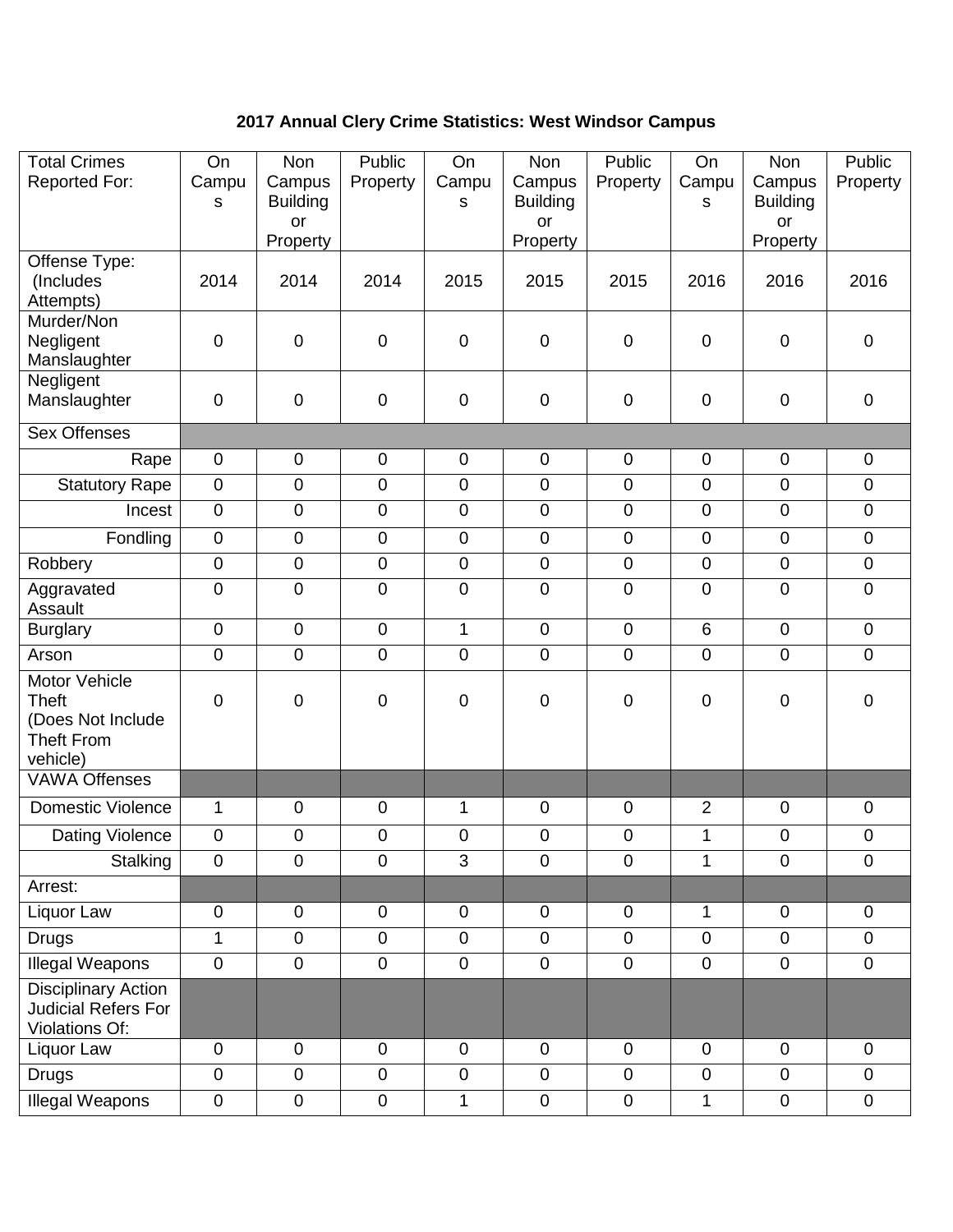## **2017 Annual Clery Crime Hate Crimes Statistics**

West Windsor Campus

**Hate Crimes Coding:** The following statistics are reported for crimes that have manifest evidence that the victim was intentionally selected because of the victims actual or perceived Race, Religion, Sexual Orientation, Gender, Gender Identity, Disability, Ethnicity, National Origin. R=Race, RE=Religion, Sex Orientation=SO, Gender=G, Gender Identify=GI, Disability=D, Ethnicity=E, National Origin=NO)

| Criminal<br>Offense                      | 2014           |                |                |                |                |                |                |                | 2015           |                   |                |                |                |                |                |                |                | 2016              |                     |                |                |                |                |                |  |  |
|------------------------------------------|----------------|----------------|----------------|----------------|----------------|----------------|----------------|----------------|----------------|-------------------|----------------|----------------|----------------|----------------|----------------|----------------|----------------|-------------------|---------------------|----------------|----------------|----------------|----------------|----------------|--|--|
| Category<br>Abbreviations                | $\mathsf{R}$   | R<br>E         | S<br>$\circ$   | G              | G<br>ı         | D              | E              | N<br>O         | $\mathsf{R}$   | $\mathsf{R}$<br>E | S<br>O         | G              | G<br>T         | D              | E              | N<br>O         | $\mathsf{R}$   | $\mathsf{R}$<br>E | S<br>$\overline{O}$ | G              | G<br>ı         | D              | E              | N<br>$\circ$   |  |  |
| Murder/Non-<br>Negligent<br>Manslaughter | $\overline{0}$ | 0              | $\overline{0}$ | $\mathbf 0$    | 0              | $\overline{0}$ | $\overline{0}$ | $\overline{0}$ | 0              | $\overline{0}$    | $\overline{0}$ | 0              | $\overline{0}$ | 0              | $\overline{0}$ | $\overline{0}$ | $\mathbf 0$    | $\overline{0}$    | $\overline{0}$      | 0              | 0              | 0              | 0              | $\mathbf 0$    |  |  |
| Rape                                     | $\Omega$       | $\Omega$       | $\mathbf 0$    | $\Omega$       | $\Omega$       | $\overline{0}$ | $\Omega$       | $\Omega$       | 0              | $\Omega$          | $\overline{0}$ | $\overline{0}$ | $\Omega$       | $\overline{0}$ | $\overline{0}$ | $\overline{0}$ | $\overline{0}$ | $\Omega$          | $\overline{0}$      | $\overline{0}$ | $\Omega$       | $\overline{0}$ | $\Omega$       | $\overline{0}$ |  |  |
| Fondling                                 | $\overline{0}$ | $\overline{0}$ | 0              | $\overline{0}$ | $\overline{0}$ | 0              | $\overline{0}$ | 0              | $\overline{0}$ | $\overline{0}$    | $\overline{0}$ | $\overline{0}$ | $\overline{0}$ | $\overline{0}$ | $\overline{0}$ | 0              | $\overline{0}$ | $\overline{0}$    | $\overline{0}$      | $\overline{0}$ | $\overline{0}$ | $\overline{0}$ | $\overline{0}$ | $\overline{0}$ |  |  |
| Incest                                   | $\overline{0}$ | $\overline{0}$ | $\overline{0}$ | $\overline{0}$ | $\overline{0}$ | $\overline{0}$ | $\overline{0}$ | 0              | $\overline{0}$ | $\overline{0}$    | $\overline{0}$ | $\overline{0}$ | $\overline{0}$ | 0              | $\overline{0}$ | $\overline{0}$ | $\overline{0}$ | $\overline{0}$    | $\overline{0}$      | $\overline{0}$ | $\overline{0}$ | $\overline{0}$ | $\overline{0}$ | $\overline{0}$ |  |  |
| Statutory-<br>Rape                       | $\overline{0}$ | $\overline{0}$ | $\overline{0}$ | $\overline{0}$ | $\overline{0}$ | $\overline{0}$ | $\overline{0}$ | 0              | $\overline{0}$ | $\overline{0}$    | $\overline{0}$ | $\overline{0}$ | $\overline{0}$ | $\overline{0}$ | $\overline{0}$ | 0              | $\overline{0}$ | $\overline{0}$    | $\overline{0}$      | $\overline{0}$ | $\overline{0}$ | $\overline{0}$ | $\overline{0}$ | $\overline{0}$ |  |  |
| Robbery                                  | $\Omega$       | $\overline{0}$ | $\overline{0}$ | $\overline{0}$ | $\overline{0}$ | $\overline{0}$ | $\overline{0}$ | 0              | $\overline{0}$ | $\overline{0}$    | $\overline{0}$ | $\overline{0}$ | $\Omega$       | $\overline{0}$ | $\overline{0}$ | $\overline{0}$ | $\overline{0}$ | $\Omega$          | $\overline{0}$      | $\overline{0}$ | $\overline{0}$ | $\overline{0}$ | $\overline{0}$ | $\overline{0}$ |  |  |
| Aggravated<br>Assault                    | $\overline{0}$ | $\overline{0}$ | $\overline{0}$ | $\overline{0}$ | $\overline{0}$ | $\overline{0}$ | $\overline{0}$ | $\overline{0}$ | $\overline{0}$ | $\overline{0}$    | $\overline{0}$ | $\overline{0}$ | $\overline{0}$ | $\overline{0}$ | $\overline{0}$ | $\overline{0}$ | $\overline{0}$ | $\overline{0}$    | $\overline{0}$      | $\overline{0}$ | $\overline{0}$ | $\overline{0}$ | $\overline{0}$ | $\overline{0}$ |  |  |
| <b>Burglary</b>                          | $\overline{0}$ | $\overline{0}$ | $\overline{0}$ | $\overline{0}$ | $\overline{0}$ | $\mathbf 0$    | $\overline{0}$ | $\overline{0}$ | $\overline{0}$ | $\overline{0}$    | $\overline{0}$ | $\overline{0}$ | $\overline{0}$ | $\overline{0}$ | $\overline{0}$ | $\overline{0}$ | $\overline{0}$ | $\overline{0}$    | $\overline{0}$      | $\overline{0}$ | $\overline{0}$ | $\overline{0}$ | $\overline{0}$ | $\mathbf 0$    |  |  |
| Motor<br>Vehicle theft                   | $\Omega$       | $\Omega$       | $\mathbf 0$    | $\overline{0}$ | $\overline{0}$ | $\mathbf 0$    | $\overline{0}$ | $\overline{0}$ | $\mathbf 0$    | $\overline{0}$    | $\overline{0}$ | $\overline{0}$ | $\overline{0}$ | $\overline{0}$ | $\overline{0}$ | $\overline{0}$ | $\overline{0}$ | $\overline{0}$    | $\overline{0}$      | $\overline{0}$ | $\overline{0}$ | $\overline{0}$ | $\overline{0}$ | $\mathbf 0$    |  |  |
| Arson                                    | $\Omega$       | $\Omega$       | $\Omega$       | $\Omega$       | $\overline{0}$ | $\overline{0}$ | $\Omega$       | $\overline{0}$ | $\overline{0}$ | $\overline{0}$    | $\overline{0}$ | $\overline{0}$ | $\Omega$       | $\overline{0}$ | $\Omega$       | $\Omega$       | $\overline{0}$ | $\Omega$          | $\overline{0}$      | $\Omega$       | $\Omega$       | $\overline{0}$ | $\Omega$       | $\overline{0}$ |  |  |
| Simple<br>Assault                        | $\overline{0}$ | $\overline{0}$ | $\overline{0}$ | $\overline{0}$ | $\overline{0}$ | $\overline{0}$ | $\overline{0}$ | $\overline{0}$ | $\overline{0}$ | $\overline{0}$    | $\overline{0}$ | $\overline{0}$ | $\Omega$       | $\overline{0}$ | $\overline{0}$ | $\overline{0}$ | $\overline{0}$ | $\Omega$          | $\overline{0}$      | $\overline{0}$ | $\overline{0}$ | $\overline{0}$ | $\overline{0}$ | $\mathbf 0$    |  |  |
| Larceny-<br><b>Theft</b>                 | $\Omega$       | $\overline{0}$ | $\overline{0}$ | $\mathbf 0$    | $\overline{0}$ | $\overline{0}$ | $\overline{0}$ | 0              | $\overline{0}$ | $\overline{0}$    | $\overline{0}$ | $\overline{0}$ | $\Omega$       | $\overline{0}$ | $\overline{0}$ | $\overline{0}$ | $\overline{0}$ | $\Omega$          | $\overline{0}$      | $\mathbf 0$    | $\overline{0}$ | $\overline{0}$ | $\overline{0}$ | $\overline{0}$ |  |  |
| Intimidation                             | $\overline{0}$ | $\overline{0}$ | $\overline{0}$ | $\overline{0}$ | $\overline{0}$ | $\overline{0}$ | $\overline{0}$ | 0              | 0              | $\overline{0}$    | $\overline{0}$ | 0              | $\overline{0}$ | $\overline{0}$ | $\overline{0}$ | $\overline{0}$ | $\overline{0}$ | $\overline{0}$    | $\overline{0}$      | $\overline{0}$ | $\overline{0}$ | $\mathbf 0$    | $\overline{0}$ | $\mathbf 0$    |  |  |
| Destruction/<br>Damage<br>Vandalism      | $\Omega$       | $\overline{0}$ | $\overline{0}$ | $\overline{0}$ | $\overline{0}$ | $\overline{0}$ | $\overline{0}$ | 0              | $\overline{0}$ | $\overline{0}$    | $\overline{0}$ | $\overline{0}$ | $\overline{0}$ | $\overline{0}$ | $\overline{0}$ | $\overline{0}$ | $\overline{0}$ | $\overline{0}$    | $\overline{0}$      | $\mathbf 0$    | 0              | 0              | $\overline{0}$ | $\mathbf 0$    |  |  |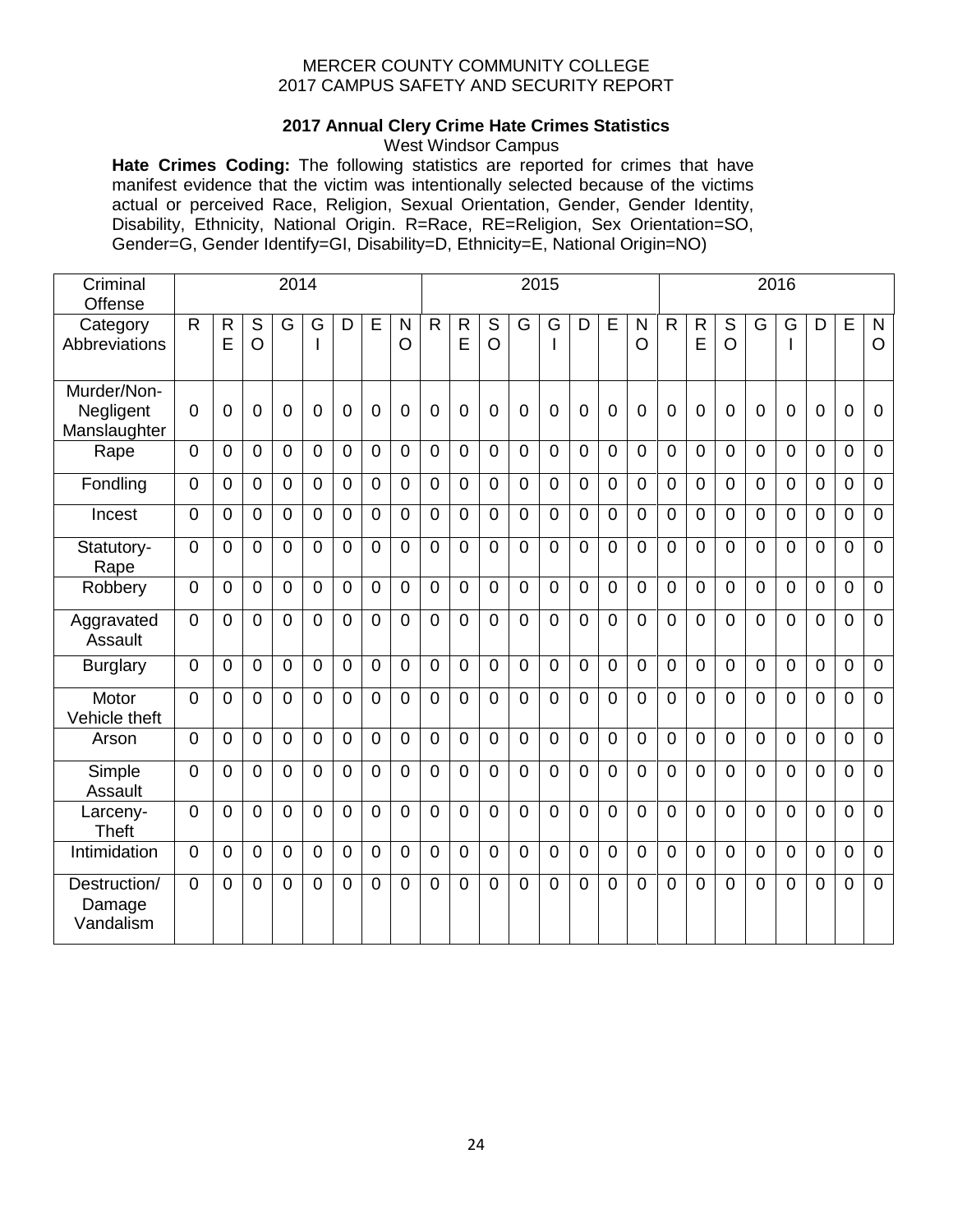# **2017 Annual Clery Crime Statistics: James Kerney Campus**

| <b>Total Crimes</b><br>Reported For:                                | On<br>Campus     | <b>Non</b><br>Campus<br><b>Building</b><br>or<br>Property | Public<br>Property | On<br>Campus     | <b>Non</b><br>Campus<br><b>Building</b><br>or<br>Property | Public<br>Property | On<br>Campus   | <b>Non</b><br>Campus<br><b>Building</b><br>or<br>Property | Public<br>Property |
|---------------------------------------------------------------------|------------------|-----------------------------------------------------------|--------------------|------------------|-----------------------------------------------------------|--------------------|----------------|-----------------------------------------------------------|--------------------|
| Offense Type:<br>(Includes Attempts)                                | 2014             | 2014                                                      | 2014               | 2015             | 2015                                                      | 2015               | 2016           | 2016                                                      | 2016               |
| Murder/Non<br>Negligent<br>Manslaughter                             | $\mathbf 0$      | $\mathbf 0$                                               | $\mathbf 0$        | $\mathbf 0$      | $\pmb{0}$                                                 | $\mathbf 0$        | $\overline{0}$ | $\mathbf 0$                                               | $\pmb{0}$          |
| Negligent<br>Manslaughter                                           | $\mathbf 0$      | $\mathbf 0$                                               | $\mathbf 0$        | $\pmb{0}$        | $\mathbf 0$                                               | $\mathbf 0$        | $\overline{0}$ | $\mathbf 0$                                               | $\pmb{0}$          |
| <b>Sex Offenses</b>                                                 |                  |                                                           |                    |                  |                                                           |                    |                |                                                           |                    |
| Rape                                                                | $\mathbf 0$      | $\mathbf 0$                                               | $\mathbf 0$        | $\mathbf 0$      | $\mathbf 0$                                               | $\mathbf 0$        | $\overline{0}$ | $\mathbf 0$                                               | $\pmb{0}$          |
| <b>Statutory Rape</b>                                               | $\mathbf 0$      | 0                                                         | $\boldsymbol{0}$   | $\overline{0}$   | $\mathbf 0$                                               | $\mathbf 0$        | $\mathbf 0$    | $\mathbf 0$                                               | $\mathbf 0$        |
| Incest                                                              | $\mathbf 0$      | $\overline{0}$                                            | $\mathbf 0$        | $\overline{0}$   | $\mathbf 0$                                               | $\mathbf 0$        | $\overline{0}$ | $\mathbf 0$                                               | $\mathbf 0$        |
| Fondling                                                            | $\overline{0}$   | 0                                                         | 0                  | $\mathbf 0$      | $\mathbf 0$                                               | $\mathbf 0$        | $\overline{0}$ | $\overline{0}$                                            | $\mathbf 0$        |
| Robbery                                                             | $\mathbf 0$      | 0                                                         | $\overline{4}$     | $\mathbf{1}$     | $\mathbf 0$                                               | $\overline{2}$     | $\overline{0}$ | $\mathbf 0$                                               | $\mathbf 0$        |
| <b>Aggravated Assault</b>                                           | $\mathbf 0$      | 0                                                         | 1                  | $\mathbf 0$      | $\mathbf 0$                                               | $\mathbf 0$        | $\mathbf 0$    | $\mathbf 0$                                               | $\mathbf{1}$       |
| <b>Burglary</b>                                                     | $\mathbf 1$      | 0                                                         | $\mathbf 0$        | $\overline{0}$   | $\mathbf 0$                                               | $\mathbf 0$        | $\mathbf 0$    | $\mathbf 0$                                               | $\mathbf 0$        |
| Arson                                                               | $\mathbf 0$      | 0                                                         | $\mathbf 0$        | $\mathbf 0$      | $\mathbf 0$                                               | $\mathbf 0$        | $\mathbf 0$    | $\overline{0}$                                            | $\mathbf 0$        |
| Motor Vehicle Theft<br>(Does Not Include<br>Theft From vehicle)     | $\mathbf 0$      | $\mathbf 0$                                               | 0                  | $\mathbf 0$      | $\overline{0}$                                            | 0                  | $\mathbf 0$    | 1                                                         | $\mathbf 0$        |
| <b>VAWA Offenses</b>                                                |                  |                                                           |                    |                  |                                                           |                    |                |                                                           |                    |
| Domestic Violence                                                   | $\mathbf 0$      | $\mathbf 0$                                               | $\boldsymbol{0}$   | $\overline{2}$   | $\overline{0}$                                            | $\mathbf 0$        | 1              | $\mathbf 0$                                               | $\mathbf 0$        |
| Dating Violence                                                     | $\mathbf 0$      | $\mathbf 0$                                               | $\mathbf 0$        | $\overline{0}$   | $\mathbf 0$                                               | $\mathbf 0$        | $\overline{0}$ | $\mathbf 0$                                               | $\mathbf 0$        |
| Stalking                                                            | $\boldsymbol{0}$ | $\pmb{0}$                                                 | $\boldsymbol{0}$   | $\pmb{0}$        | $\pmb{0}$                                                 | $\pmb{0}$          | $\pmb{0}$      | $\mathbf 0$                                               | $\pmb{0}$          |
| Arrest:                                                             |                  |                                                           |                    |                  |                                                           |                    |                |                                                           |                    |
| Liquor Law<br>Violations                                            | $\boldsymbol{0}$ | $\mathbf 0$                                               | $\pmb{0}$          | 0                | $\pmb{0}$                                                 | $\pmb{0}$          | $\pmb{0}$      | $\pmb{0}$                                                 | $\pmb{0}$          |
| <b>Drugs Abuse</b><br>Violations                                    | $\pmb{0}$        | $\overline{0}$                                            | $\overline{3}$     | $\boldsymbol{0}$ | $\mathbf 0$                                               | $\mathbf 0$        | $\mathbf 0$    | $\mathbf 0$                                               | $\mathbf 0$        |
| <b>Illegal Weapons</b>                                              | $\pmb{0}$        | $\mathbf 0$                                               | $\mathbf 1$        | $\overline{0}$   | $\overline{0}$                                            | $\pmb{0}$          | $\mathbf 0$    | $\mathbf 0$                                               | $\pmb{0}$          |
| <b>Disciplinary Action</b><br>Judicial Refers For<br>Violations Of: |                  |                                                           |                    |                  |                                                           |                    |                |                                                           |                    |
| Liquor Law<br>Violations                                            | $\mathbf 0$      | $\mathbf 0$                                               | $\mathbf 0$        | $\mathbf 0$      | $\mathbf 0$                                               | $\mathbf 0$        | $\mathbf 0$    | $\mathbf 0$                                               | $\pmb{0}$          |
| Drug Abuse<br>Violations                                            | $\boldsymbol{0}$ | $\mathsf 0$                                               | $\boldsymbol{0}$   | $\mathbf 0$      | $\mathbf 0$                                               | $\pmb{0}$          | $\mathbf 0$    | $\mathbf 0$                                               | $\mathbf 0$        |
| Weapons                                                             | $\overline{0}$   | $\pmb{0}$                                                 | $\pmb{0}$          | $\pmb{0}$        | $\mathbf 0$                                               | $\pmb{0}$          | $\pmb{0}$      | $\pmb{0}$                                                 | $\pmb{0}$          |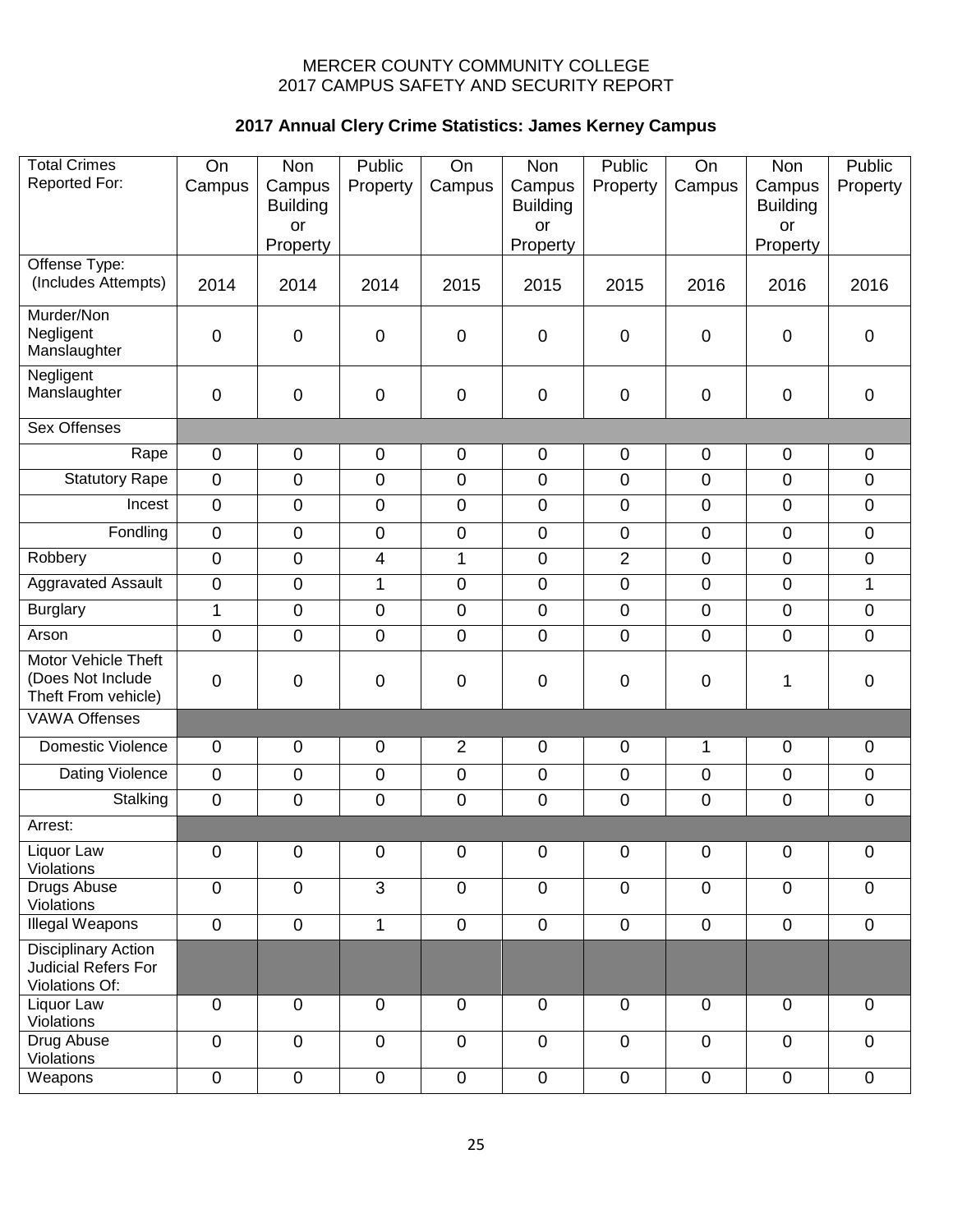## **2017 Annual Clery Crime Hate Crimes Statistics**

James Kerney Campus

**Hate Crimes Coding:** The following statistics are reported for crimes that have manifest evidence that the victim was intentionally selected because of the victims actual or perceived Race, Religion, Sexual Orientation, Gender, Gender Identity, Disability, Ethnicity, National Origin. R=Race, RE=Religion, Sex Orientation=SO, Gender=G, Gender Identify=GI, Disability=D, Ethnicity=E, National Origin=NO)

| Criminal<br>Offense                     | 2014           |                   |                                  |                |                |                |                | 2015                |                |                   |                |                |                |                |                |                                | 2016           |                   |                     |                |                |                |                |                             |  |
|-----------------------------------------|----------------|-------------------|----------------------------------|----------------|----------------|----------------|----------------|---------------------|----------------|-------------------|----------------|----------------|----------------|----------------|----------------|--------------------------------|----------------|-------------------|---------------------|----------------|----------------|----------------|----------------|-----------------------------|--|
| Category<br>Abbreviations               | $\mathsf{R}$   | $\mathsf{R}$<br>E | $\overline{S}$<br>$\overline{O}$ | G              | G<br>I         | D              | E              | N<br>$\overline{O}$ | $\mathsf{R}$   | $\mathsf{R}$<br>E | S<br>$\circ$   | G              | G              | D              | E              | $\mathsf{N}$<br>$\overline{O}$ | $\mathsf{R}$   | $\mathsf{R}$<br>E | S<br>$\overline{O}$ | G              | G<br>I         | D              | E              | ${\sf N}$<br>$\overline{O}$ |  |
| Murder/Non<br>Negligent<br>Manslaughter | $\Omega$       | $\mathbf 0$       | $\overline{0}$                   | $\overline{0}$ | $\overline{0}$ | 0              | $\overline{0}$ | $\overline{0}$      | $\overline{0}$ | $\overline{0}$    | $\overline{0}$ | $\overline{0}$ | $\overline{0}$ | $\overline{0}$ | $\overline{0}$ | $\overline{0}$                 | $\overline{0}$ | $\overline{0}$    | $\overline{0}$      | $\overline{0}$ | $\overline{0}$ | 0              | $\overline{0}$ | $\mathbf 0$                 |  |
| Rape                                    | $\Omega$       | $\mathbf 0$       | $\mathbf 0$                      | $\overline{0}$ | $\overline{0}$ | $\overline{0}$ | $\overline{0}$ | $\overline{0}$      | $\overline{0}$ | $\mathbf 0$       | $\overline{0}$ | $\mathbf 0$    | $\overline{0}$ | $\overline{0}$ | $\overline{0}$ | $\mathbf 0$                    | $\overline{0}$ | $\overline{0}$    | 0                   | $\overline{0}$ | $\overline{0}$ | $\overline{0}$ | $\overline{0}$ | $\mathbf 0$                 |  |
| Fondling                                | $\overline{0}$ | $\overline{0}$    | $\overline{0}$                   | $\Omega$       | $\overline{0}$ | $\overline{0}$ | $\overline{0}$ | $\overline{0}$      | $\overline{0}$ | $\overline{0}$    | $\mathbf 0$    | $\overline{0}$ | $\overline{0}$ | $\overline{0}$ | $\overline{0}$ | $\overline{0}$                 | $\overline{0}$ | $\overline{0}$    | $\overline{0}$      | $\overline{0}$ | $\overline{0}$ | $\overline{0}$ | $\overline{0}$ | $\mathbf 0$                 |  |
| Incest                                  | $\Omega$       | $\overline{0}$    | $\overline{0}$                   | $\overline{0}$ | $\overline{0}$ | $\overline{0}$ | $\Omega$       | $\overline{0}$      | $\overline{0}$ | $\overline{0}$    | $\overline{0}$ | $\overline{0}$ | $\overline{0}$ | $\overline{0}$ | $\overline{0}$ | $\overline{0}$                 | $\Omega$       | 0                 | $\overline{0}$      | $\overline{0}$ | $\Omega$       | $\overline{0}$ | $\overline{0}$ | $\overline{0}$              |  |
| Statutory-<br>Rape                      | $\overline{0}$ | $\overline{0}$    | $\overline{0}$                   | $\overline{0}$ | $\overline{0}$ | $\overline{0}$ | $\overline{0}$ | $\overline{0}$      | $\overline{0}$ | $\overline{0}$    | $\overline{0}$ | $\overline{0}$ | $\overline{0}$ | $\overline{0}$ | $\overline{0}$ | $\overline{0}$                 | $\overline{0}$ | $\overline{0}$    | $\overline{0}$      | $\overline{0}$ | $\overline{0}$ | $\overline{0}$ | 0              | $\overline{0}$              |  |
| Robbery                                 | $\Omega$       | $\overline{0}$    | $\overline{0}$                   | $\overline{0}$ | $\overline{0}$ | $\overline{0}$ | $\overline{0}$ | $\overline{0}$      | $\overline{0}$ | 0                 | $\overline{0}$ | $\overline{0}$ | $\overline{0}$ | $\overline{0}$ | $\overline{0}$ | $\overline{0}$                 | $\overline{0}$ | $\overline{0}$    | 0                   | $\overline{0}$ | $\overline{0}$ | $\overline{0}$ | $\overline{0}$ | $\overline{0}$              |  |
| Aggravated<br>Assault                   | $\Omega$       | $\overline{0}$    | $\overline{0}$                   | $\overline{0}$ | $\overline{0}$ | $\overline{0}$ | $\overline{0}$ | $\overline{0}$      | $\overline{0}$ | $\overline{0}$    | $\overline{0}$ | 0              | $\overline{0}$ | $\overline{0}$ | $\overline{0}$ | $\overline{0}$                 | $\overline{0}$ | $\overline{0}$    | $\overline{0}$      | $\overline{0}$ | $\overline{0}$ | $\overline{0}$ | 0              | $\overline{0}$              |  |
| <b>Burglary</b>                         | $\overline{0}$ | $\overline{0}$    | $\overline{0}$                   | $\overline{0}$ | $\overline{0}$ | $\overline{0}$ | $\overline{0}$ | $\overline{0}$      | $\overline{0}$ | $\overline{0}$    | $\mathbf 0$    | $\overline{0}$ | $\overline{0}$ | $\overline{0}$ | $\overline{0}$ | $\overline{0}$                 | $\overline{0}$ | $\overline{0}$    | $\overline{0}$      | $\mathbf 0$    | $\overline{0}$ | $\overline{0}$ | $\overline{0}$ | $\overline{0}$              |  |
| Motor<br>Vehicle theft                  | $\Omega$       | $\overline{0}$    | $\overline{0}$                   | $\overline{0}$ | $\overline{0}$ | $\overline{0}$ | $\overline{0}$ | $\overline{0}$      | $\overline{0}$ | $\overline{0}$    | $\mathbf 0$    | $\overline{0}$ | $\overline{0}$ | $\overline{0}$ | $\overline{0}$ | $\overline{0}$                 | $\overline{0}$ | 0                 | 0                   | $\overline{0}$ | $\overline{0}$ | $\overline{0}$ | $\overline{0}$ | $\mathbf 0$                 |  |
| Arson                                   | $\Omega$       | $\overline{0}$    | $\overline{0}$                   | $\Omega$       | $\overline{0}$ | $\Omega$       | $\Omega$       | $\overline{0}$      | $\overline{0}$ | $\overline{0}$    | $\overline{0}$ | $\Omega$       | $\Omega$       | $\overline{0}$ | $\overline{0}$ | $\overline{0}$                 | $\Omega$       | $\overline{0}$    | $\overline{0}$      | $\mathbf 0$    | $\overline{0}$ | $\overline{0}$ | $\overline{0}$ | $\overline{0}$              |  |
| Simple<br>Assault                       | $\Omega$       | $\overline{0}$    | $\overline{0}$                   | $\overline{0}$ | $\overline{0}$ | $\overline{0}$ | $\overline{0}$ | $\overline{0}$      | $\Omega$       | $\overline{0}$    | $\overline{0}$ | $\overline{0}$ | $\overline{0}$ | $\overline{0}$ | $\overline{0}$ | 0                              | $\overline{0}$ | $\overline{0}$    | $\overline{0}$      | $\overline{0}$ | $\Omega$       | $\overline{0}$ | $\overline{0}$ | $\mathbf 0$                 |  |
| Larceny-<br><b>Theft</b>                | $\Omega$       | $\overline{0}$    | $\overline{0}$                   | $\overline{0}$ | $\overline{0}$ | $\overline{0}$ | $\overline{0}$ | $\overline{0}$      | $\overline{0}$ | $\overline{0}$    | $\overline{0}$ | $\overline{0}$ | $\overline{0}$ | $\mathbf 0$    | $\overline{0}$ | $\overline{0}$                 | $\overline{0}$ | $\overline{0}$    | $\overline{0}$      | $\overline{0}$ | $\overline{0}$ | $\overline{0}$ | $\overline{0}$ | $\mathbf 0$                 |  |
| Intimidation                            | $\Omega$       | $\overline{0}$    | $\overline{0}$                   | $\overline{0}$ | $\Omega$       | $\overline{0}$ | $\Omega$       | $\overline{0}$      | $\overline{0}$ | $\overline{0}$    | $\overline{0}$ | $\overline{0}$ | $\Omega$       | $\overline{0}$ | $\overline{0}$ | $\overline{0}$                 | $\Omega$       | 0                 | 0                   | 0              | $\overline{0}$ | $\overline{0}$ | $\overline{0}$ | $\overline{0}$              |  |
| Destruction/<br>Damage<br>Vandalism     | $\Omega$       | $\overline{0}$    | $\overline{0}$                   | 0              | $\overline{0}$ | $\overline{0}$ | $\overline{0}$ | $\overline{0}$      | $\overline{0}$ | 0                 | $\overline{0}$ | 0              | $\overline{0}$ | $\overline{0}$ | $\overline{0}$ | $\overline{0}$                 | $\overline{0}$ | $\overline{0}$    | 0                   | $\overline{0}$ | $\overline{0}$ | 0              | $\overline{0}$ | $\overline{0}$              |  |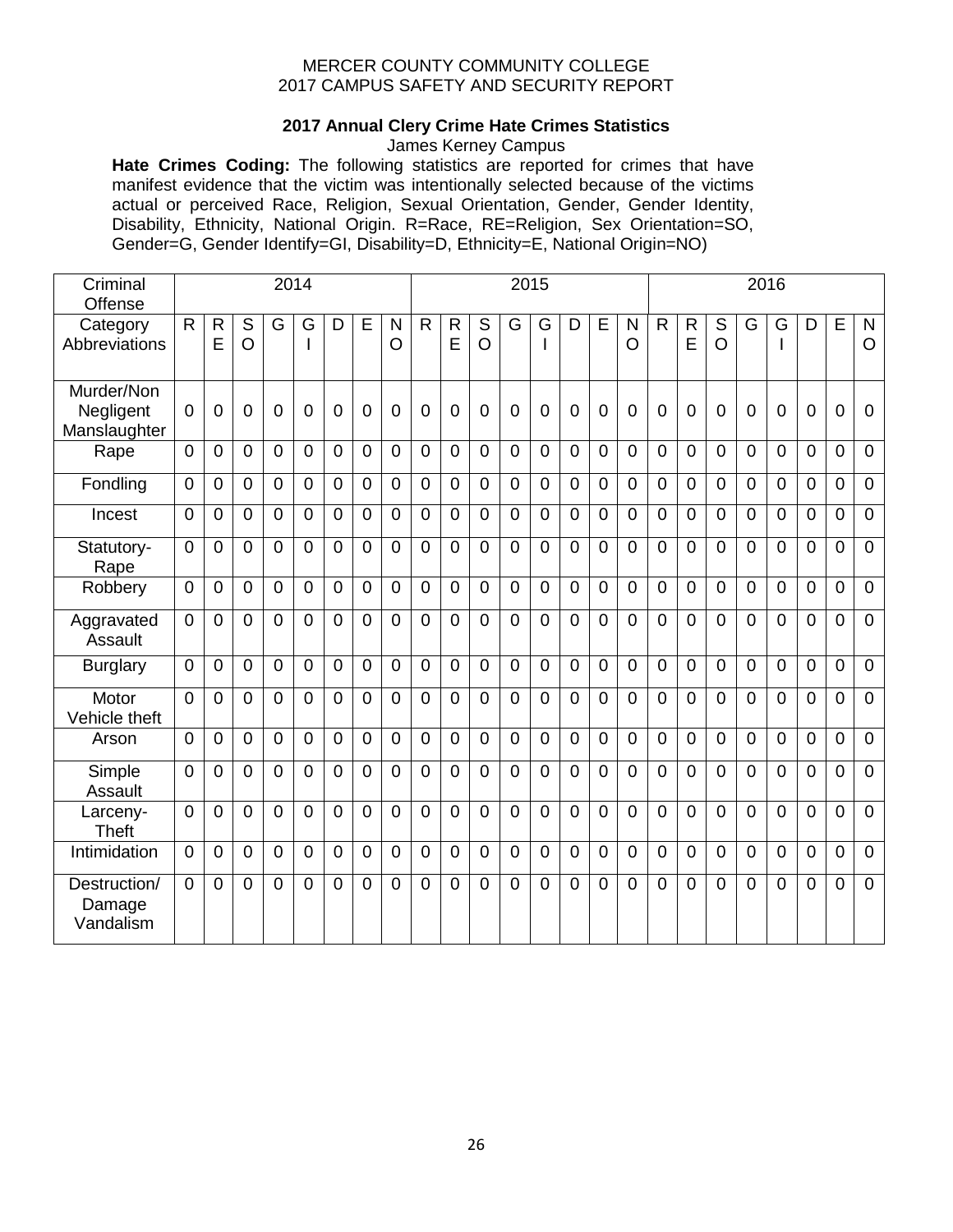## **SEX/GENDER HARASSMENT, DISCRIMINATION AND MISCONDUCT**

## **INTRODUCTION**

Members of the college community, guests and visitors have the right to be free from all forms of sex/gender harassment, discrimination and misconduct, examples of which can include acts of sexual violence, sexual harassment, domestic violence, dating violence, and stalking. All members of the college community are expected to conduct themselves in a manner that does not infringe upon the rights of others. The College believes in zero tolerance for sex/genderbased misconduct. Zero tolerance means that when an allegation of misconduct is brought to an appropriate administrator's attention, protective and other remedial measures will be used to reasonably ensure that such conduct ends, is not repeated, and the effects on the victim and community are remedied, including serious sanctions when a responding party is found to have violated this policy.

The College's sex/gender harassment, discrimination and misconduct policies are not meant to inhibit or prohibit educational content or discussions inside or outside of the classroom that include controversial or sensitive subject matters protected by academic freedom. Academic freedom extends to topics that are pedagogically appropriate and germane to the subject matter of courses or that touch on academic exploration of matters of public concern.

The College uses the preponderance of the evidence (also known as "more likely than not") as a standard for proof of whether a violation occurred. In college resolution proceedings, legal terms like "guilt, "innocence" and "burdens of proof" are not applicable, but the College never assumes a responding party is in violation of college policy. College resolution proceedings are conducted to take into account the totality of all evidence available, from all relevant sources.

## **TITLE IX COORDINATOR**

The College's Title IX Coordinator oversees compliance with all aspects of the sex/gender harassment, discrimination and misconduct policy. The Coordinator reports to the College's Vice President of Administration and Finance, in the Administration building-AD251. Questions about this policy should be directed to the Title IX Coordinator. Anyone wishing to make a report relating to discrimination or harassment may do so by reporting the concern to the College Title IX Coordinator:

Monise Princilus, Ed.S, Executive Director of Human Resources and Compliance 1200 Old Trenton Rd. – AD 254 West Windsor, NJ 08550 Mail to: PO Box 17202, Trenton NJ 08690 Voice Phone: (609) 570-3635 Email: [princilm@mccc.edu](mailto:princilm@mccc.edu) Mobile: (609)200-2462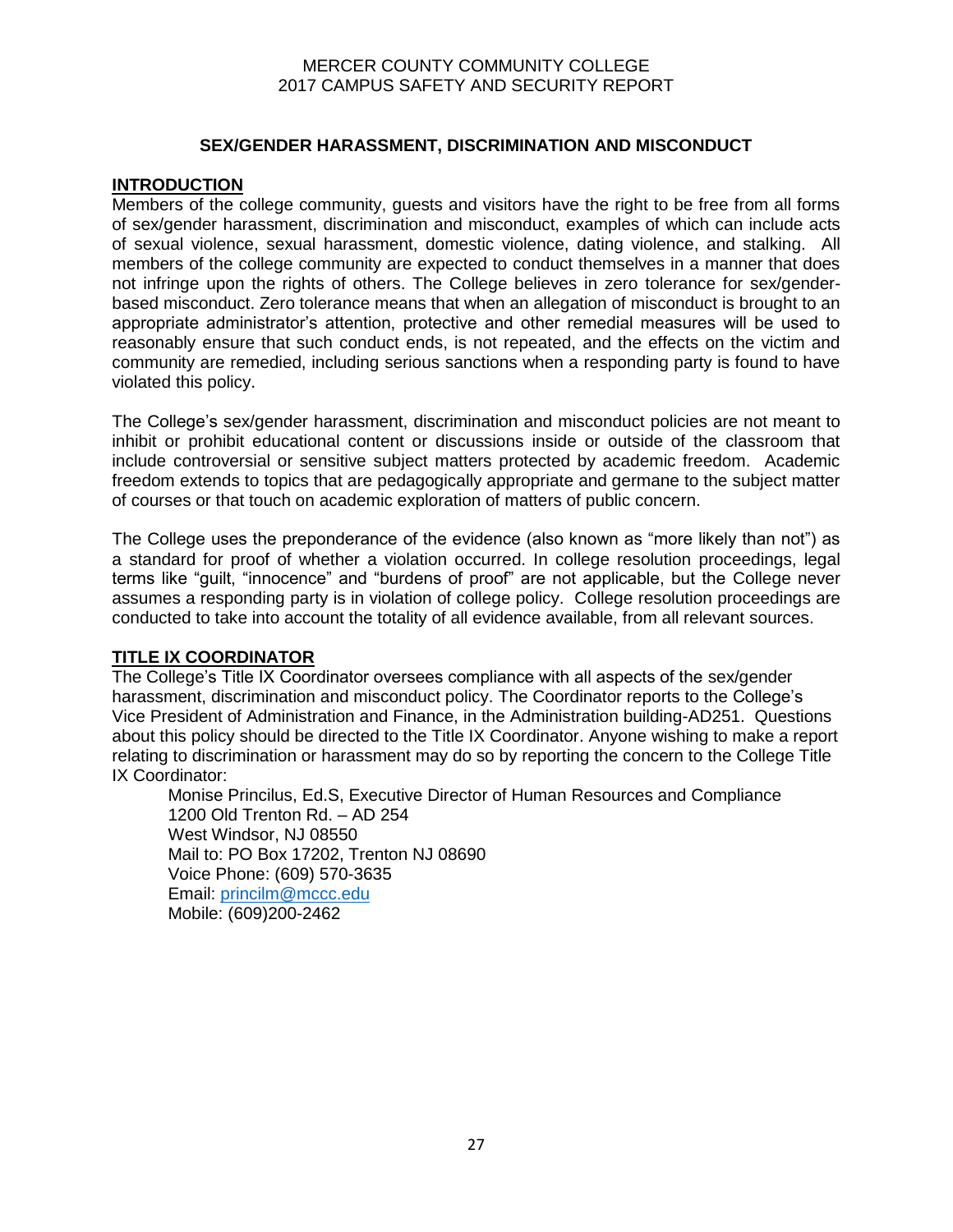Individuals experiencing harassment or discrimination always have the right to file a formal grievance with government authorities:

**Office for Civil Rights** U.S. Department of Health and Human Services Jacob Javits Federal Building 26 Federal Plaza - Suite 3312 New York, NY 10278 Voice Phone (800) 368-1019 FAX (212) 264-3039 TDD (800) 537-7697 Email: [OCR@ed.gov](mailto:OCR@ed.gov) Web: [http://www.ed.gov/ocr](http://www2.ed.gov/about/offices/list/ocr/index.html)

U.S. Department of Justice Civil Rights Division 950 Pennsylvania Avenue, N.W. Educational Opportunities Section, PHB Washington, D.C. 20530 By e-mail to [education@usdoj.gov](mailto:education@usdoj.gov) By telephone at (202) 514-4092 or 1-877-292-3804 (toll-free) By facsimile at (202) 514-8337

In the event that an incident involves alleged misconduct by the Title IX Coordinator, reports should be made directly to:

Dr. Mark Harris, Vice President of Administration and Finance/Chief Financial Officer 1200 Old Trenton Rd. – AD 251 West Windsor, NJ 08550 Mail to: PO Box 17202, Trenton NJ 08690 Voice Phone: (609) 570-3610 Email: [harrismaj@mccc.edu](mailto:harrismaj@mccc.edu)

## **OVERVIEW OF EXPECTATIONS WITH RESPECT TO PHYSICAL SEXUAL MISCONDUCT**

The expectations of our community regarding sexual misconduct can be summarized as follows: In order for individuals to engage in sexual activity of any type with each other, there must be clear, knowing and voluntary consent prior to and during sexual activity. Consent is sexual permission. Consent can be given by word or action, but non-verbal consent is not as clear as talking about what you want sexually and what you don't. Consent to some form of sexual activity cannot be automatically taken as consent to any other form of sexual activity. Previous consent does not imply consent to sexual activity in the future. Silence or passivity -- without actions demonstrating permission -- cannot be assumed to show consent. Consent, once given, can be withdrawn at any time. There must be a clear indication that consent is being withdrawn.

Additionally, there is a difference between seduction and coercion. Coercing someone into sexual activity violates this policy in the same way as physically forcing someone into sex. Coercion happens when someone is pressured unreasonably for sex.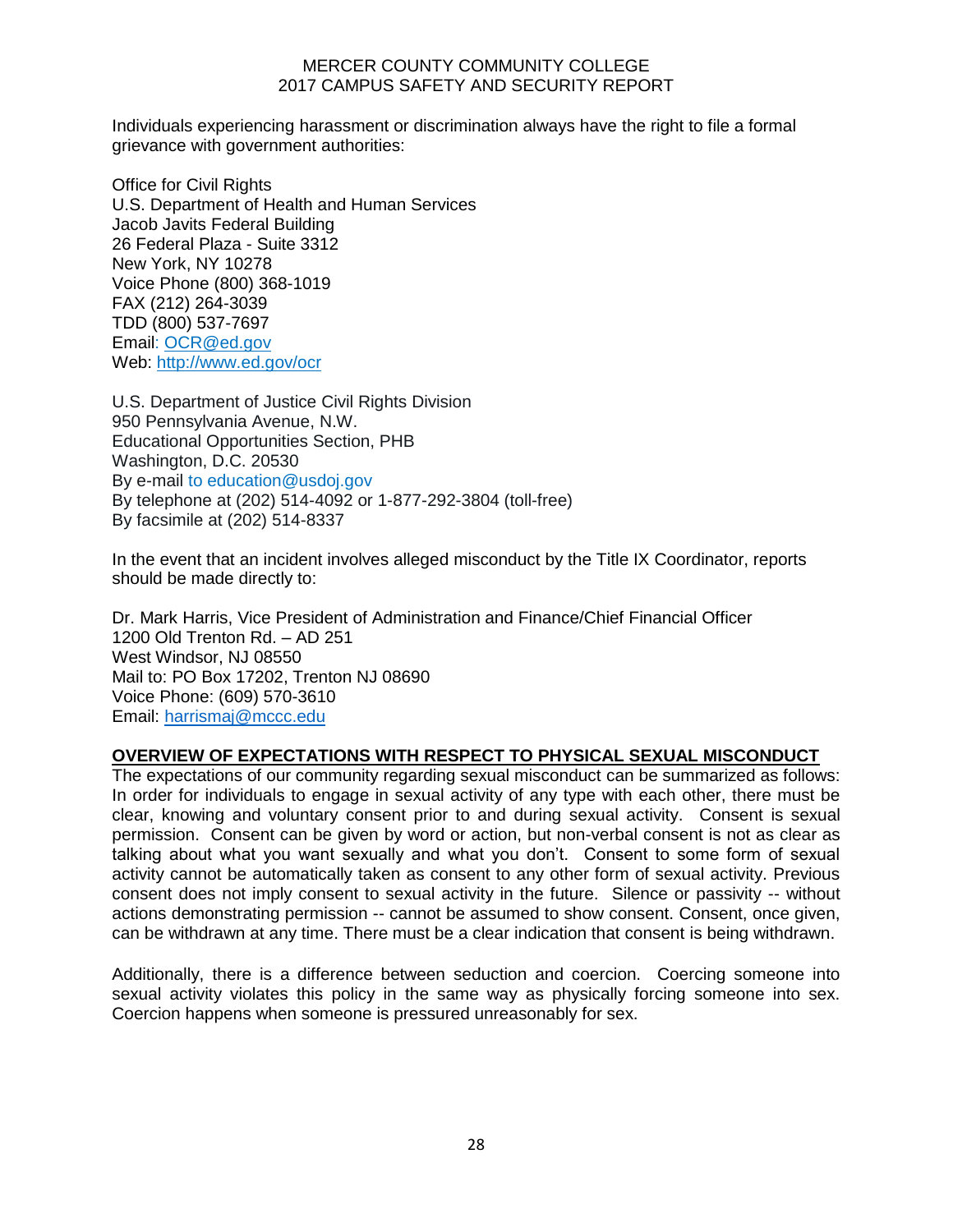Because alcohol or other drug use can place the capacity to consent in question, sober sex is less likely to raise such questions. When alcohol or other drugs are being used, a person will be considered unable to give valid consent if they cannot fully understand the details of a sexual interaction (who, what, when, where, why, or how) because they lack the capacity to reasonably understand the situation. Individuals who consent to sex must be able to understand what they are doing. Under this policy, "No" always means "No," and "Yes" may not always mean "Yes." Anything but a clear, knowing and voluntary consent to any sexual activity is equivalent to a "no."

## **OVERVIEW OF EXPECTATIONS WITH RESPECT TO CONSENSUAL RELATIONSHIPS**

There are inherent risks in any romantic or sexual relationship between individuals in unequal positions (such as teacher and student, supervisor and employee). These relationships may be less consensual than perceived by the individual whose position confers power. The relationship also may be viewed in different ways by each of the parties, particularly in retrospect.

Furthermore, circumstances may change, and conduct that was previously welcome may become unwelcome. Even when both parties have consented at the outset to a romantic or sexual involvement, this past consent may not remove grounds for a later charge of a violation of applicable sections of the faculty/staff handbooks. The College does not wish to interfere with private choices regarding personal relationships when these relationships do not interfere with the goals and policies of the College. For the personal protection of members of this community, relationships in which power differentials are inherent (faculty-student, staff-student, administrator-student, supervisor-supervisee) are generally discouraged.

Consensual romantic or sexual relationships in which one party maintains a direct supervisory or evaluative role over the other party are unethical. Therefore, persons with direct supervisory or evaluative responsibilities who are involved in such relationships must bring those relationships to the timely attention of their supervisor, and will likely result in the necessity to remove the employee from the supervisory or evaluative responsibilities, or shift the student out of being supervised or evaluated by someone with whom they have established a consensual relationship. Failure to self-report such relationships to a supervisor as required can result in disciplinary action for an employee.

## **SEXUAL VIOLENCE -- RISK REDUCTION TIPS**

Risk reduction tips can often take a victim-blaming tone, even unintentionally. Only those who commit sexual violence are responsible for those actions. We offer the tips below with no intention to victim-blame, with recognition that these suggestions may nevertheless help you to reduce your risk of experiencing a non-consensual sexual act. Below, suggestions to avoid committing a non-consensual sexual act are also offered:

- If you have limits, make them known as early as possible.
- Tell a sexual aggressor "NO" clearly and firmly.
- Try to remove yourself from the physical presence of a sexual aggressor.
- Find someone nearby and ask for help.
- Take affirmative responsibility for your alcohol intake/drug use and acknowledge that alcohol/drugs lower your sexual inhibitions and may make you vulnerable to someone who views a drunk or high person as a sexual opportunity.
- Give thought to sharing your intimate content, pictures, images and videos with others, even those you may trust. If you do choose to share, clarify your expectations as to how or if those images may be used, shared or disseminated.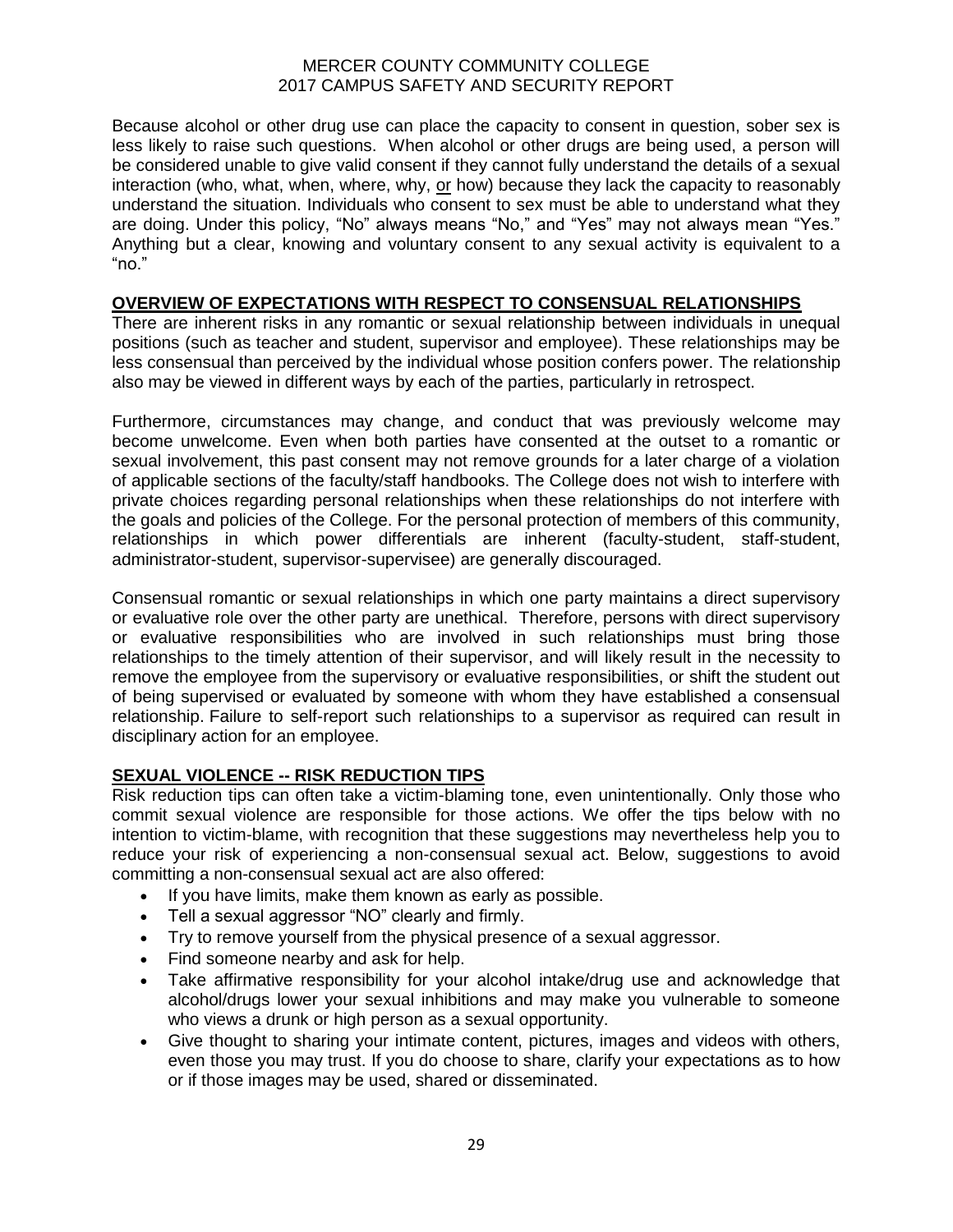Take care of your friends and ask that they take care of you. A real friend will challenge you if you are about to make a mistake. Respect them when they do.

If you find yourself in the position of being the initiator of sexual behavior, you owe sexual respect to your potential partner. These suggestions may help you to reduce your risk for being accused of sexual misconduct:

- Clearly communicate your intentions to your sexual partner and give them a chance to clearly relate their intentions to you.
- Understand and respect personal boundaries.
- DON'T MAKE ASSUMPTIONS about consent; about someone's sexual availability; about whether they are attracted to you; about how far you can go or about whether they are physically and/or mentally able to consent. Your partner's consent should be affirmative and continuous. If there are any questions or ambiguity then you DO NOT have consent.
- Mixed messages from your partner are a clear indication that you should stop, defuse any sexual tension and communicate better. You may be misreading them. They may not have figured out how far they want to go with you yet. You must respect the timeline for sexual behaviors with which they are comfortable.
- Don't take advantage of someone's drunkenness or altered state, even if they willingly consumed alcohol or substances.
- Realize that your potential partner could feel intimidated or coerced by you. You may have a power advantage simply because of your gender or physical presence. Don't abuse that power.
- Don't share intimate content, pictures, images and videos that are shared with you.
- Understand that consent to some form of sexual behavior does not automatically imply consent to any other forms of sexual behavior.
- Silence, passivity, or non-responsiveness cannot be interpreted as an indication of consent. Read your potential partner carefully, paying attention to verbal and non-verbal communication and body language.

## **SEXUAL MISCONDUCT OFFENSES INCLUDE, BUT ARE NOT LIMITED TO:**

- **1. Sexual Harassment, [see OMB 965](https://mlink.mccc.edu/omb/OMB965.pdf)**
- **2. Non-Consensual Sexual Contact (or attempts to commit same)**
- **3. Non-Consensual Sexual Intercourse (or attempts to commit same)**
- **4. Sexual Exploitation**

## **1. SEXUAL HARASSMENT**

Sexual harassment is:

- unwelcomed.
- sex-based and/or gender-based verbal, written, online and/or physical conduct.

Anyone experiencing sexual harassment in any college program is encouraged to report it immediately to the Title IX Coordinator or designee. Remedies, education and/or training will be provided in response. Sexual harassment may be disciplined when it takes the form of quid pro quo harassment, retaliatory harassment and/or creates a hostile environment.

A hostile environment is created when sexual harassment is:

- sufficiently severe, or
- persistent or pervasive, and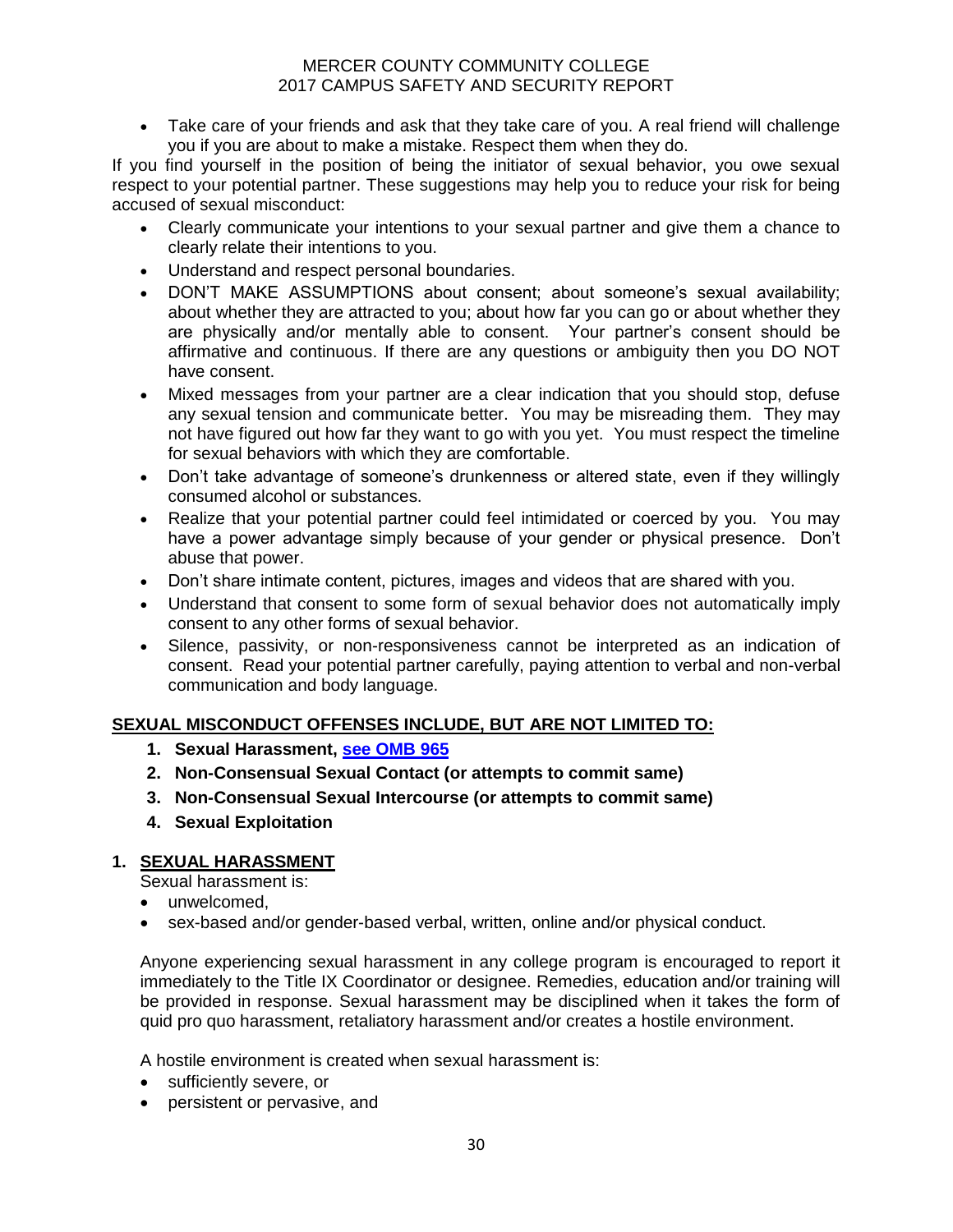- objectively offensive that it:
- Unreasonably interferes with, denies or limits someone's ability to participate in or benefit from the College's educational [and/or employment], social and/or residential program.

## **Quid Pro Quo Harassment is**:

Unwelcome sexual advances, requests for sexual favors, and other verbal or physical conduct of a sexual nature;

- By a person having power or authority over another constitutes sexual harassment ;
- Submission to such sexual conduct is made either explicitly or implicitly a term or condition of rating or evaluating an individual's educational [or employment] progress, development, or performance; and
- This includes when submission to such conduct would be a condition for access to receiving the benefits of any educational [or employment] program.

Examples include: an attempt to coerce an unwilling person into a sexual relationship; to repeatedly subject a person to egregious, unwelcome sexual attention; to punish a refusal to comply with a sexual based request; to condition a benefit on submitting to sexual advances; sexual violence; intimate partner violence, stalking.

Some examples of possible Sexual Harassment include:

- A professor insists that a student have sex with him/her in exchange for a good grade. This is harassment regardless of whether the student accedes to the request.
- A student repeatedly sends sexually oriented jokes around on an email list s/he created, even when asked to stop, causing one recipient to avoid the sender on campus and in the residence hall in which they both live.
- Explicit sexual pictures are displayed anywhere
- Two supervisors frequently 'rate' several employees' bodies and sex appeal, commenting suggestively about their clothing and appearance.
- A professor engages students in s/he class in discussions about their past sexual experiences, yet the conversation is not in any way germane to the subject matter of the class. S/he probes for explicit details, and demands that s/he answer, though they are clearly uncomfortable and hesitant.
- An ex-girlfriend widely spreads false stories about her sex life with her former boyfriend to the clear discomfort of the boyfriend, turning him into a social pariah on campus.
- Male students take to calling a particular brunette student "Monica" because of her resemblance to Monica Lewinsky. Soon, everyone adopts this nickname for her, and she is the target of relentless remarks about cigars, the president, "sexual relations" and Weight Watchers.
- A student grabbed another student by the hair, then grabbed her breast and put his mouth on it. While this is sexual harassment, it is also a form of sexual violence.

## *2. NON-CONSENSUAL SEXUAL CONTACT*

Non-Consensual Sexual Contact is:

• Any intentional sexual touching, however slight, with any object by a person upon another person that is without consent and/or by force.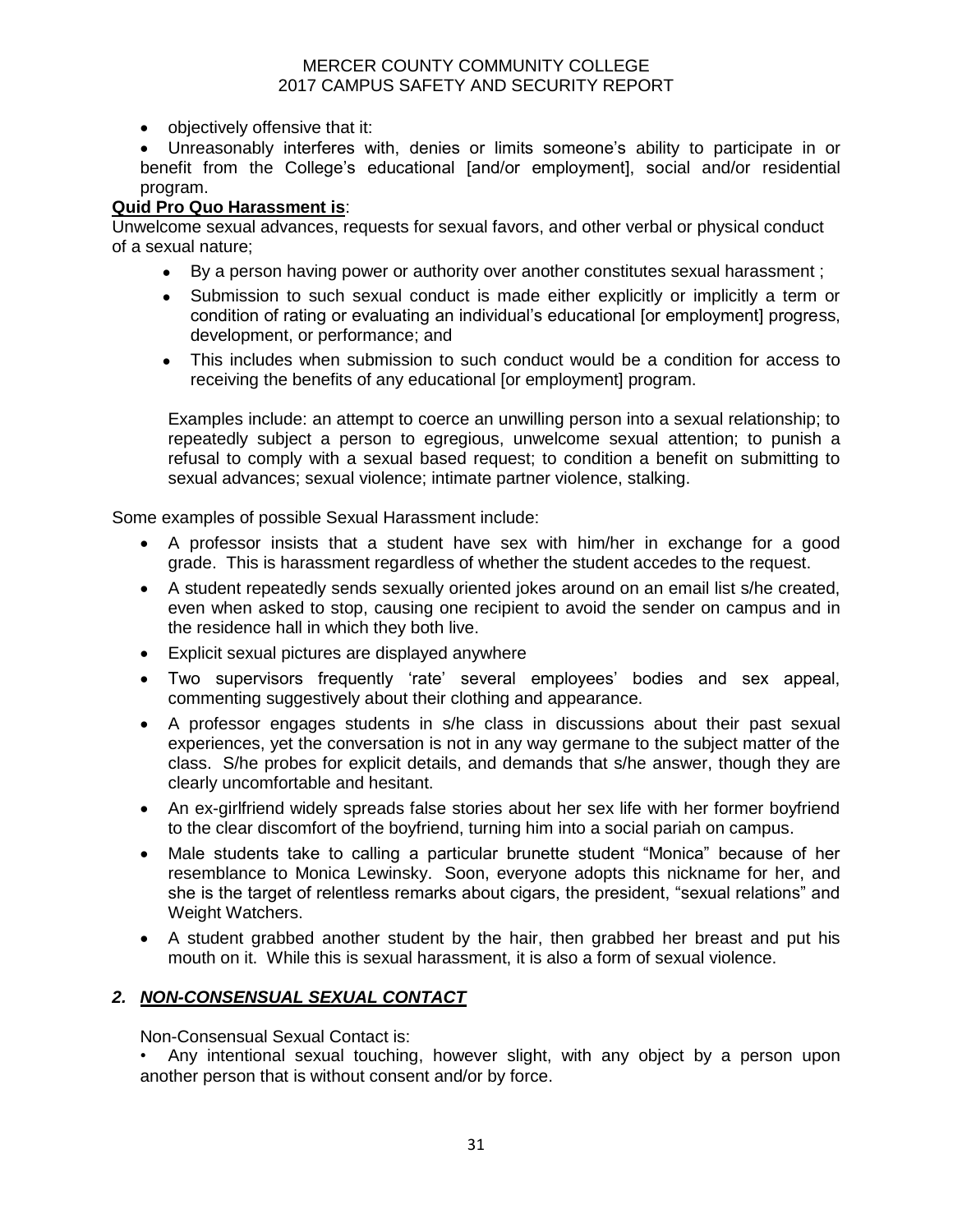## **Sexual Contact includes:**

Intentional contact with the breasts, buttock, groin, or genitals, or touching another with any of these body parts, or making another person touch you or themselves with or on any of these body parts; or

o Any other intentional bodily contact in a sexual manner.

## *3. NON-CONSENSUAL SEXUAL INTERCOURSE*

Non-Consensual Sexual Intercourse is:

• any sexual intercourse, however slight, with any object by a person upon another person that is without consent and/or by force.

Intercourse includes:

o vaginal or anal penetration by a penis, object, tongue or finger, and oral copulation (mouth to genital contact), no matter how slight the penetration or contact.

## **4. SEXUAL EXPLOITATION**

Occurs when one person takes non-consensual or abusive sexual advantage of another for his/her own advantage or benefit, or to benefit or advantage anyone other than the one being exploited, and that behavior does not otherwise constitute one of other sexual misconduct offenses. Examples of sexual exploitation include, but are not limited to:

- Invasion of sexual privacy;
- Prostituting another person;
- Non-consensual digital, video or audio recording of nudity or sexual activity;
- Unauthorized sharing or distribution of digital, video or audio recording of nudity or sexual activity;
- Engaging in voyeurism;
- Going beyond the boundaries of consent (such as letting your friend hide in the closet to watch you having consensual sex);
- Knowingly exposing someone to or transmitting an STI, STD or HIV to another person;
- Intentionally or recklessly exposing one's genitals in non-consensual circumstances; inducing another to expose their genitals;
- Sexually-based stalking and/or bullying may also be forms of sexual exploitation

## **ADDITIONAL APPLICABLE DEFINITIONS:**

- Consent:
	- o Consent is
		- **-** clear, and
		- **E** knowing, and
		- voluntary [or affirmative, conscious and voluntary],
		- words or actions.
		- **that give permission for specific sexual activity.**
	- o Consent is active, not passive.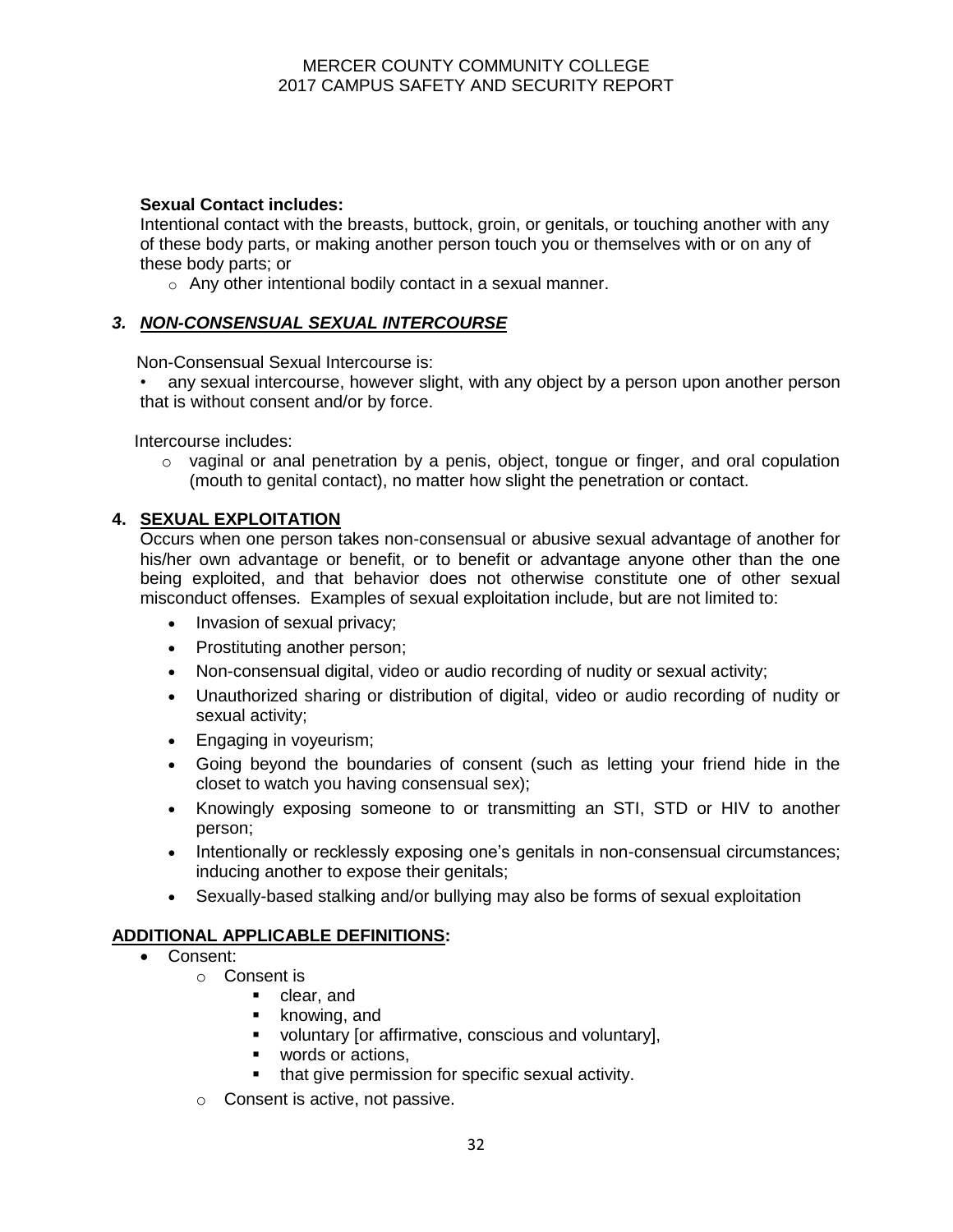- o Silence, in and of itself, cannot be interpreted as consent.
- $\circ$  Consent can be given by words or actions, as long as those words or actions create mutually understandable permission regarding willingness to engage in (and the conditions of) sexual activity.
- o Consent to any one form of sexual activity cannot automatically imply consent to any other forms of sexual activity.
- o Previous relationships or prior consent cannot imply consent to future sexual acts.
- o Consent can be withdrawn once given, as long as that withdrawal is clearly communicated.
- o In order to give consent, one must be of legal age.
- $\circ$  Sexual activity with someone you know to be or should know to be incapacitated constitutes a violation of this policy.
	- Incapacitation can occur mentally or physically, from developmental disability, by alcohol or other drug use, or blackout.
	- The question of what the responding party should have known is objectively based on what a reasonable person in the place of the responding party, sober and exercising good judgment, would have known about the condition of the reporting party.
	- **Incapacitation is a state where someone cannot make rational,** reasonable decisions because they lack the capacity to give knowing consent (e.g., to understand the "who, what, when, where, why or how" of their sexual interaction).
	- This policy also covers a person whose incapacity results from mental disability, sleep, unconsciousness, involuntary physical restraint, or from the taking of rape drugs. [Possession, use and/or distribution of any of these substances, including Rohypnol, Ketomine, GHB, Burundanga, etc. is prohibited, and administering one of these drugs to another student is a violation of this policy. More information on these drugs can be found at <http://www.911rape.org/>
- Force: Force is the use of physical violence and/or imposing on someone physically to gain sexual access. Force also includes threats, intimidation (implied threats) and coercion that overcomes free will or resistance or that produces consent ("Have sex with me or I'll hit you. Okay, don't hit me, I'll do what you want.").
	- o Coercion is unreasonable pressure for sexual activity. When someone makes clear to you that they do not want sex, that they want to stop, or that they do not want to go past a certain point of sexual interaction, continued pressure beyond that point can be coercive.
	- o NOTE: There is no requirement for a party to resist the sexual advance or request, but resistance is a clear demonstration of non-consent. The presence of force is not demonstrated by the absence of resistance. Sexual activity that is forced is by definition non-consensual, but non-consensual sexual activity is not by definition forced.
- Use of alcohol or other drugs will never function to excuse any behavior that violates this policy.
- This policy is applicable regardless of the sexual orientation and/or gender identity of individuals engaging in sexual activity.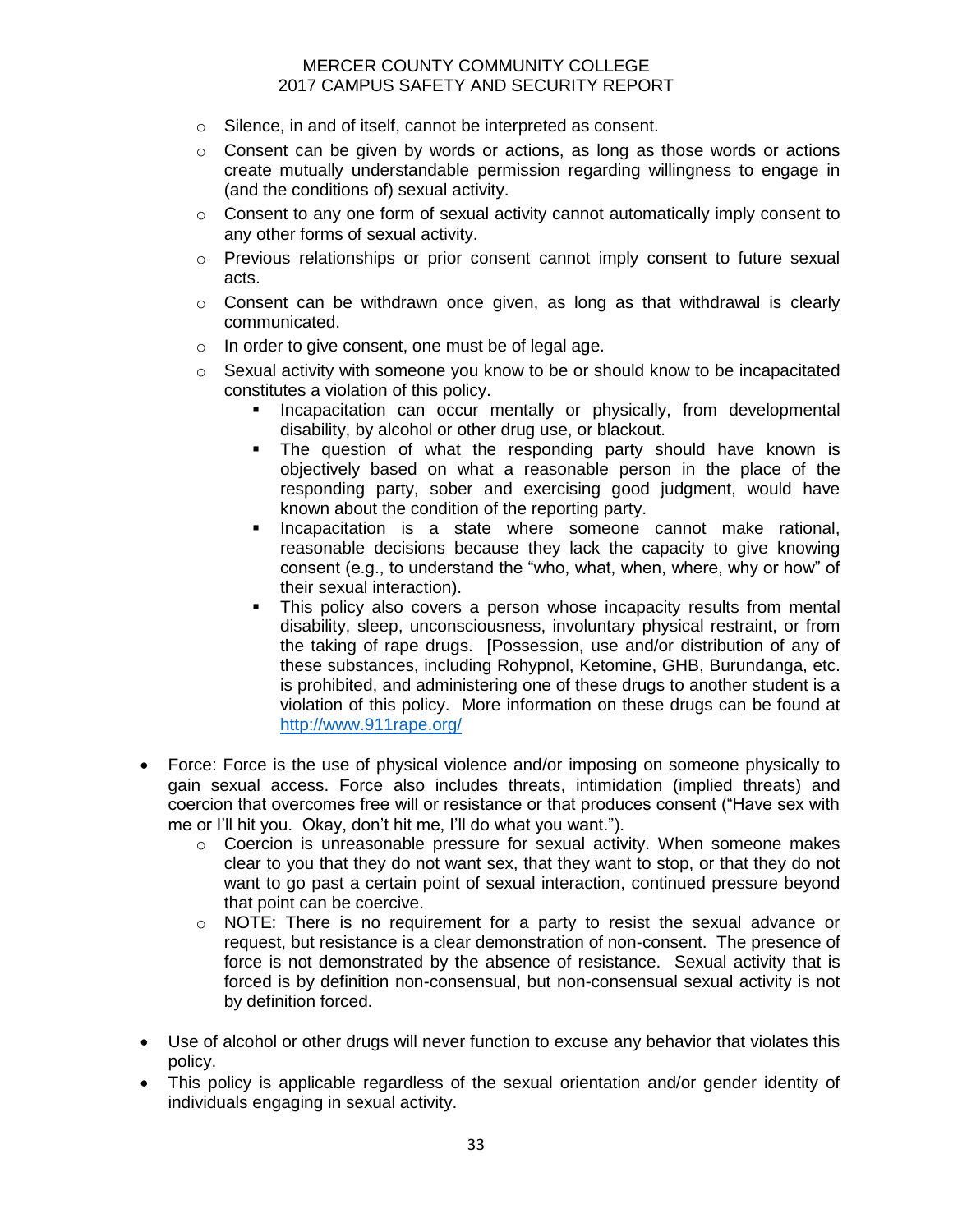## *For reference to the pertinent state statutes on sex offenses, please see [Chapter 14,](http://www.womenslaw.org/statutes_detail.php?statute_id=5999)  [Sexual Offenses, N.J.S.A. 2C:14-2](http://www.womenslaw.org/statutes_detail.php?statute_id=5999)*

## **Examples**

- 1. Amanda and Bill meet at a party. They spend the evening dancing and getting to know each other. Bill convinces Amanda to come up to his room. From 11:00 pm until 3:00 am, Bill uses every line he can think of to convince Amanda to have sex with him, but she adamantly refuses. He keeps at her, and begins to question her religious convictions, and accuses her of being "a prude." Finally, it seems to Bill that her resolve is weakening, and he convinces her to give him a "hand job" (hand to genital contact). Amanda would never had done it but for Bill's incessant advances. He feels that he successfully seduced her, and that she wanted to do it all along, but was playing shy and hard to get. Why else would she have come up to his room alone after the party? If she really didn't want it, she could have left. **Bill is responsible for violating the college Non-Consensual Sexual Contact policy. It is likely that campus decision-makers would find that the degree and duration of the pressure Bill applied to Amanda are unreasonable. Bill coerced Amanda into performing unwanted sexual touching upon him. Where sexual activity is coerced, it is forced. Consent is not valid when forced. Sex without consent is sexual misconduct.**
- 2. Jay is a junior at the college. Beth is a sophomore. Jay comes to Beth's residence hall room with some mutual friends to watch a movie. Jay and Beth, who have never met before, are attracted to each other. After the movie, everyone leaves, and Jay and Beth are alone. They hit it off, and are soon becoming more intimate. They start to make out. Jay verbally expresses his desire to have sex with Beth. Beth, who was abused by a baby-sitter when she was five, and has not had any sexual relations since, is shocked at how quickly things are progressing. As Jay takes her by the wrist over to the bed, lays her down, undresses her, and begins to have intercourse with her, Beth has a severe flashback to her childhood trauma. She wants to tell Jay to stop, but cannot. Beth is stiff and unresponsive during the intercourse. Is this a policy violation? **Jay would be held responsible in this scenario for Non Consensual Sexual Intercourse. It is the duty of the sexual initiator, Jay, to make sure that he has mutually understandable consent to engage in sex. Though consent need not be verbal, it is the clearest form of consent. Here, Jay had no verbal or non-verbal mutually understandable indication from Beth that she consented to sexual intercourse. Of course, wherever possible, it is important to be as clear as possible as to whether or not sexual contact is desired, and to be aware that for psychological reasons, or because of alcohol or drug use, one's partner may not be in a position to provide as clear an indication as the policy requires. As the policy makes clear, consent must be actively, not passively, given.**
- 3. Kevin and John are at a party. Kevin is not sure how much John has been drinking, but he is pretty sure it's a lot. After the party, he walks John to his room, and John comes on to Kevin, initiating sexual activity. Kevin asks him if he is really up to this, and John says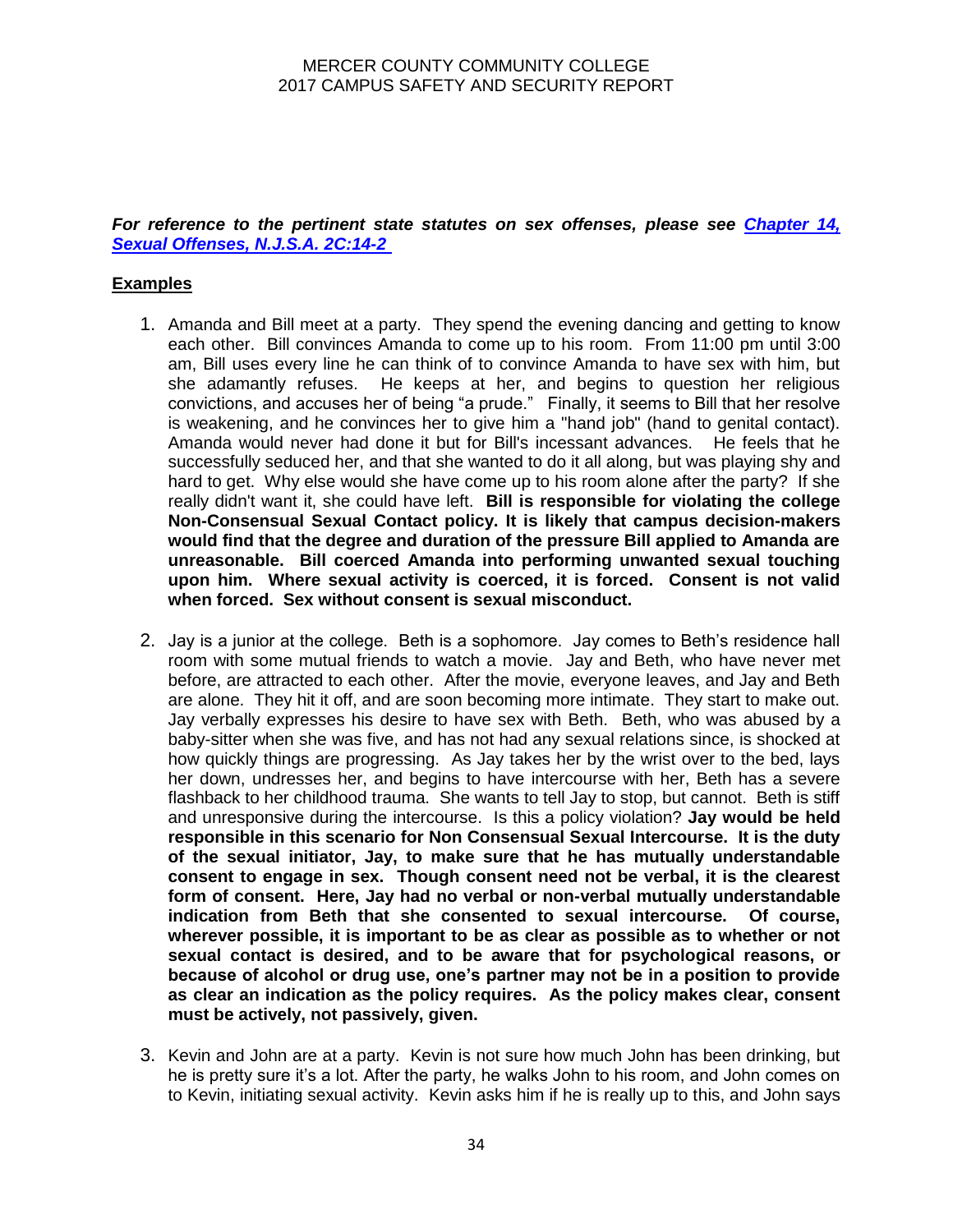yes. Clothes go flying, and they end up in John's bed. Suddenly, John runs for the bathroom. When he returns, his face is pale, and Kevin thinks he may have thrown up. John gets back into bed, and they begin to have sexual intercourse. Kevin is having a good time, though he can't help but notice that John seems pretty groggy and passive, and he thinks John may have even passed out briefly during the sex, but he does not let that stop him. When Kevin runs into John the next day, he thanks him for the wild night. John remembers nothing, and decides to make a report to the Dean. **This is a violation of the Non-Consensual Sexual Intercourse Policy. Kevin should have known that John was incapable of making a rational, reasonable decision about sex. Even if John seemed to consent, Kevin was well aware that John had consumed a large amount of alcohol, and Kevin thought John was physically ill, and that he passed out during sex. Kevin should be held accountable for taking advantage of John in his condition. This is not the level of respectful conduct the college expects.**

## **OTHER MISCONDUCT OFFENSES**

- 1. Threatening or causing physical harm, extreme verbal abuse, or other conduct which threatens or endangers the health or safety of any person;
- 2. Discrimination, defined as actions that deprive other members of the community of educational or employment access, benefits or opportunities on the basis of sex or gender;
- 3. Intimidation, defined as implied threats or acts that cause an unreasonable fear of harm in another;
- 4. Hazing, defined as acts likely to cause physical or psychological harm or social ostracism to any person within the college community, when related to the admission, initiation, pledging, joining, or any other group-affiliation activity (as defined further in the Hazing Policy);
- 5. Bullying, defined as
	- a. Repeated and/or severe
	- b. Aggressive behavior
	- c. Likely to intimidate or intentionally hurt, control or diminish another person, physically or mentally
	- d. That is not speech or conduct otherwise protected by the  $1<sup>st</sup>$  Amendment.
- 6. Intimate Partner Violence, defined as violence or abuse between those in an intimate relationship to each other;
	- a. A boyfriend shoves his girlfriend into a wall upon seeing her talking to a male friend. This physical assault based in jealousy is a violation of the Intimate Partner Violence policy.
	- b. An ex-girlfriend shames her female partner, threatening to out her as a lesbian if she doesn't give the ex another chance. Psychological abuse is a form of Intimate Partner Violence.
	- c. A graduate student refuses to wear a condom and forces his girlfriend to take hormonal birth control though it makes her ill, in order to prevent pregnancy.
	- d. Married employees are witnessed in the parking garage, with one partner slapping and scratching the other in the midst of an argument.
	- 7. Stalking
		- a. Stalking 1:
			- i. A course of conduct
			- ii. Directed at a specific person
			- iii. On the basis of actual or perceived membership in a protected class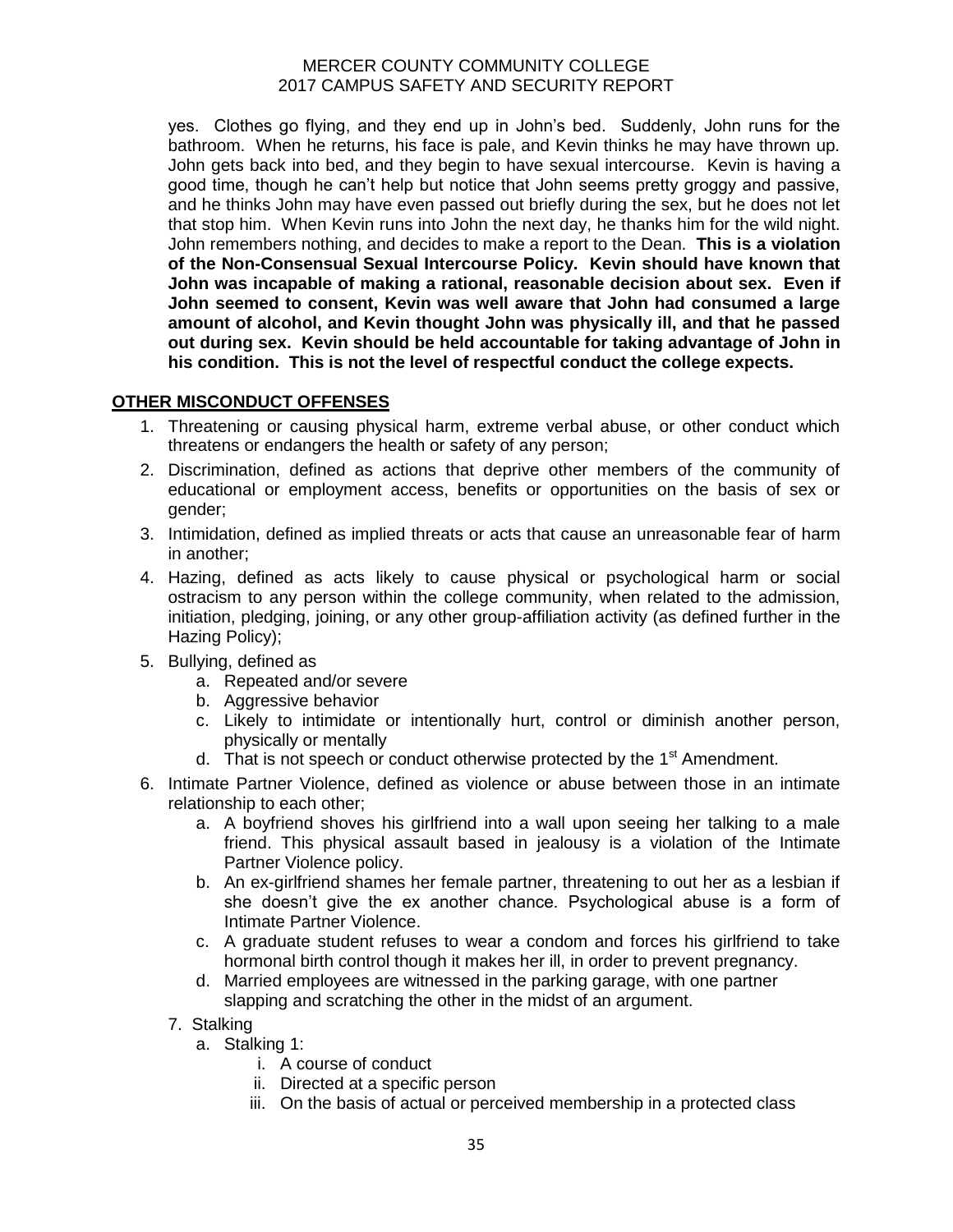- iv. That is unwelcome, AND
- v. Would cause a reasonable person to feel fear
- b. Stalking 2:
	- i. Repetitive and Menacing
	- ii. Pursuit, following, harassing and/or interfering with the peace and/or safety of another
- c. Examples of Stalking:
	- i. A student repeatedly shows up at another student's on-campus residence, always notifying the front desk attendant that they are there to see the resident. Upon a call to the resident, the student informs residence hall staff that this visitor is uninvited and continuously attempts to see them, even so far as waiting for them outside of classes and showing up to their on-campus place of employment requesting that they go out on a date together. Stalking 1.
	- ii. A graduate student working as an on-campus tutor received flowers and gifts delivered to their office. After learning the gifts were from a student they recently tutored, the graduate student thanked the student and stated that it was not necessary and would appreciate the gift deliveries to stop. The student then started leaving notes of love and gratitude on the graduate assistant's car, both on-campus and at home. Asked again to stop, the student stated by email: "You can ask me to stop, but I'm not giving up. We are meant to be together, and I'll do anything necessary to make you have the feelings for me that I have for you." When the tutor did not respond, the student emailed again, "You cannot escape me. I will track you to the ends of the earth. We are meant to be together." Stalking 2.

Other College policies may fall within this section when a violation is motivated by the actual or perceived membership of the reporting party's sex or gender.

## **BYSTANDER INTERVENTION**

Safe and positive options that may be carried out by an individual or individuals to prevent harm or intervene when there is a risk of dating violence, domestic violence, sexual assault, or stalking includes:

- Being aware of the event and understand that you need to help.
- Creating possible solutions.
- Taking your time and thinking your response through so that you do not escalate the situation. Is the situation an emergency requiring direct intervention, or can you discuss at a later time? Take a deep breath and stay calm. Enlist help if you can by publicly stating your intention to help. More often than not, people are as worried about the situation as you are, but aren't willing to be the first one to speak up.
- Intervening as soon as it is safe to do so. At the very least, speak up. A conversation will help determine if an ambiguous situation requires help.

## **OPEN DIALOGUE/OBSERVE OPTIONS**

Key to creating an open dialogue is to remember your audience, the timing, location, tone and why you are having the conversation. Try to understand others' points of view.

## **NEGOTIATE SOLUTION/NEGATE FURTHER CONFLICT**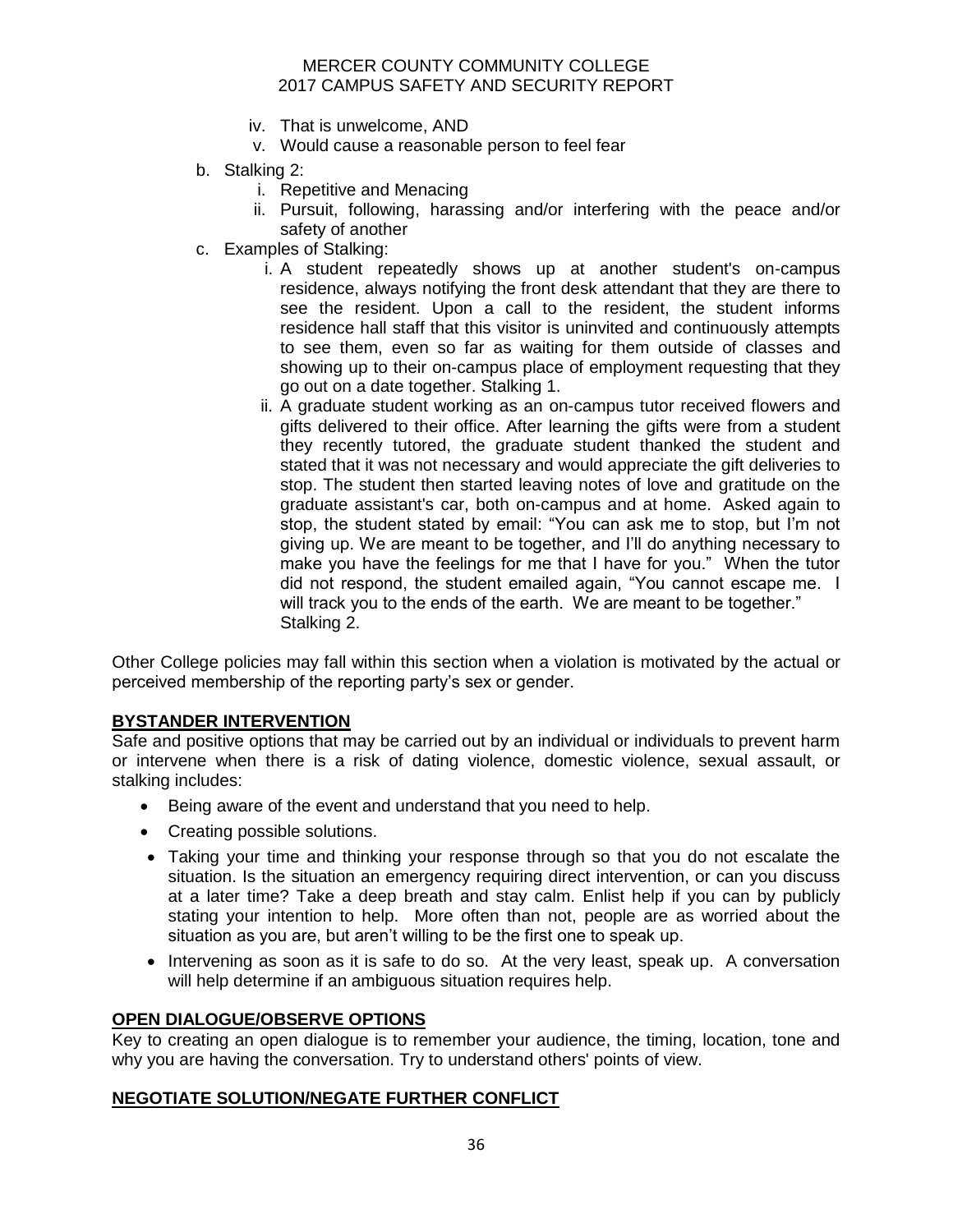Help negotiate a solution. Tell your friend what behavior is or is not acceptable, and know the appropriate next step if you feel the discussion failed to yield a desirable outcome.

## **RETALIATION**

Retaliation is defined as any adverse action taken against a person participating in a protected activity because of their participation in that protected activity (subject to limitations imposed by the  $1<sup>st</sup>$  Amendment and/or Academic Freedom). Retaliation against an individual for an allegation, for supporting a reporting party or for assisting in providing information relevant to an allegation is a serious violation of college policy.

## **SANCTIONS**

The following sanctions may be imposed upon any member of the college community found to have violated the Sex/Gender Harassment, Discrimination and Misconduct Policy. The following are the typical sanctions that may be imposed upon students or organizations singly or in combination:

## **Student Sanctions**

- Warning
- Suspension
- **•** Expulsion

## **Employee Sanctions**

Employee sanctions may range from written or verbal warning to termination of employment and will be carried out in accordance with contractual agreement where applicable.

- Warning Written or Verbal
- Performance Improvement Plan
- Suspension without Pay
- Revocation of Tenure
- **•** Termination

## **Sanctioning for Sexual Misconduct**

- Any person found responsible for violating the Non-Consensual Sexual Contact policy (where no intercourse has occurred) will likely receive a sanction ranging from probation to expulsion, depending on the severity of the incident, and taking into account any previous disciplinary violations.\*
- Any person found responsible for violating the Non-Consensual Sexual Intercourse policy will likely face a recommended sanction of suspension or expulsion (student) or suspension or termination (employee).\*
- Any person found responsible for violating the Sexual Exploitation or Sexual Harassment policies will likely receive a recommended sanction ranging from warning to expulsion or termination, depending on the severity of the incident, and taking into account any previous disciplinary violations.\*

\*The decision-making body reserves the right to broaden or lessen any range of recommended sanctions in the case of serious mitigating circumstances or egregiously offensive behavior. Neither the initial hearing officers nor any appeals body or officer will deviate from the range of recommended sanctions unless compelling justification exists to do so.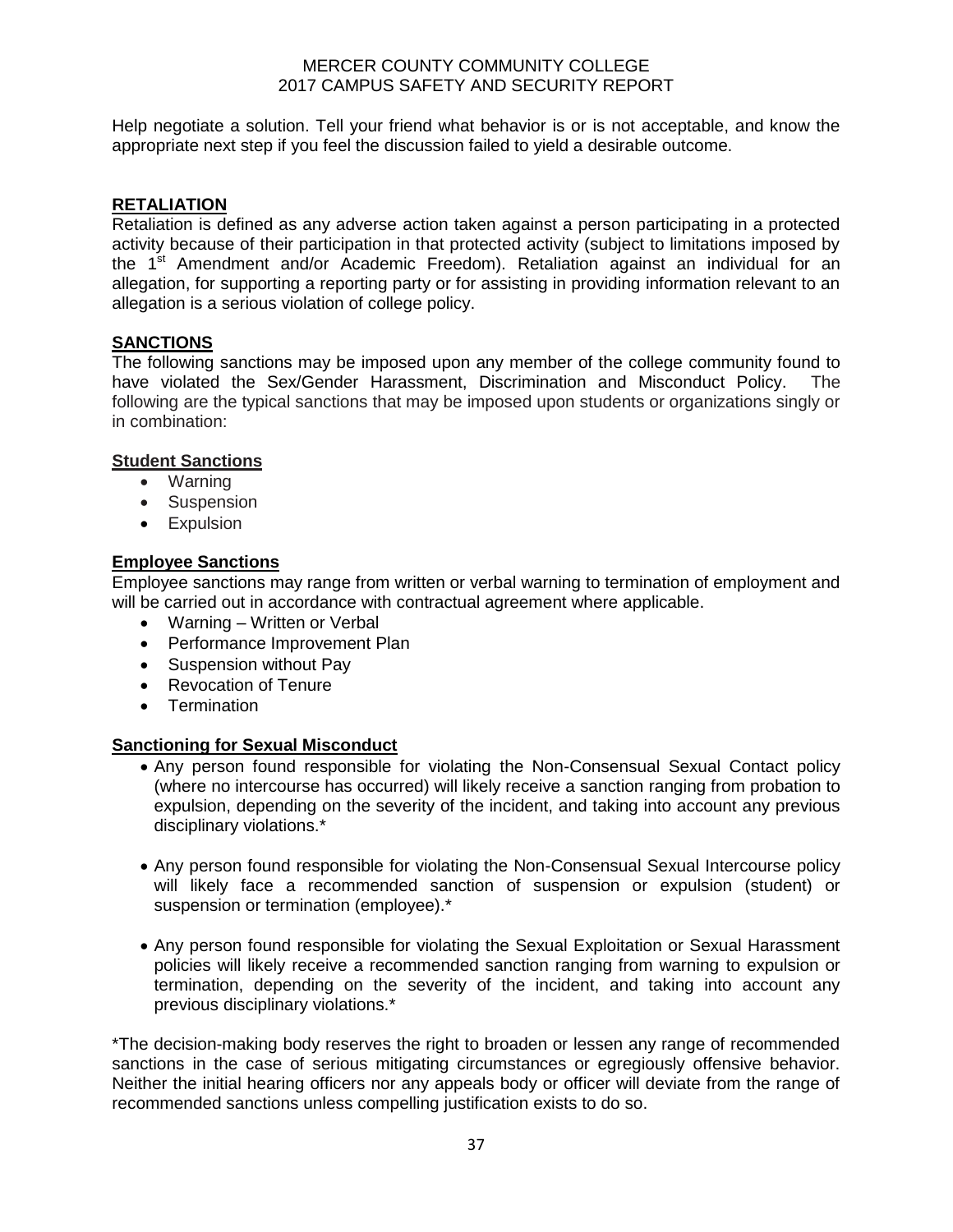# **CONFIDENTIALITY, PRIVACY AND REPORTING**

## **Confidentiality and Reporting of Offenses**

All students, faculty, and staff are expected to immediately report actual or suspected discrimination or harassment to appropriate officials, though there are some limited exceptions. In order to make informed choices, it is important to be aware of confidentiality and mandatory reporting requirements when consulting campus resources. On campus, some resources may maintain confidentiality – meaning they are not required to report actual or suspected discrimination or harassment to appropriate college officials - thereby offering options and advice without any obligation to inform an outside agency or individual unless a victim has requested information to be shared. Other resources exist for a victim to report crimes and policy violations and these resources will take action when an incident is reported to them. The following describes the two reporting options at college:

## **Confidential Reporting**

If a reporting party would like the details of an incident to be kept confidential, the reporting party may speak with:

- On-campus licensed professional counselors and staff
- On-campus members of the clergy/chaplains working within the scope of their licensure or ordination
- Licensed Athletic trainers. the communication is privileged under state statute
- Off-campus:
	- o Licensed professional counselors
	- o Local rape crisis counselors
	- o Domestic violence resources,
	- o Local or state assistance agencies,
	- o Clergy/Chaplains

All of the above employees will maintain confidentiality except in extreme cases of immediate threat or danger, or abuse of a minor. Campus counselors and/or the Employee Assistance Program are available to help free of charge and can be seen on an emergency basis during normal business hours. These employees will submit timely yearly anonymous, aggregate statistical information every semester (fall and spring) for Clery Act purposes unless they believe it would be harmful to a specific client, patient or parishioner.

## **Formal Reporting Options**

All college employees have a duty to report, unless they fall under the "Confidential Reporting" section above. Reporting parties may want to consider carefully whether they share personally identifiable details with non-confidential employees, as those details must be shared by the employee with the Title IX Coordinator and/or Deputy Coordinators. Employees must share all details of the reports they receive. Generally, climate surveys, classroom writing assignments, human subjects research, or events such as Take Back the Night marches or speak-outs do not provide notice that must be reported to the Coordinator by employees. Remedial actions may result without formal college action.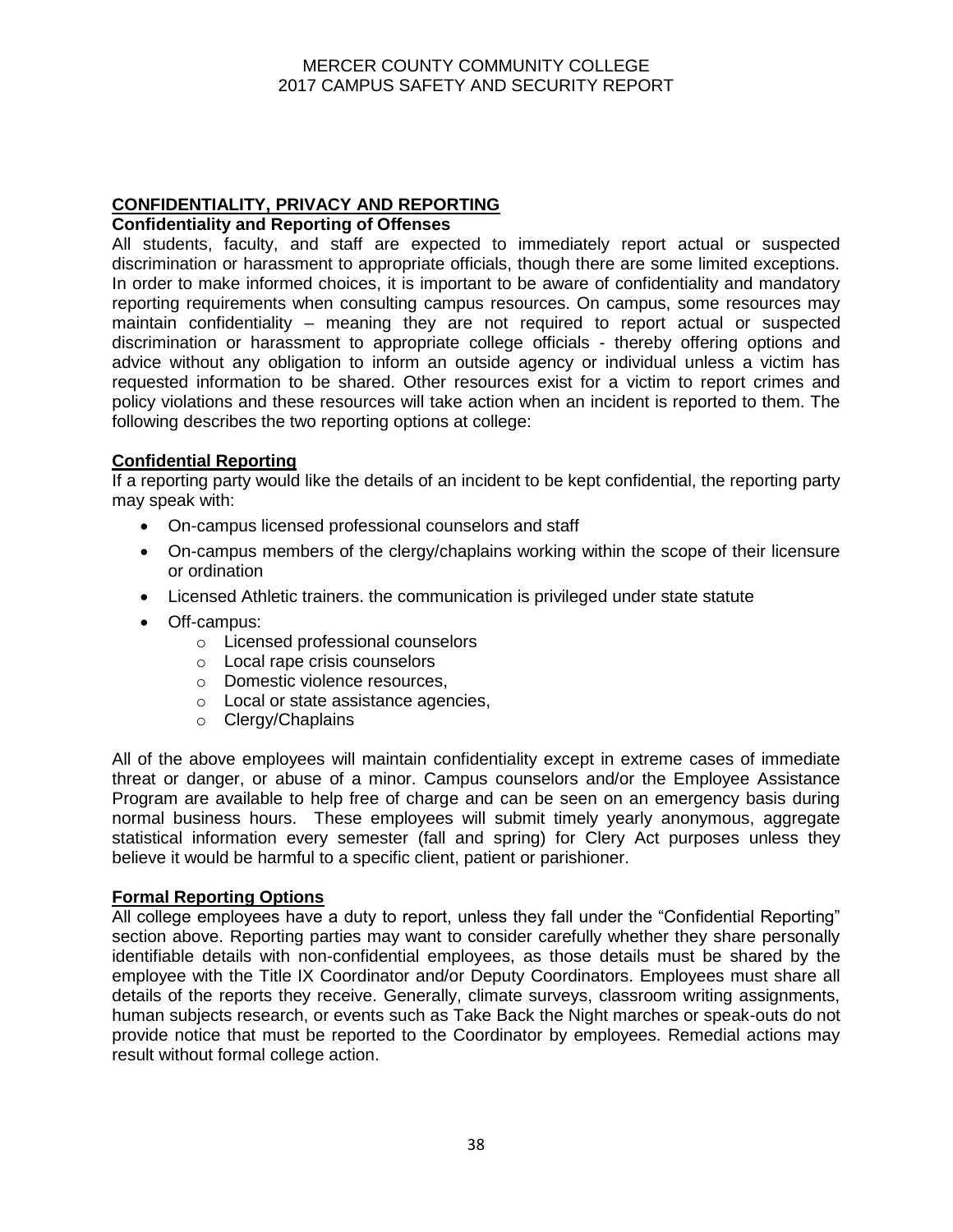If a victim does not wish for their name to be shared, does not wish for an investigation to take place, or does not want a formal resolution to be pursued, the victim may make such a request to the Title IX Coordinator or Deputy Coordinators, who will evaluate that request in light of the duty to ensure the safety of the campus and comply with federal law.

In cases indicating pattern, predation, threat, weapons and/or violence, the College will likely be unable to honor a request for confidentiality. In cases where the victim requests confidentiality and the circumstances allow the College to honor that request, the College will offer interim supports and remedies to the victim and the community, but will not otherwise pursue formal action. A reporting party has the right, and can expect, to have reports taken seriously by the College when formally reported, and to have those incidents investigated and properly resolved through these procedures.

Formal reporting still affords privacy to the reporter, and only a small group of officials who need to know will be told, including but not limited to the: President, VP of Academic Affairs, VP for Administration and Finance, Vice President for Student Affairs, and Campus Security. Information will be shared as necessary with investigators, witnesses and the responding party. The circle of people with this knowledge will be kept as tight as possible to preserve a reporting party's rights and privacy.

Reports to the Title IX Coordinator can be made via email, phone or in person at the contact information below:

Monise Princilus, Ed.S, Executive Director of Human Resources and Compliance 1200 Old Trenton Rd. – AD 254 West Windsor, NJ 08550 Mail to: PO Box 17202, Trenton NJ 08690 Voice Phone: (609) 570-3635 Email: [princilm@mccc.edu](mailto:princilm@mccc.edu) Mobile:

Failure of a non-confidential employee, as described in this section, to report an incident or incidents of sex or gender harassment or discrimination of which they become aware, is a violation of these procedures and can subject to disciplinary action for failure to comply.

## **Federal Statistical Reporting Obligations**

Certain campus officials – those deemed Campus Security Authorities - have a duty to report sexual assault, domestic violence, dating violence and stalking for federal statistical reporting purposes (Clery Act). All personally identifiable information is kept confidential, but statistical information must be passed along to campus law enforcement regarding the type of incident and its general location (on or off-campus, in the surrounding area, but no addresses are given) for publication in the Annual Security Report. This report helps to provide the community with a clear picture of the extent and nature of campus crime, to ensure greater community safety. Mandated federal reporters include: student/conduct affairs, campus law enforcement, local police, coaches, athletic directors, residence life staff, student activities staff, human resources staff, advisors to student organizations and any other official with significant responsibility for student and campus activities. The information to be shared includes the date, the location of the incident (using Clery location categories) and the Clery crime category. This reporting protects the identity of the victim and may be done anonymously.

## **Federal Timely Warning Reporting Obligations**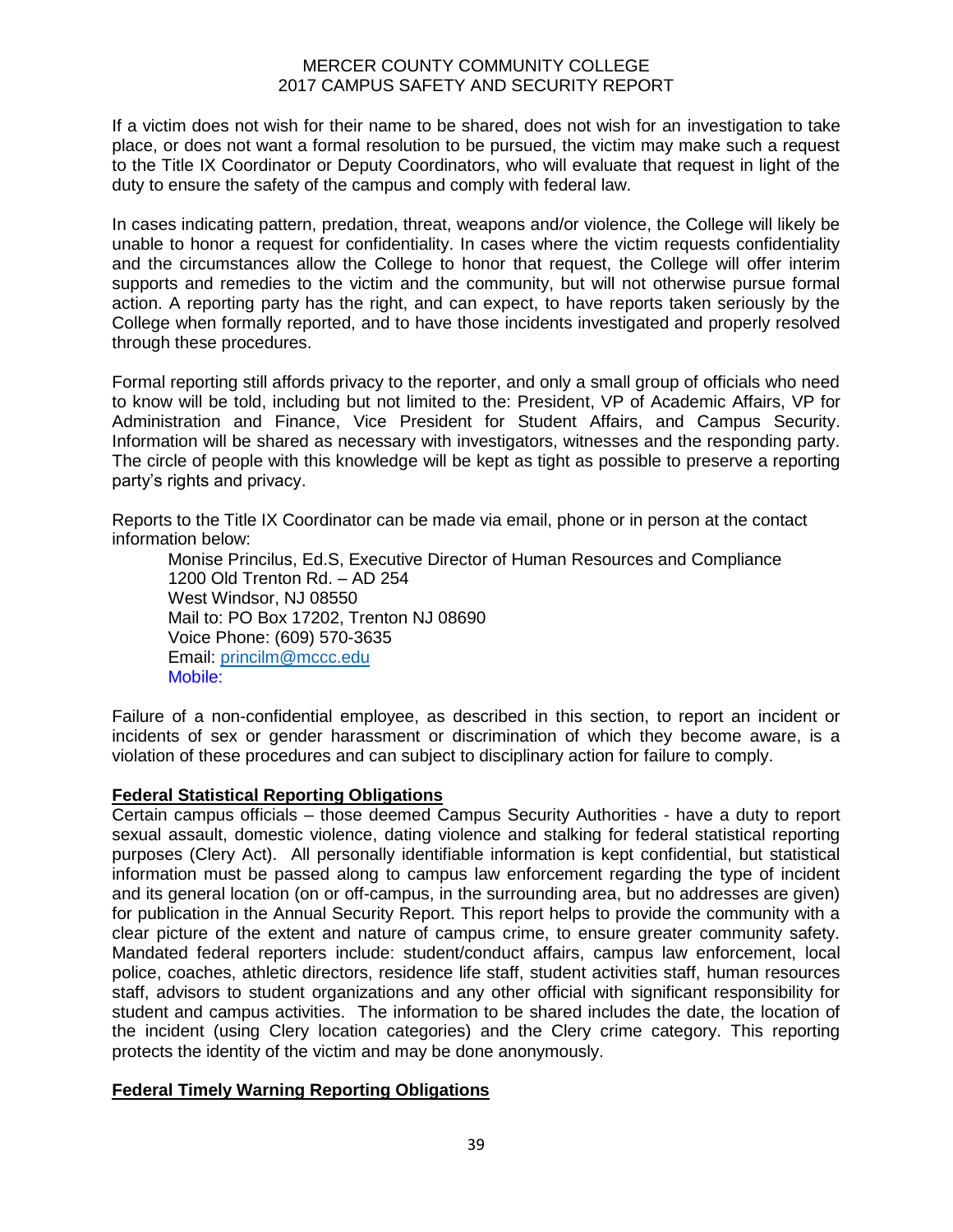Victims of sexual misconduct should also be aware that college administrators must issue immediate timely warnings for incidents reported to them that are confirmed to pose a substantial threat of bodily harm or danger to members of the campus community. The College will ensure that a victim's name and other identifying information is not disclosed, while still providing enough information for community members to make safety decisions in light of the danger.

## **Additional Provisions**

## a. Attempted violations

In most circumstances, the College will treat attempts to commit any of the violations listed in the *Gender-Misconduct Policy* as if those attempts had been completed.

## b. False Reports

The College will not tolerate intentional false reporting of incidents. It is a violation of the [*Student Code of Conduct*] to make an intentionally false report of any policy violation, and it may also violate state criminal statutes and civil defamation laws.

## c. Amnesty for Victims and Witnesses

The college community encourages the reporting of misconduct and crimes by victims and witnesses. Sometimes, victims or witnesses are hesitant to report to college officials or participate in resolution processes because they fear that they themselves may be accused of policy violations, such as underage drinking at the time of the incident. It is in the best interests of this community that as many victims as possible choose to report to college officials, and that witnesses come forward to share what they know. To encourage reporting, the College pursues a policy of offering victims of misconduct and witnesses amnesty from minor policy violations related to the incident.

Sometimes, students are hesitant to offer assistance to others for fear that they may get themselves in trouble (for example, as student who has been drinking underage might hesitate to help take a sexual misconduct victim to campus Security). The College pursues a policy of amnesty for students who offer help to others in need. [While policy violations cannot be overlooked, the College will provide educational options, rather than punishment, to those who offer their assistance to others in need.

## d. Parental Notification

The College reserves the right to notify parents/guardians of dependent students regarding any health or safety risk, change in student status or conduct situation, particularly alcohol and other drug violations. The College may also notify parents/guardians of non-dependent students who are under age 21 of alcohol and/or drug policy violations. Where a student is non-dependent, the College will contact parents/guardians to inform them of situations in which there is a significant and articulable health and/or safety risk. The College also reserves the right to designate which college officials have a need to know about individual conduct reports pursuant to the Family Educational Rights and Privacy Act.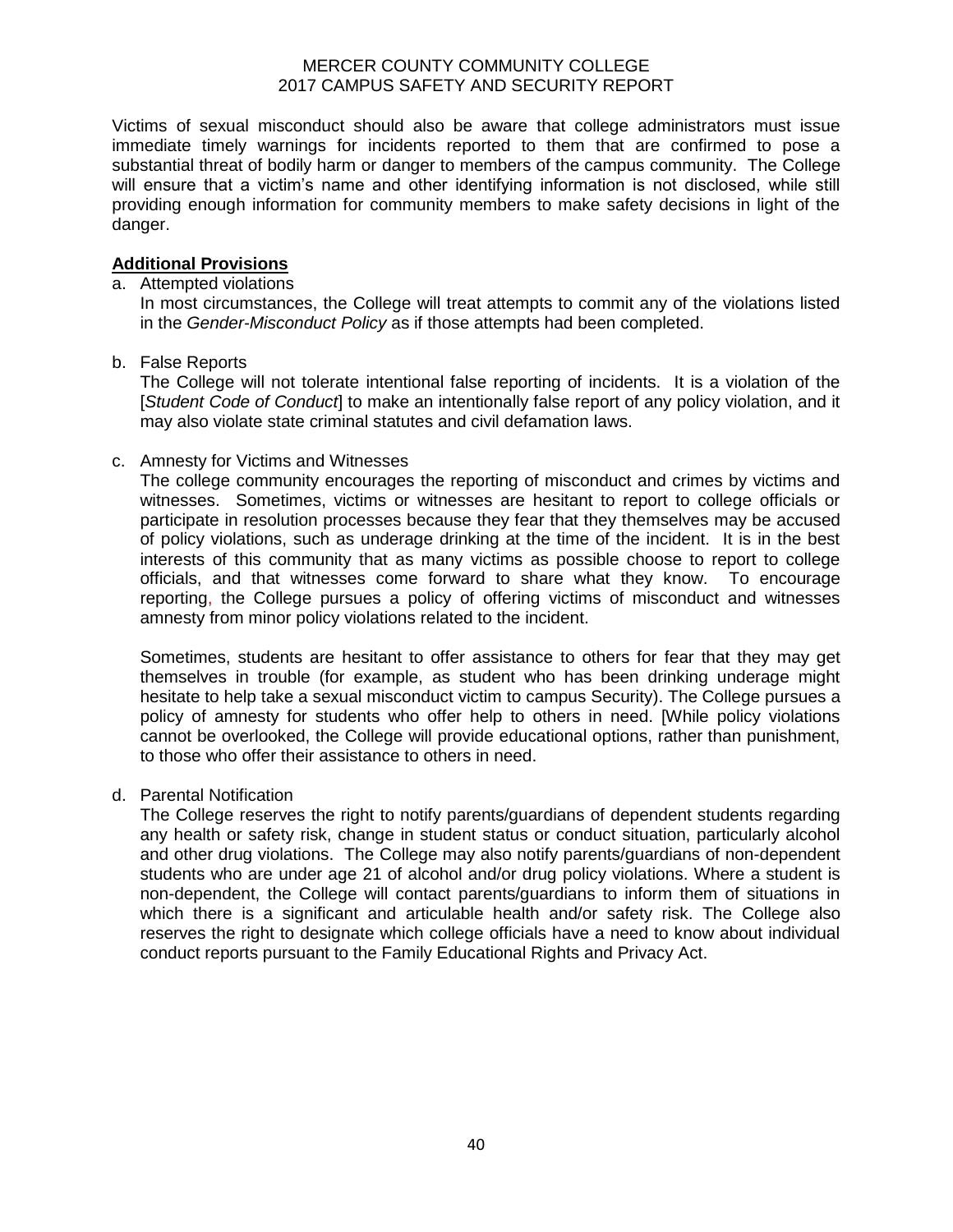## **CAMPUS SEXUAL ASSAULT VICTIM`S BILL OF RIGHTS**

## **INTRODUCTION**

A college or university in a free society must be devoted to the pursuit of truth and knowledge through reason and open communication among its members. Academic communities acknowledge the necessity of being intellectually stimulating where the diversity of ideas is valued. Its rules must be conceived for the purpose of furthering and protecting the rights of the university community in achieving these ends.

The boundaries of personal freedom are limited by applicable state and federal laws and institutional rules and regulations governing interpersonal behavior. In creating a community free from violence, sexual assault and non-consensual sexual contact, respect for the individual and human dignity are of paramount importance.

The state of New Jersey recognizes that the impact of violence on its victims and the surrounding community can be severe and long lasting. Thus, it has established this Bill of Rights to articulate requirements for policies, procedures and services designed to insure that the needs of victims are met and that the colleges and universities in New Jersey create and maintain communities that support human dignity.

## **BILL OF RIGHTS**

The following rights shall be accorded to victims of sexual assault that occur:

- On the campus of any public or independent institution of higher education in the state of New Jersey, and
- where the victim or alleged perpetrator is a student at that institution and/or
- when the victim is a student involved in an off-campus assault.

## **HUMAN DIGNITY RIGHTS:**

- to be free from any suggestion that victims must report the crimes to be assured of any other right guaranteed under this policy.
- to have any allegations of sexual assault treated seriously; the right to be treated with dignity
- to be free from any suggestion that victims are responsible for the commission of crimes against them
- to be free from pressure from campus personnel to:
	- o report crimes if the victim does not wish to do so
	- $\circ$  report crimes as lesser offenses than the victim perceives the crime to be
	- $\circ$  refrain from reporting crime
	- o refrain from reporting crimes to avoid unwanted personal publicity.

## **RIGHTS TO RESOURCES ON AND OFF CAMPUS:**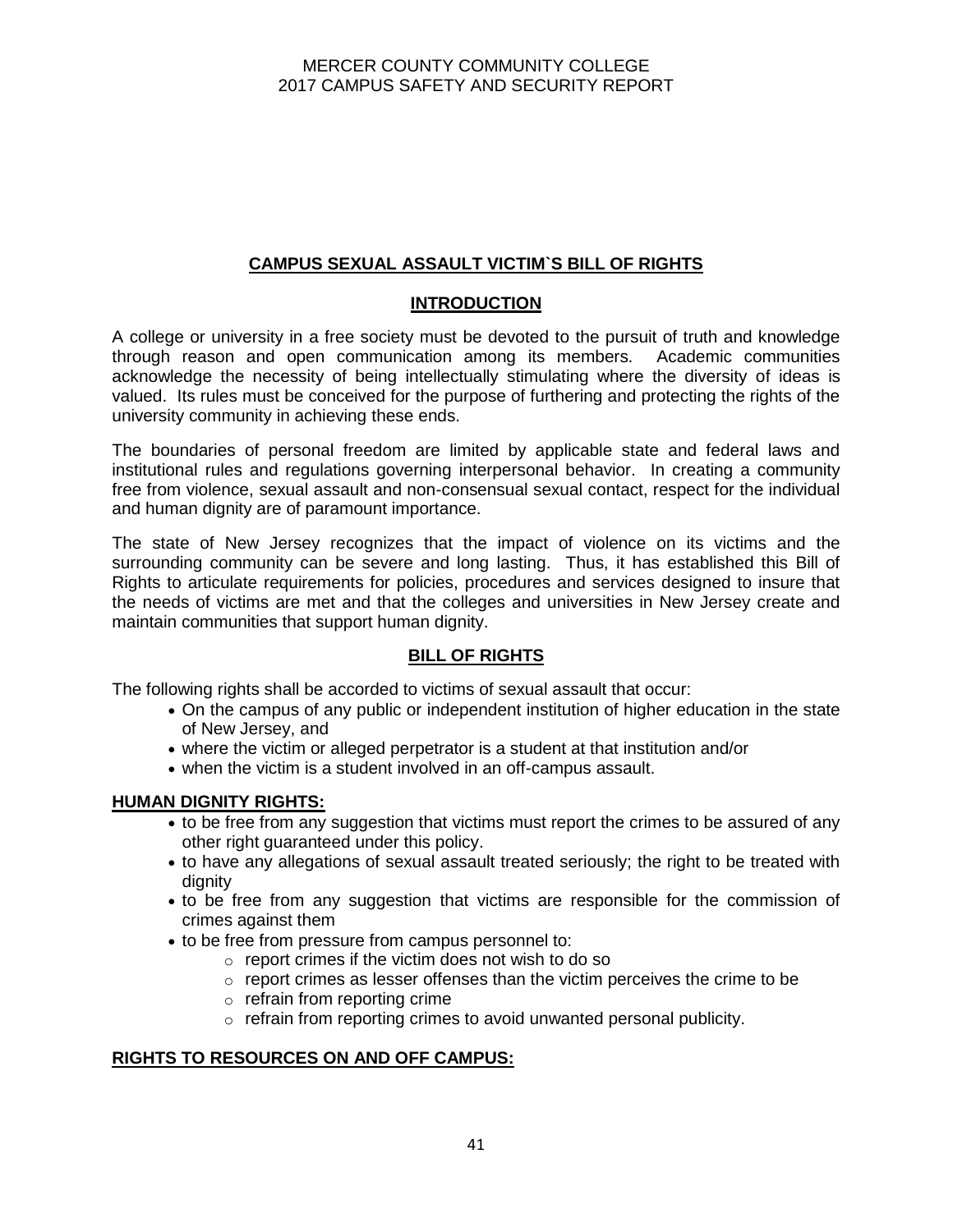- to be notified of existing campus and community based medical, counseling, mental health and student services for victims of sexual assault whether or not the crime is formally reported to campus or civil authorities
- to have access to campus counseling under the same terms and conditions as apply to other students in their institution seeking such counseling
- to be informed of and assisted in exercising:
	- $\circ$  any rights to confidential or anonymous testing for sexually transmitted diseases, human immunodeficiency virus, and/or pregnancy
	- $\circ$  any rights that may be provided by law to compel and disclose the results of testing of sexual assault suspects for communicable diseases.

## **CAMPUS JUDICIAL RIGHTS:**

- to be afforded the same access to legal assistance as the accused
- to be afforded the same opportunity to have others present during any campus disciplinary proceeding that is allowed the accused
- to be notified of the outcome of the sexual assault disciplinary proceeding against the accused.

## **LEGAL RIGHTS:**

- to have any allegation of sexual assault investigated and adjudicated by the appropriate criminal and civil authorities of the jurisdiction in which the sexual assault is reported
- to receive full and prompt cooperation and assistance of campus personnel in notifying the proper authorities
- to receive full, prompt, and victim-sensitive cooperation of campus personnel with regard to obtaining, securing and maintaining evidence, including a medical examination when it is necessary to preserve evidence of the assault.

## **CAMPUS INTERVENTION RIGHTS:**

- to require campus personnel to take reasonable and necessary actions to prevent further unwanted contact of victims by their alleged assailants
- to be notified of the options for and provided assistance in changing academic and living situations if such changes are reasonably available.

## **STATUTORY MANDATES:**

- Each campus must guarantee that this Bill of Rights is implemented. It is the obligation of the College's governing board to examine resources dedicated to services required and to make appropriate requests to increase or reallocate resources where necessary to ensure implementation
- Each campus shall make every reasonable effort to ensure that every student at Mercer County Community College receives a copy of this document
- Nothing in this act or any *Campus Assault Victim`s Bill of Rights* developed in accordance with the provisions of this act, shall be construed to preclude or in any way restrict any public or independent institution of higher education in the State from reporting any suspected crime or offense to the appropriate law enforcement authorities.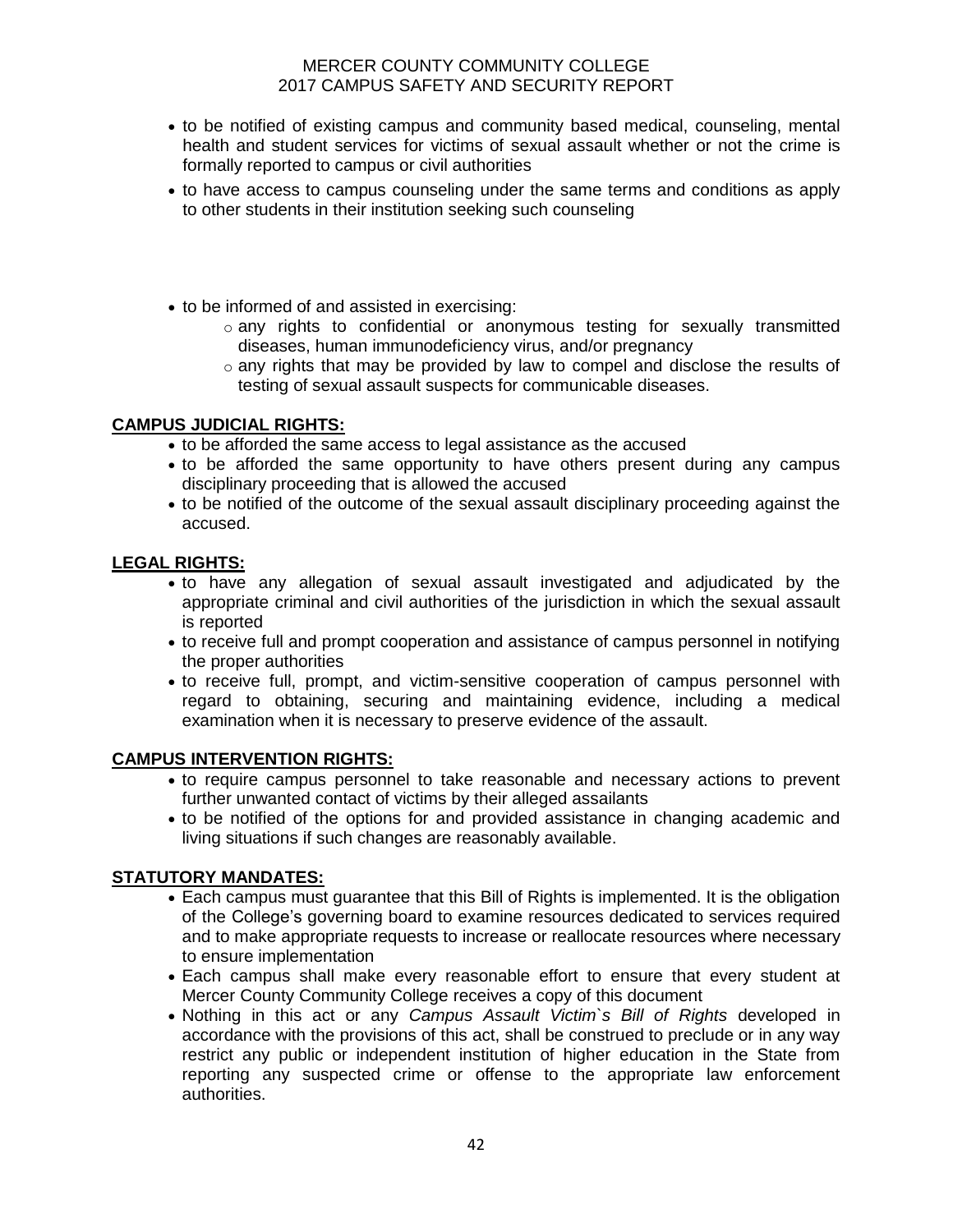## **QUESTIONS AND ANSWERS**

Here are some of the most commonly asked questions regarding the College's sexual misconduct policy and procedures.

## *Does information about a report remain private?*

The privacy of all parties to a report of sexual misconduct must be respected, except insofar as it interferes with the College's obligation to fully investigate allegations of sexual misconduct. Where privacy is not strictly kept, it will still be tightly controlled on a need-to-know basis. The College will not disseminate information and/or written materials to persons not involved in the resolution process without the consent of both parties.

Witnesses are also required to maintain the privacy of information shared with them during interviews and/or hearings. Violations of the privacy of the reporting party or the responding party may lead to conduct action by the College, though both parties are allowed to share their perspectives and experiences. All parties, including witnesses, involved in an allegation are strongly encouraged to maintain the privacy of information and/or written materials.

In all resolutions of sexual misconduct, all parties will be informed of the outcome. In some instances, the administration also may choose to make a brief public announcement of the nature of the violation and the action taken, without using the name or identifiable information of the alleged victim. Certain college administrators are informed of the outcome within the bounds of student privacy (e.g., the President of the College, Vice President of Student Affairs, VP for Academic Affairs, Office of College Safety and Security). If there is a report of an act of alleged sexual misconduct to a conduct officer of the College and there is evidence that a felony has occurred, the victim will be offered assistance in reporting it to the local police. This does not mean charges will be automatically filed or that a victim must speak with the police. Mercer County Community College also must statistically report the occurrence on campus of major violent crimes, including certain sex offenses, in an "Annual Security Report" of campus crime statistics. This statistical report does not include personally identifiable information.

## *Will my parents be told?*

No, not unless you tell them. Whether you are the reporting party or the responding party, the College's primary relationship is to the student and not to the parent. However, in the event of major medical, disciplinary, or academic jeopardy, students are strongly encouraged to inform their parents. College officials will directly inform parents when requested to do so by a student, in a life-threatening situation, or if an individual has signed the permission form at registration which allows such communication.

## *Will the responding party know my identity?*

Yes, if the College determines there is reasonable cause to believe a violation has occurred and investigates the matter. The responding party has the right to know the identity of the reporting party.

## *Do I have to name the responding party?*

Yes, if you want formal disciplinary action to be taken against the responding party. You can report the incident without the identity of the responding party, but doing so may limit Mercer County Community College's ability to respond comprehensively.

## *What do I do if I am accused of sexual misconduct?*

DO NOT contact the reporting party. You may immediately want to contact someone who can act as your advisor or advocate; anyone may serve as your advisor or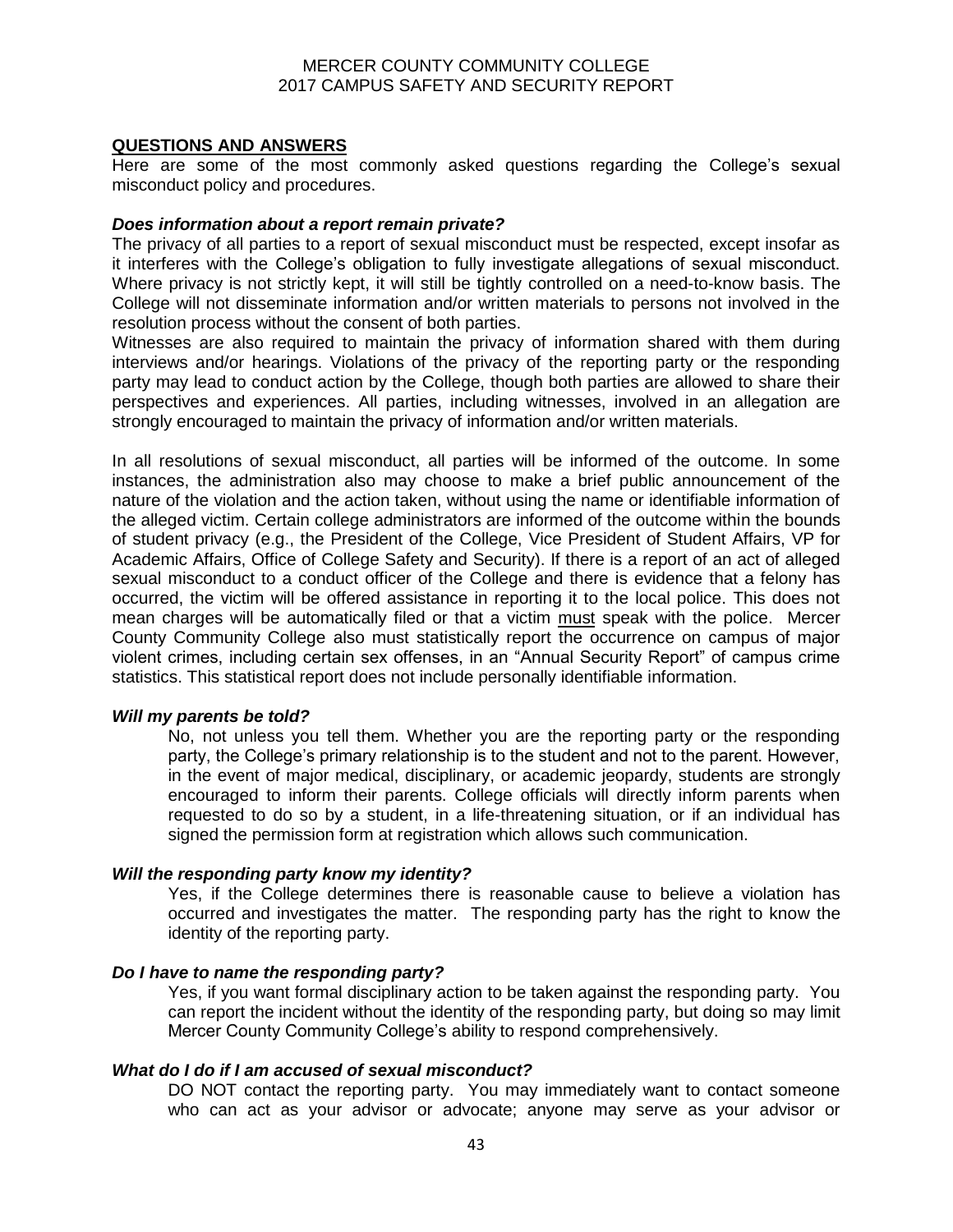advocate. You may also contact the Vice President of Student Affairs, which can explain the College's procedures for addressing sexual misconduct reports. You may also want to talk to a confidential counselor or seek other community assistance. See below regarding legal representation.

#### *Will I (as a victim) have to pay for counseling/or medical care?*

No, if the services are provided by the College. If a victim is accessing community and non-college services, payment for these will be subject to state/local laws, insurance requirements, etc.

## *How is a report of sexual misconduct decided?*

The College investigates allegations of sex/gender based harassment, discrimination or misconduct to determine whether there is evidence to indicate a policy violation is "more likely than not." This standard, called the preponderance of the evidence, corresponds to an amount of evidence indicating a policy violation is more than 50% likely.

## *What should I do about preserving evidence of a sexual assault?*

Police are in the best position to secure evidence of a crime. Physical evidence of a criminal sexual assault must be collected from the alleged victim's person within five days, though evidence can often be obtained from towels, sheets, clothes, etc. for much longer periods of time. If you believe you have been a victim of a criminal sexual assault, you should go to the Hospital Emergency Room, before washing yourself or your clothing. The Sexual Assault Nurse Examiner (a specially trained nurse) at the hospital is usually on call 24 hours a day, 7 days a week. A student advocate from the College can also accompany you to Hospital and Security can provide transportation. If a victim goes to the hospital, s/he is not obligated to talk to the police or to pursue prosecution. Having the evidence collected in this manner will help to keep all options available to a victim, but will not obligation him or her to any course of action. Collecting evidence can assist the authorities in pursuing criminal charges, should the victim decide later to exercise it.

For the Victim: the hospital staff will collect evidence, check for injuries, address pregnancy concerns and address the possibility of exposure to sexually transmitted infections. If you have changed clothing since the assault, bring the clothing you had on at the time of the assault with you to the hospital in a clean, sanitary container such as a clean paper grocery bag or wrapped in a clean sheet (plastic containers do not breathe, and may render evidence useless). If you have not changed clothes, bring a change of clothes with you to the hospital, if possible, as they will likely keep the clothes you are wearing as evidence. You can take a support person with you to the hospital, and they may accompany you through the exam, if you want. Do not disturb the crime scene leave all sheets, towels, etc. that may bear evidence for the police to collect.

Area Hospitals: **Robert Wood Johnson University Hospital - Hamilton** 1 Hamilton Health Place Hamilton NJ 08690 Phone: 609.586.7900

**Capital Health Medical Center – Hopewell** One Capital Way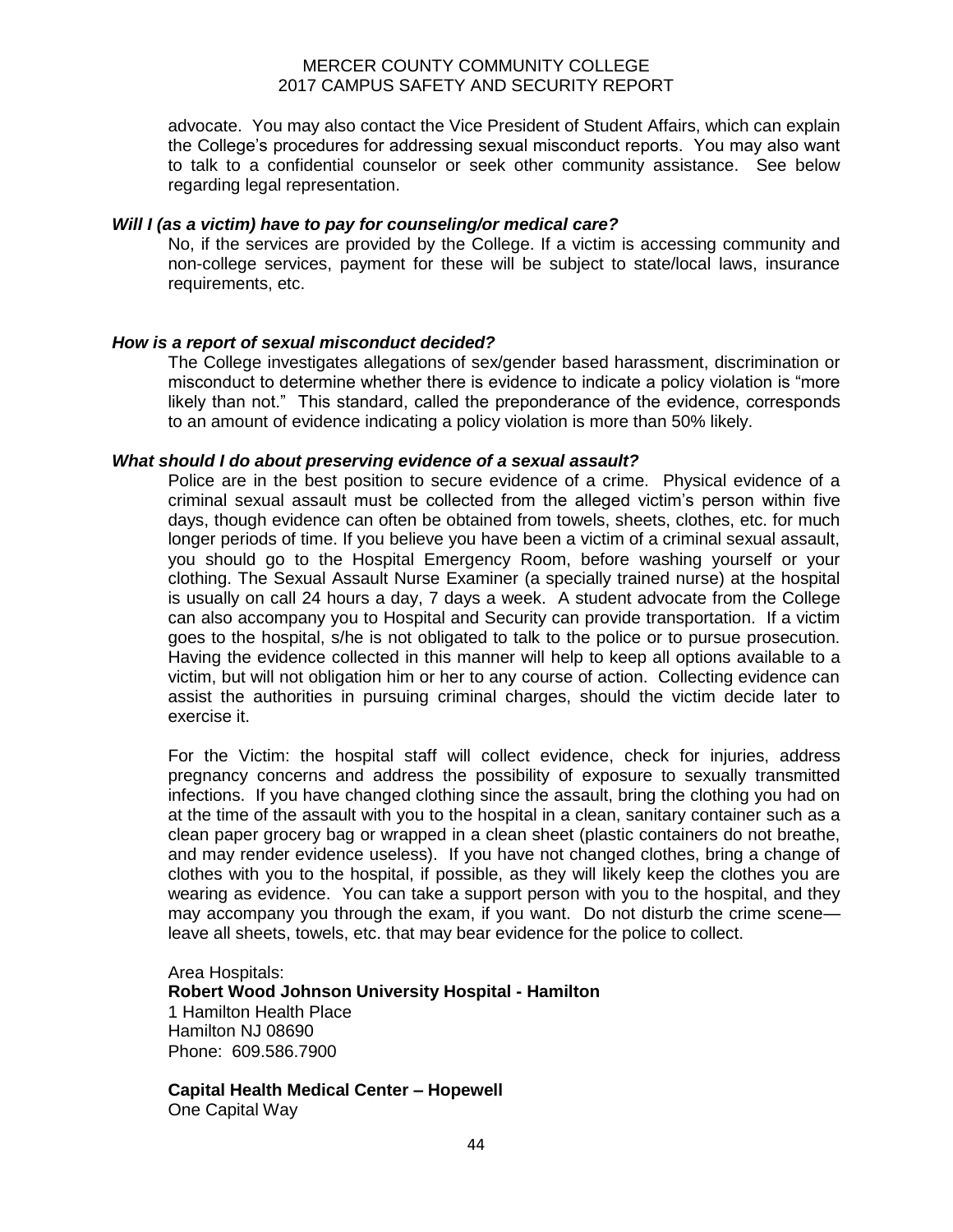Pennington, NJ 08534 Phone: 800.637.2374

## **Capital Health Regional Medical Center**

750 Brunswick Avenue Trenton, NJ 08638 Phone: 609.394.6000

## **St. Francis Medical Center**

601 Hamilton Avenue Trenton, NJ 08629 Phone: (609) 599-5000

## *Will a victim be sanctioned when reporting a sexual misconduct policy violation if he/she has illegally used drugs or alcohol?*

No. The seriousness of sexual misconduct is a major concern and the College does not want any of the circumstances (e.g., drug or alcohol use) to inhibit the reporting of sexual misconduct. The College provides amnesty from any consequences for minor policy violations that occur during or come to light as the result of a victim's report of sexual misconduct.

## *Will the use of drugs or alcohol affect the outcome of a sexual misconduct conduct resolution?*

The use of alcohol and/or drugs by either party will not diminish the responding party's responsibility. On the other hand, alcohol and/or drug use is likely to affect the reporting party's memory and, therefore, may affect the resolution of the reported misconduct. A reporting party must either remember the alleged incident or have sufficient circumstantial evidence, physical evidence and/or witnesses to prove that policy was violated. If the reporting party does not remember the circumstances of the alleged incident, it may not be possible to impose sanctions on the responding party without further corroborating information. Use of alcohol and/or other drugs will never excuse a violation by a responding party.

## *Will either party's prior use of drugs and/or alcohol be a factor when reporting sexual misconduct?*

Not unless there is a compelling reason to believe that prior use or abuse is relevant to the present matter.

## *What should I do if I am uncertain about what happened?*

If you believe that you have experienced sexual misconduct, but are unsure of whether it was a violation of the institution's sexual misconduct policy, you should contact the institution's Title IX Coordinator (not confidential) or the College's licensed clinical counselor (confidential). The College also provides process advisors or advocates who can help you to define and clarify the event(s), and advise you of your options.

## **STUDENT CODE OF CONDUCT**

**Purpose**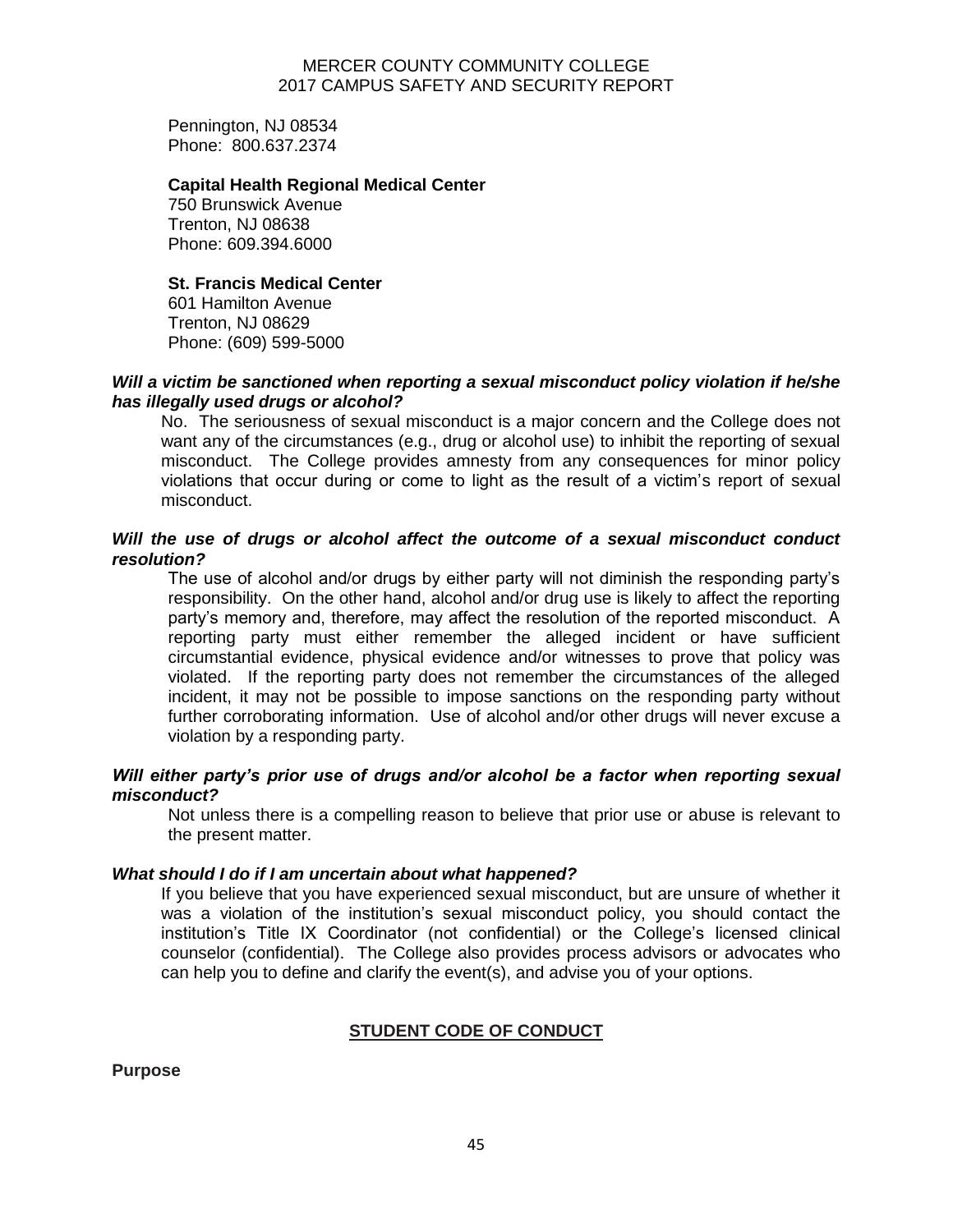To maintain a campus environment that is conductive to learning, protects the College's educational purposes, maintains reasonable order on campus, and protects the rights of all members of the college community.

## **Policy Statement**

Students enrolling in the College assume an obligation to conduct themselves in a manner compatible with the College's function as an educational institution and suitable to members of the academic community. This obligation extends to conduct on either college campus or at any other location as part of any college sponsored activity.

## **Prohibited Conduct**

An individual, a group of individuals, or a student organization may be charged with any violations of this Code. In cases where a violation is committed by an individual member of a student group or organization, the entire group or organization may be held responsible. In addition to the individual member, when those members not directly involved participated in the activity by encouraging, witnessing, or condoning the act in any manner, they too may be held responsible and charged with a breach of the Student Code of Conduct. The following conduct shall be subject to disciplinary action:

## A. Academic Dishonesty

B. Alcohol Violations Possession, consumption, dispensing, selling or supplying of alcoholic beverages on property that is owned, operated, or maintained by the College, or at any other location as part of any college-sponsored activity. (See OMB 651.)

## C. Bullying/Cyber Bullying

1.Bullying is any gesture or behavior that is determined to be harmful or cruel to an individual or group. These actions can be written, verbal, graphic or physical and are reasonably perceived as being motivated either by an actual or perceived characteristic, such as age, race, color, religion , ancestry, national origin, gender, affection or sexual orientation, gender identity and expression; or a mental, physical or sensory disability or impairment, nationality, sex; or by association with an social or academic group or individual; by any other distinguishing characteristic including the individual that is considered average, common, conventional, or ordinary by societal and cultural forms.

2. Cyber-bullying involves sending or posting harmful or cruel text or images using the Internet (e.g., instant messaging, e-mails, chat rooms, and social networking sites) or other digital communication devices such as cell phones. It can involve stalking, threats, harassment, impersonation, humiliation, trickery and exclusion. Such behavior is considered bullying whether it takes place on or off college property while participating in any college function, in a college vehicle or while using any college owned computing and information technology resources.

## D. Computer Misuse

1. Unauthorized access, entry or use of a computer, computer system, network, software, password, account or data.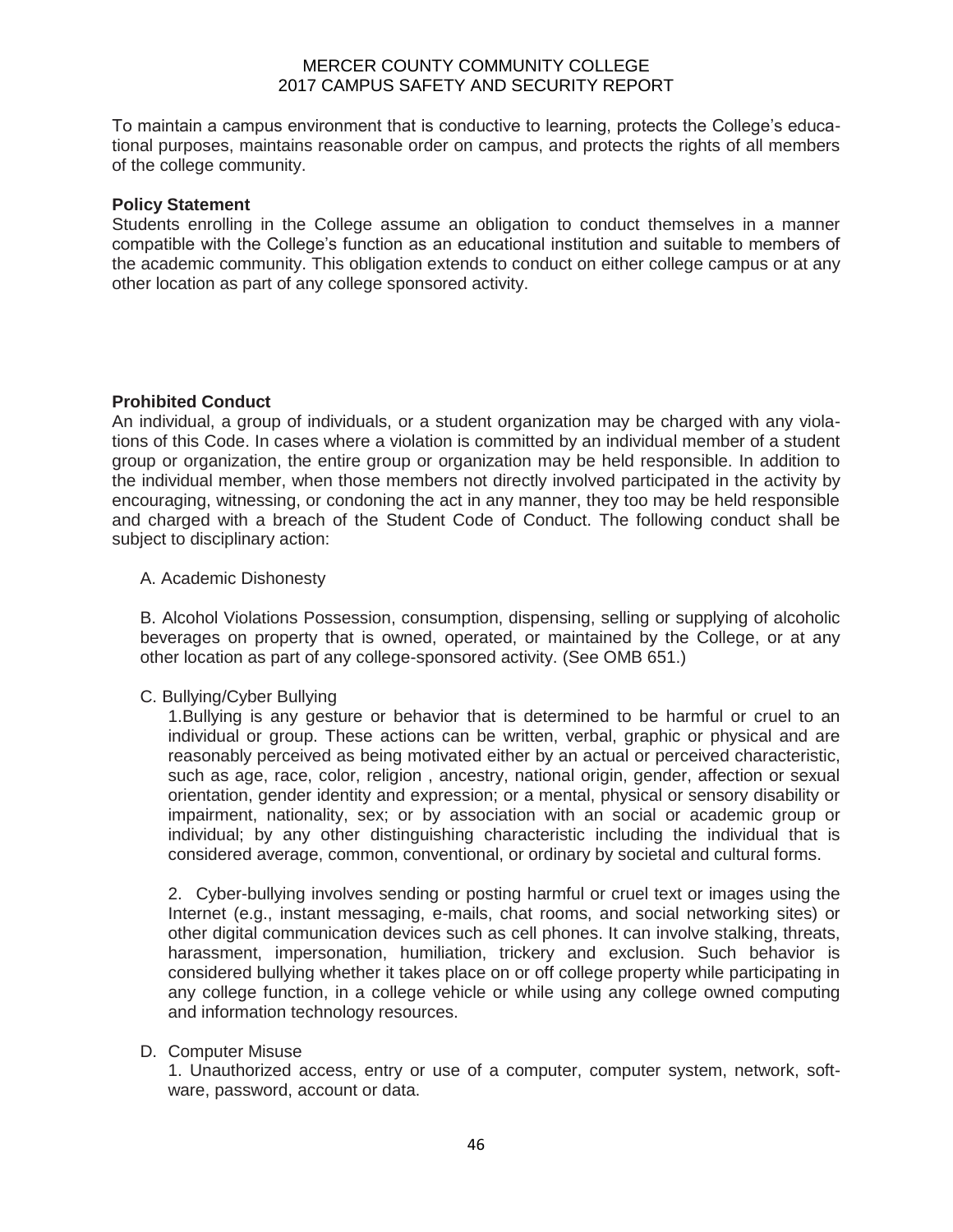2. Use of computing facilities or equipment to send sexually explicit, harassing or abusive messages.

3. Any other act in violation of law and/or college policies and guidelines regulating computer-related use.

E. Discrimination by Student Organizations

Selecting its membership upon the basis of restrictive clauses involving race, religion, color, national origin, gender, age, sexual orientation or disability unless said selection is specifically allowed by law.

F. Disruptive Conduct

1. Actions that impair, interfere with, or obstruct the normal operations of the College and or interfere with the rights of other members of the college community or visitors.

2. Actions that impair, interfere with, or obstruct the orderly conduct, processes and functions within any classroom or other instructional setting. This includes interfering with a faculty member's or instructor's role to carry out the normal academic or educational functions of his or her class. Actions that may cause disruption in the classroom include, but are not limited to, making or receiving phone calls and the use of text messaging while class is in progress; playing loud audio devices; persistent unapproved lateness; and any other action prohibited under this Code.

3. Participating in, leading or inciting others to disrupt authorized scheduled campus activities, events and programs.

4. Intentional obstruction of the free flow of pedestrian or vehicular traffic on college premises or at college sponsored or supervised functions.

5. Solicitation on campus without prior approval from appropriate college officials.

## G. Drugs

1. Any legally prohibited possession, use, distribution, delivery, or sale of narcotics, prescription drugs or other controlled substances.

- 2. Any legally prohibited possession or use of drug paraphernalia.
- H. Gang and other Criminal Activity

Solicitation, recruiting, and other activities which may lead to joining or actively participating in gang or other criminal activities.

I. Failure to Comply

1. Failure to comply with a lawful order of a college official, including a campus security officer, in the performance of his or her duty.

2. Failure to comply with the sanctions rendered during the student judicial process.

## J. Falsification /Fraud/False Testimony

1. Furnishing false information to the College, including false reporting of campus emergencies, knowingly making false accusations or giving false testimony during the disciplinary process.

2. Misuse, alteration or forgery of any college related documents, records, identification, keys, access codes or property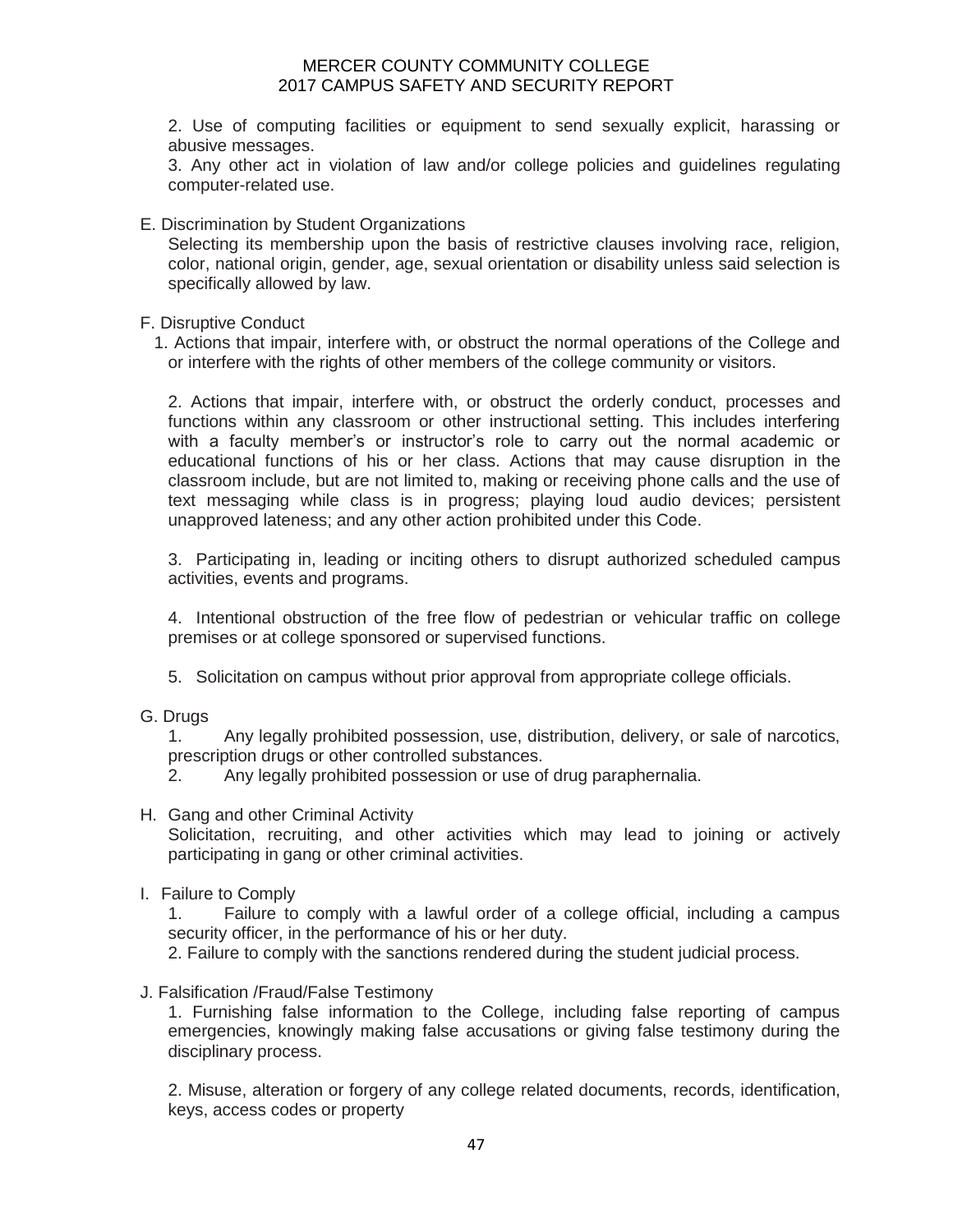## K. Fire and Safety

1. Damage to, removal of, or tampering with any fire safety systems, firefighting equipment or other emergency warning equipment.

2. Intentional or reckless burning or setting fire to any building or piece of property owned or controlled by the College.

## L. Gambling

Gambling or participating in games of chance on campus for money or other things of value, except as provided by law.

## M. Hazing

Any act that does not contribute to the positive development of a person, which inflicts or intends to cause physical or mental harm or anxieties, and/or which demeans, degrades, or disgraces any person regardless of location, intent or consent of participants that is an explicit or implicit condition for initiation to, admission into, affiliation with, or continued membership in a group or organization.

N. Physical Abuse and Endangerment

- 1. Physical violence or attempted physical violence toward another person or group.
- 2. Threat of physical violence against another person or group.
- 3. Any action that endangers the health, safety or welfare of a person or group.
- 4. Attempt to harm, or actual harm to, oneself.

## O. Property/Facilities/Services

1. Theft of college property or property of a member of, or visitor to, the College.

2. Damage, destruction, or defacement of college property or property of a member of the College or visitor.

3. Wrongful appropriation of college property or property of a member of the College or visitor.

4. Unauthorized possession and/or use of college property or property of a member of the College or visitor, including knowingly being in possession of stolen goods.

5. Unauthorized entry into college facilities, including, but not limited to, buildings, classrooms, hallways, entryways, conference rooms, and campus grounds.

6. Use of operation of rollerblades, skates, skateboards, bicycles, and similar items inside college facilities or other prohibited areas.

## P. Sexual Misconduct/Sexual Harassment

1. Any sexual act that occurs without the consent of the other person or occurs when the other person is unable to give consent.

2. Conduct of a sexual nature that creates an intimidating, hostile or offensive campus, educational or working environment for another person. This includes unwelcome sexual advances or requests for sexual favors, inappropriate sexual or gender-based activities, comments or gestures, or other forms of verbal or physical conduct or communications constituting sexual harassment.

3. Unwelcome acts of sexual nature that denies or limits a student's ability to participate in or benefit from a school's education program.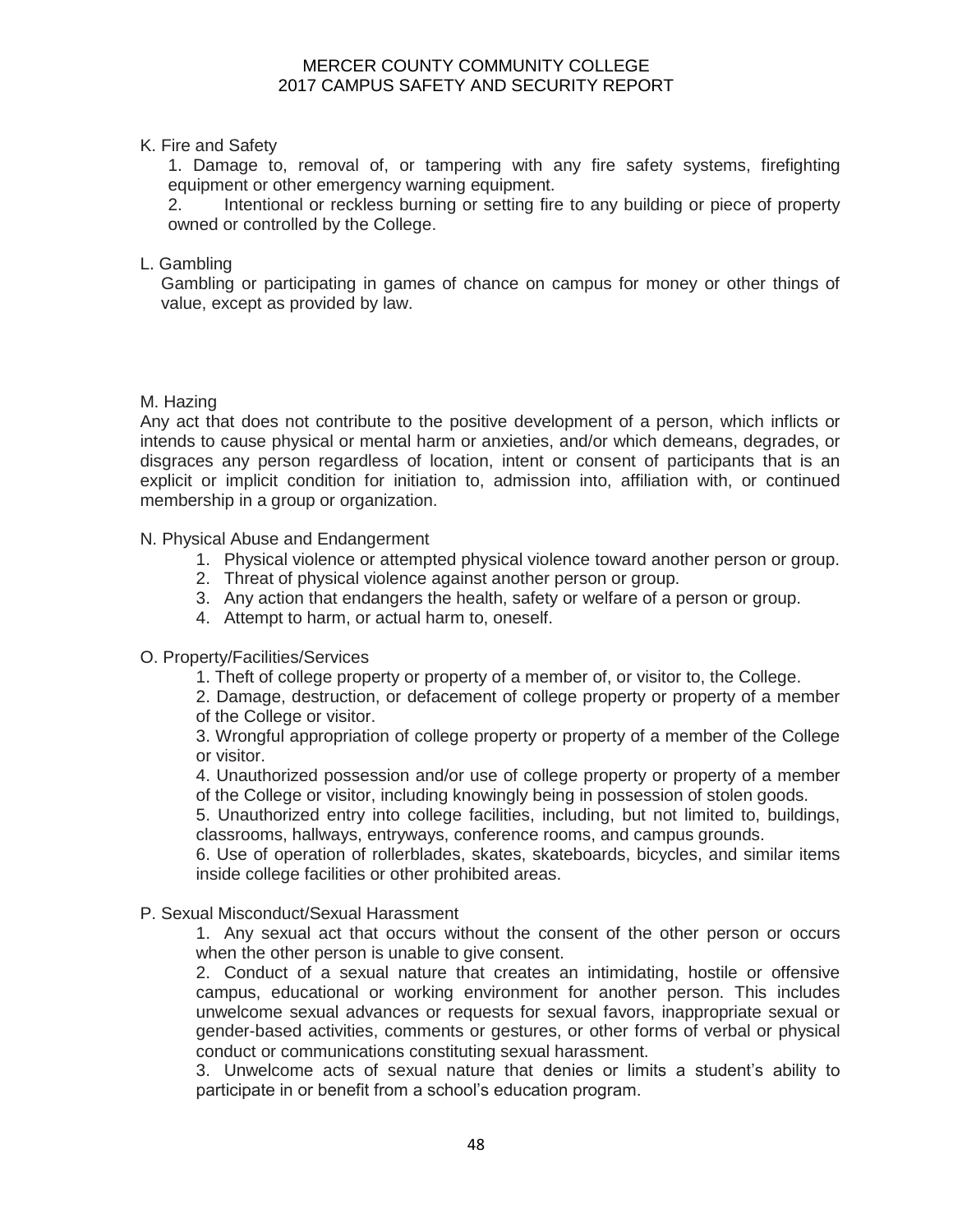4. Obscene or indecent behavior, which includes, but is not limited to, indecent exposure or the display of sexual behavior that would reasonably be offensive to others.

5. Physicals acts perpetrated against a person's will or where a person is incapable of giving consent due to the victim's use of drugs or alcohol. An individual also may be incapable to give consent due to an intellectual or other disability. These acts include rape, sexual assault, sexual battery and sexual coercion.

## Q. Other Harassment/Stalking

1. Non-sexual conduct that creates an intimidating, hostile, or offensive campus, educational or work environment for another person or group.

2. Non-sexual conduct that threatens, intimidates, humiliates, or otherwise harms another person or group.

3. Stalking, defined as purposely and repeatedly following another person, and engaging in a course of conduct or making a credible threat with the intent of annoying or placing that person in reasonable fear of death or bodily injury.

## R. Weapons/Firearms/Explosives

Possession, storage or use on campus of firearms, pellet guns, paintball guns, gunpowder, ammunition, explosives, firecrackers, incendiary devices, or other articles or substances which could endanger health or safety.

## **Commission of Prohibited Conduct**

If you violate the Student Code, you may be subject to disciplinary proceedings as detailed in the procedures and guidelines established by the Vice President for Student Affairs. Disciplinary proceedings are instituted only for violations of standards of conduct published in advance.

Whether committing acts prohibited by the Code of Conduct or encouraging or condoning others to break the code of conduct, students will be punished to the same degree. Culpability is not diminished for violations of this Code that are committed in ignorance of the Code or under the influence of alcohol, illegal drugs or improper use of controlled substances. Violations of local ordinances, federal or state laws where said violation poses a substantial threat to the safety and or welfare of campus community members may subject the student to disciplinary proceedings. Students are responsible for compliance with all college policies and procedures.

## **VIII. DISCIPLINARY PROCEEDINGS: DECISIONS AND PENALTIES**

(Other than those dealing with the rules of Academic Integrity)

## A. Principles Governing Disciplinary Practices

1. All of the rules and regulations governing campus conduct and discipline are applicable in the classroom. While faculty members will deal with such classroom problems as may arise, individual cases may be referred to the Student Conduct and Discipline Committee or Academic Standards Committee for adjudication.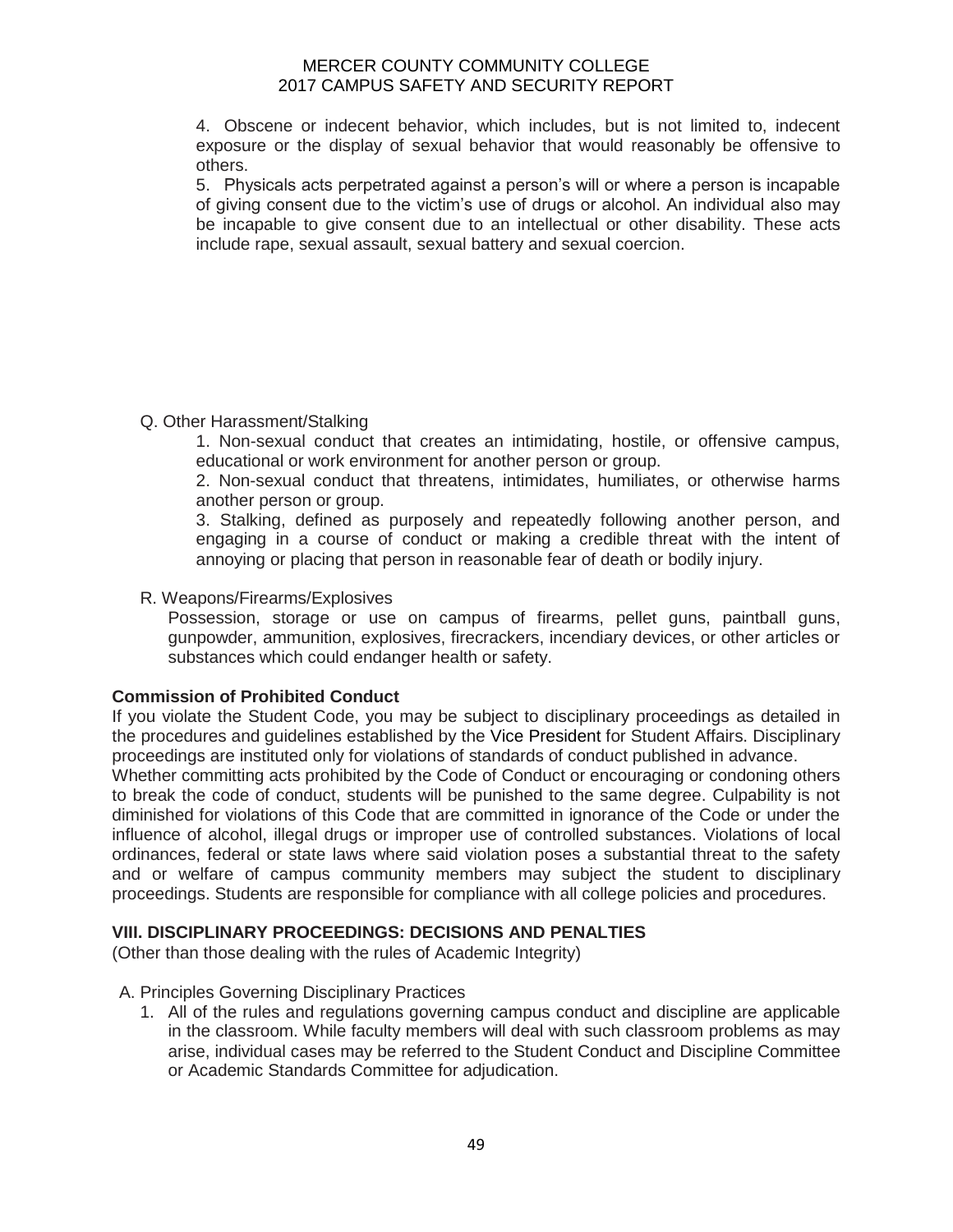- 2. In developing responsible student conduct, disciplinary proceedings play a role secondary to providing an example, counseling, guidance, and admonition. At the same time, the College has a duty, and the disciplinary powers, to protect its educational mission through the setting of standards of scholarship and conduct for its students and through the regulation of the use of institutional facilities. In circumstances in which the preferred means fail to resolve problems of student conduct, proper procedural safeguards will be observed to protect the student from unfair imposition of serious penalties.
- 3. The College's administration of discipline is intended to guarantee procedural fairness to an accused student. Practices in disciplinary cases may vary in formality with the gravity of the offense and the sanctions which may be applied. The jurisdiction of judicial bodies, the disciplinary responsibilities of institutional officials and the regular disciplinary procedures, including the students' rights to appeal a decision, are clearly formulated and communicated in advance.
- 4. In all situations, procedural fair play requires that the student be informed of the nature of the charges against him/her, that he/she be given a fair opportunity to refute them, that the College not be arbitrary in its actions, and that there be provision for appeal of a decision. The College's safeguards in such proceedings are designed to achieve the objective of procedural fair play.
- 5. The College provides students with opportunities to express concerns in the form of written grievances regarding programs, services, and allegations of discrimination.

A grievance is a student complaint and request for a specific remedy, i.e.:

- A student's belief that the College has failed to provide an entitled service.
- A student's belief that a service was inadequate.
- A student's disagreement/complaint with a decision, rule, or regulation promulgated by the College or college employee.
- A student's belief that he/she has been treated in an illegally discriminatory manner.
- 6. The Student Conduct and Discipline Committee shall have the right and responsibility to recommend to the administration revisions in student conduct standards, as well as proposed fines for violations of certain college rules of conduct, such as those involving smoking, drinking, overdue library materials, parking and traffic violations, to be administered by the College.
- B. Judicial Procedures
	- 1. Any member of the college community may bring charges against a student involving alleged violations of college regulations and standards of conduct. Violations of federal, state or local laws should be reported immediately to security for referral to appropriate legal authorities.
	- 2. Violations of college regulations and standards of conduct should be submitted promptly in a detailed report, including the names of available witnesses, to the Assistant Dean of Student Affairs (ADSA). The ADSA shall determine the manner in which charges are heard. In instances where the health, safety or welfare of other persons are at risk, the ADSA may act unilaterally to suspend, expel or otherwise discipline a student. In other instances, the Vice President will refer the matter to the Student Conduct and Discipline Committee.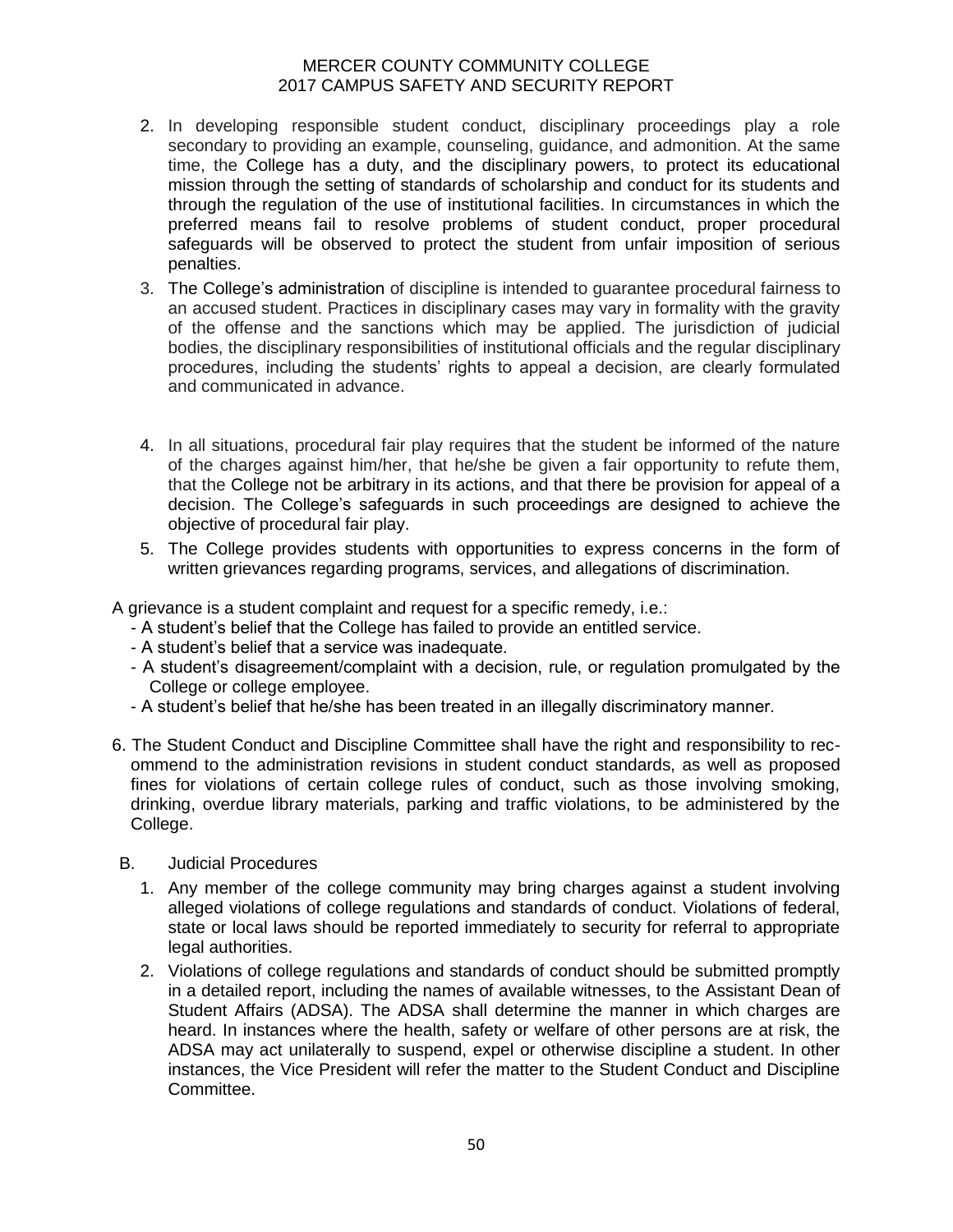- 3. The student will be informed by certified mail or by hand delivery of the reasons for a disciplinary hearing at least one week prior to such hearing, except in cases of immediate suspension by the Assistant Dean of Student Affairs (as above).
- 4. If the student does not wish to argue the charges, the Chairperson of the Student Conduct and Discipline Committee will impose disciplinary measures and penalties subject to the approval of the Student Conduct and Discipline Committee.
- 5. A hearing in all cases, except those involving the RULES OF ACADEMIC INTEGRITY, shall be conducted by the Student Conduct and Discipline Committee. Any member of the Committee, including officers of the College, who is personally involved in a particular case shall disqualify himself/herself from serving on the Committee.
- 6. The disciplinary hearing process is informal. Rules of evidence and other legal standards shall not apply. No participant will be permitted to use an attorney during the proceedings. A student may have a faculty or staff member present to assist in the process.
- 7. The student appearing before either of the committees will have the right to be assisted by college advisors of his/her choice. The College is not responsible for providing legal representation for the student.
- 8. The burden of proof shall rest upon the individual or individuals bringing charges, or upon the College where charges have been brought by an administrative official on behalf of the College.
- 9. The student will be given an opportunity to testify and to present evidence and witnesses on his/her behalf. He/she and his/her advisors will be allowed to hear and question adverse witnesses. In no case will the committees consider statements against the accused unless he/she has been advised of their content and of the names of those who made them. The accused shall have the opportunity to examine the evidence and to rebut unfavorable inferences which might otherwise be drawn.
- 10. All matters on which the decision may be based must be introduced into evidence at the proceedings before the committee, and later, upon the appeal process. The decision will be based solely upon such matter.
- 11. A record of the hearings will be made.
- 12. A student who fails to appear for a scheduled hearing before the Student Conduct and Discipline Committee or the Academic Standards Committee is considered on disciplinary suspension until such time as he/she appears before the committee.
- 13. Students placed on disciplinary suspension shall not receive financial aid, scholarships, or payment for college employment.
- 14. A student's disciplinary status remains in effect during the appeal process.
- C. Status of Student Pending Final Action
	- 1. No change in the status of the student will be made until judicial procedures are completed except in cases of accusations of violations of public law or where violations of student conduct regulations seriously interfere with or threaten to interfere with the functioning of the College. In such cases, the Assistant Dean of Student Affairs or his/her designee may suspend the accused pending the outcome of judicial proceedings.
		- a. Students involved in incidents or code of conduct violations at off-campus facilities during internships, clinical settings and externship studies may be subject to suspension or removal from the site prior to, during, or after the college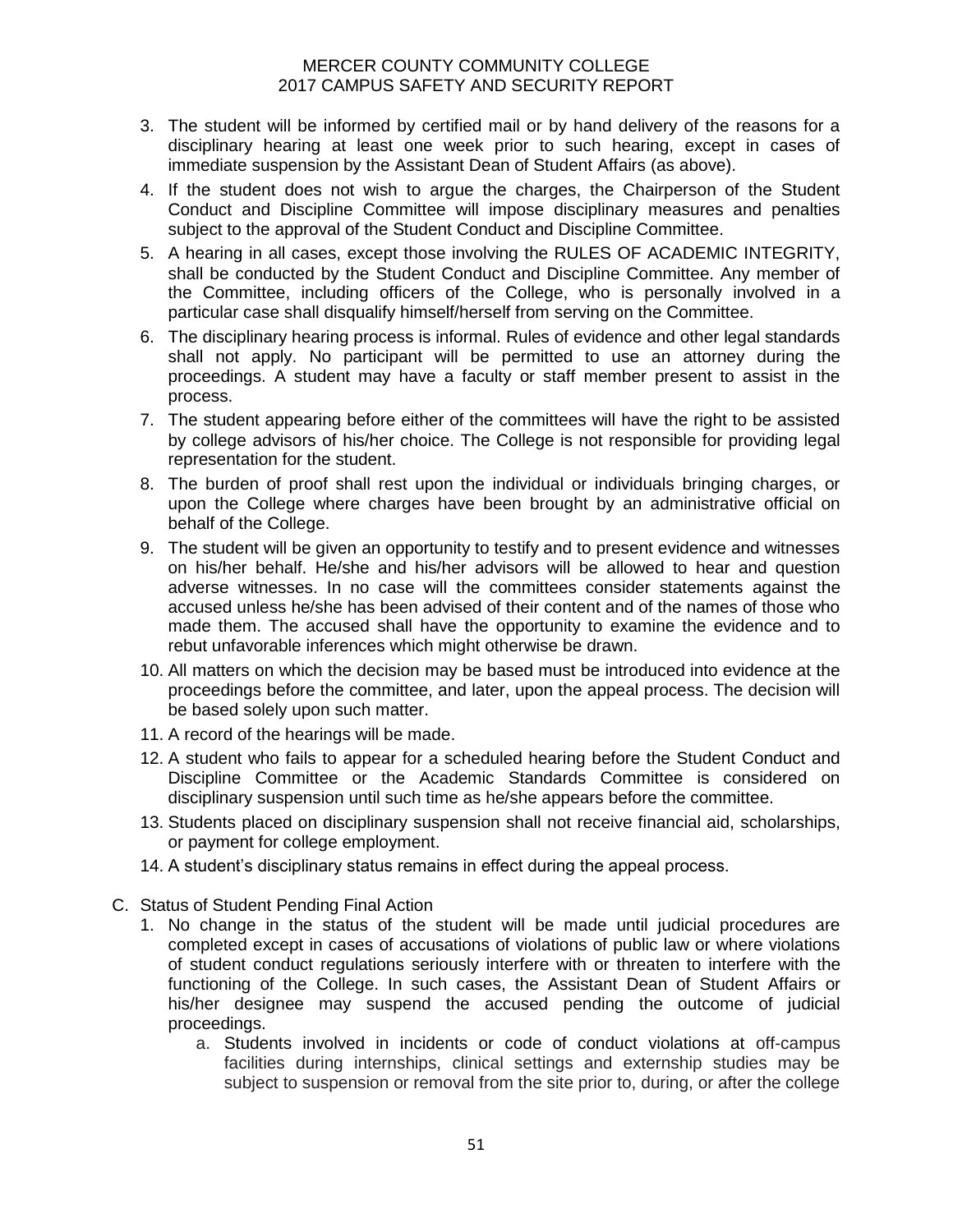judicial process. Additionally, the timeline for a hearing may deviate from the judicial process chart on page 72.

- b. A student removed from an off-campus facility during the semester may not be relocated to another facility in the same semester. This may result in the student being unable to complete the term in progress and begin a new internship, clinical or externship in the subsequent semester pending the outcome of the college judicial process.
- 2. When possible and when not confronted with an emergency, a student subject to suspension under the preceding paragraph shall be given the reasons for the suspension and a notice of an opportunity for a hearing before the administrative officer on that suspension. Should the student waive his/her right to a hearing and admit guilt, the appropriate dean will determine the punitive action within five academic days.
- 3. In the event that a student so accused is suspended and has requested a hearing, a student conduct and discipline committee must act within ten academic days to hear his/her case.

## **Sanctions:**

The College Disciplinarian or Student Conduct and Discipline Committee upon finding a student guilty of a violation of the College's code of rules and conduct may recommend or mandate that the student/s fulfill one or more of the following: monetary repayment of goods or damages, educational sensitivity activities, community service, and/or counseling.

Additionally, the College Disciplinarian or Student Conduct and Discipline Committee may impose any one or more or the penalties described below.

## **a. Disciplinary Warning**

The violation and penalty will be recorded in the files of the Office of the Assistant Dean of Student Affairs, but not recorded on records or transcripts.

## **b. Disciplinary Probation**

1. This penalty will be given for a stated period of time.

2. A student's further misconduct during this period of disciplinary probation, if adjudged as a violation of the codes of campus conduct, may lead to the penalty of disciplinary suspension or expulsion.

3. The student shall, while on disciplinary probation, be forbidden from participation in all extracurricular activities.

## **c. Disciplinary Suspension**

1. This penalty may be given for a stated period of time or an indefinite period of time. The student must petition for readmission at the conclusion of the stated period or after one year.

- 2. The student is prohibited immediately from attending classes, participating in extracurricular activities, or using college facilities, but has access to counseling, and should be made aware of the availability of counseling and other referral services.
- 3. Notices will be sent to each faculty member in whose courses the student is enrolled.